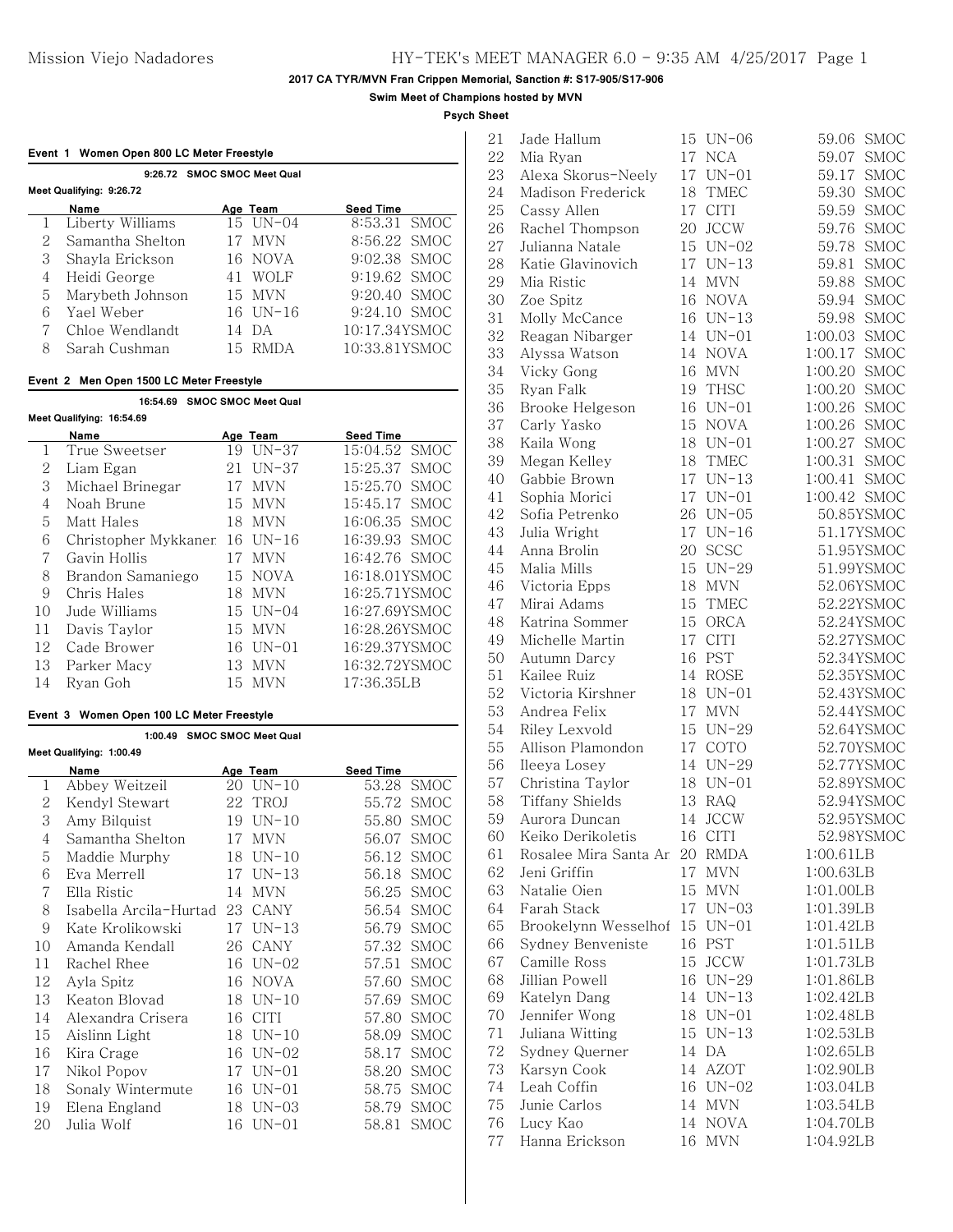**Swim Meet of Champions hosted by MVN**

**Psych Sheet**

### **Event 3 ...(Women Open 100 LC Meter Freestyle)**

|     | Name                | Age Team      | Seed Time |
|-----|---------------------|---------------|-----------|
|     | 78 Grace Arnsparger | 15 UN-08      | 1:05.42LB |
|     | 79 Blest Thomas     | 14 SDY        | 1:05.65LB |
| 80. | Deanne Umbay        | 18 CANY       | 53.64YB   |
| 81. | Maddy Harris        | $14$ $1/N-29$ | 53.82YB   |

#### **Event 4 Men Open 100 LC Meter Freestyle**

|                |                        | 55.44 SMOC SMOC Meet Qual |             |                      |                               |
|----------------|------------------------|---------------------------|-------------|----------------------|-------------------------------|
|                | Meet Qualifying: 55.44 |                           |             |                      | <b>Meet Qua</b>               |
|                | Name                   |                           | Age Team    | Seed Time            |                               |
| 1              | Nathan Adrian          |                           | 28 CAL      | 47.72 SMOC           | ŀ<br>$\mathbf 1$              |
| $\overline{2}$ | Tom Shields            |                           | 25 CAL      | 49.53 SMOC           | $\overline{2}$<br>$\big($     |
| 3              | *Dylan Carter          | 21                        | $UN-24$     | 49.74<br><b>SMOC</b> | $\overline{\text{J}}$<br>3    |
| $\overline{4}$ | James Murphy           |                           | 19 UN-37    | 51.53<br>SMOC        | $\mathbf J$<br>$\overline{4}$ |
| 5              | Adam Osowski           |                           | 17 UN-01    | 52.38 SMOC           | 5<br>$\overline{I}$           |
| 6              | Theo Andrews           | 18                        | $UN-25$     | 52.58 SMOC           | 6<br>ŀ                        |
| $\overline{7}$ | Zander Minano          |                           | 17 UN-01    | 52.80 SMOC           | $\overline{7}$<br>E           |
| 8              | Alexis Ohmar           |                           | 22 UN-05    | 53.08 SMOC           | 8<br>$_{\rm J}$               |
| 9              | Tanner Olson           |                           | 17 UN-01    | 53.14 SMOC           | Z<br>9                        |
| 10             | Nate Biondi            |                           | 18 UN-01    | <b>SMOC</b><br>53.41 | N<br>10                       |
| 11             | Mikey Forbes           |                           | 20 UN-25    | 53.43<br><b>SMOC</b> | ŀ<br>11                       |
| 12             | Justin Morsch          |                           | 16 UN-01    | 53.56<br>SMOC        | 12<br>$\mathbb{N}$            |
| 13             | Connor Lee             |                           | 16 UN-15    | 53.64 SMOC           | F<br>13                       |
| 14             | Ryan Brimer            | 18                        | $UN-01$     | 53.71<br><b>SMOC</b> | S<br>14                       |
| 15             | Riley Ferguson         |                           | 19 UN-25    | 53.71<br><b>SMOC</b> | $_{\rm J}$<br>15              |
| 16             | Matt Hales             |                           | 18 MVN      | 53.84 SMOC           | F<br>16                       |
| 17             | Liam Egan              |                           | 21 UN-37    | 54.03 SMOC           | S<br>17                       |
| 18             | Hayden Hemmens         |                           | 20 UN-07    | 54.10 SMOC           | $\Gamma$<br>18                |
| 19             | Trent Pellini          |                           | 18 MVN      | 54.29 SMOC           | Š<br>19                       |
| 20             | Eli Williams           | 17                        | <b>MESA</b> | 54.62 SMOC           | 20<br>I                       |
| 21             |                        |                           | <b>SHRK</b> |                      | I<br>21                       |
| 22             | Roy Yoo                | 17                        |             | 54.62 SMOC           | 22<br>$\overline{F}$          |
| 23             | Aaron Huynh            |                           | 16 UN-13    | 54.69 SMOC           | 23                            |
|                | Andrew White           |                           | 16 CITI     | 54.86 SMOC           | $\big($                       |
| 24             | Jonah Dewing           |                           | 17 UN-13    | 55.10 SMOC           | S<br>24                       |
| 25             | Dylan Delaney          |                           | 17 UN-02    | 55.11 SMOC           | 25<br>I                       |
| 26             | Tim Lim                | 18                        | UN-01       | 55.16 SMOC           | ŀ<br>26                       |
| 27             | Min Zhi Chua           | 17                        | <b>MVN</b>  | 55.22 SMOC           | 27<br>Ĥ                       |
| 28             | Ty Gruwell             | 17                        | $UN-02$     | 55.28 SMOC           | 28<br>Ν                       |
| 29             | Thomas Finello         |                           | 17 UN-03    | 55.28 SMOC           | $\big($<br>29                 |
| 30             | Andre Laserna          | 18                        | UN-03       | 55.42 SMOC           | 30<br>N                       |
| 31             | Yoessef Tibazi         | 21                        | $UN-25$     | 44.83YSMOC           | F<br>31                       |
| 32             | Ryan Levy              |                           | 18 UN-25    | 46.57YSMOC           | S<br>32                       |
| 33             | Fischer Basham         |                           | 19 UN-25    | 46.71YSMOC           | 33<br>I                       |
| 34             | Kevin Tu               |                           | 16 UN-16    | 47.41YSMOC           | $\big($<br>34                 |
| 35             | Kevin Little           | 27                        | <b>NOVA</b> | 47.70YSMOC           | J<br>35                       |
| 36             | <b>Brad Prolo</b>      | 18                        | <b>SCAT</b> | 48.02YSMOC           | I<br>36                       |
| 37             | Dawson Waage           |                           | 16 UN-01    | 48.45YSMOC           | 37<br>£                       |
| 38             | Ronit Shrestha         |                           | 15 UN-01    | 48.63YSMOC           |                               |
| 39             | Jonathan Quick         |                           | 16 UN-01    | 48.73YSMOC           | Event 6                       |
| 40             | Tanner Smith           |                           | 16 DA       | 48.73YSMOC           |                               |
| 41             | Timothy Townsend       |                           | 16 NOVA     | 48.78YSMOC           | <b>Meet Qua</b>               |
| 42             | Diego Hernandez        |                           | 16 UN-29    | 48.80YSMOC           |                               |
| 43             | Peter Robinson         |                           | 19 UN-06    | 55.51LB              | Ί<br>1                        |
| 44             | Scott Williams         |                           | 19 UN-20    | 55.80LB              | 2<br>C                        |
| 45             | Dylan Parente          |                           | 15 UN-01    | 57.18LB              | F<br>3                        |

Preston Niayesh 16 UN-12 58.29LB

| 47 Joshua Lee       | 16 UN-01   | 58.35LB   |
|---------------------|------------|-----------|
| 48 Keane Alejandro  | 14 UN-01   | 59.17LB   |
| 49 Alesh Polivka    | $16$ UN-16 | 59.94LB   |
| 50 Justin Schneider | 12 TMEC    | 1:00.18LB |
| 51 Zane Backes      | 18 UN-32   | 1:00.48LB |
| 52 Nate Tingen      | $17$ UN-13 | 50.32YB   |

#### **Event 5 Women Open 200 LC Meter Butterfly**

#### **2:25.80 SMOC SMOC Meet Qual**

|                | Meet Qualifying: 2:25.80 |    |              |              |             |
|----------------|--------------------------|----|--------------|--------------|-------------|
|                | Name                     |    | Age Team     | Seed Time    |             |
| 1              | Katie McLaughlin         | 19 | $UN-10$      | 2:10.35      | SMOC        |
| $\overline{2}$ | Catherine Sanchez        |    | 18 UN-14     | 2:13.36      | <b>SMOC</b> |
| 3              | Jasmine Margetts         |    | 20 CITI      | 2:14.12      | <b>SMOC</b> |
| 4              | Jessica Epps             | 16 | <b>MVN</b>   | 2:15.71      | SMOC        |
| 5              | Laura Sofia Arroyo Cu    | 19 | <b>ITESM</b> | 2:16.07      | SMOC        |
| 6              | Kate Krolikowski         | 17 | $UN-13$      | 2:16.68      | <b>SMOC</b> |
| 7              | Eva Merrell              |    | 17 UN-13     | 2:17.21      | SMOC        |
| 8              | Jennifer Campbell        | 20 | $UN-10$      | 2:17.81      | SMOC        |
| 9              | Zoe Spitz                | 16 | <b>NOVA</b>  | 2:18.88      | SMOC        |
| 10             | Maddie Murphy            | 18 | $UN-10$      | 2:19.65      | SMOC        |
| 11             | Hanna Erickson           | 16 | <b>MVN</b>   | 2:20.09      | <b>SMOC</b> |
| 12             | Marybeth Johnson         | 15 | <b>MVN</b>   | 2:20.43      | <b>SMOC</b> |
| 13             | Emily Baker              | 17 | <b>MVN</b>   | 2:20.63      | <b>SMOC</b> |
| 14             | Sonaly Wintermute        | 16 | $UN-01$      | 2:20.77      | SMOC        |
| 15             | Julia Wright             | 17 | $UN-16$      | 2:20.82      | SMOC        |
| 16             | Rosalee Mira Santa Ar    | 20 | <b>RMDA</b>  | 2:21.26      | SMOC        |
| 17             | Sydney Benveniste        | 16 | <b>PST</b>   | 2:22.05      | <b>SMOC</b> |
| 18             | Devon Forker             | 15 | <b>MVN</b>   | 2:23.54      | <b>SMOC</b> |
| 19             | Sophia Morici            |    | 17 UN-01     | 2:23.82      | <b>SMOC</b> |
| 20             | Isabella Abrajan         | 13 | <b>RSD</b>   | 2:24.01      | <b>SMOC</b> |
| 21             | Luci Brock               | 19 | UN-30        | 2:24.38      | <b>SMOC</b> |
| 22             | Riley Farrell            |    | 16 CITI      | 2:24.57      | SMOC        |
| 23             | Gabi Icheva              | 14 | <b>CITI</b>  | 2:24.83      | SMOC        |
| 24             | Samantha Nickell         | 14 | PST          | 2:25.26      | <b>SMOC</b> |
| 25             | Liberty Williams         | 15 | $UN-04$      | 2:25.32 SMOC |             |
| 26             | Keiko Derikoletis        | 16 | <b>CITI</b>  | 2:05.74YSMOC |             |
| 27             | Andrea Felix             | 17 | <b>MVN</b>   | 2:06.54YSMOC |             |
| 28             | Mia Ristic               | 14 | <b>MVN</b>   | 2:07.06YSMOC |             |
| 29             | Gazelle Anne Umbay       | 16 | $UN-01$      | 2:08.00YSMOC |             |
| 30             | Michelle Tekawy          | 13 | <b>AZOT</b>  | 2:08.26YSMOC |             |
| 31             | Emily Bird               | 14 | COTO         | 2:08.58YSMOC |             |
| 32             | Solaire Nazarenus-Ols    | 16 | <b>MVN</b>   | 2:27.58LB    |             |
| 33             | Isabella MacLean-Car     | 14 | $UN-08$      | 2:32.67LB    |             |
| 34             | Clarissa Hoyt            | 14 | ORCA         | 2:32.72LB    |             |
| 35             | Jessica Ordaz            | 14 | <b>ROSE</b>  | 2:32.93LB    |             |
| 36             | Leora Rose               | 14 | $UN-22$      | 2:33.66LB    |             |
| 37             | Alex Syrkin              | 13 | <b>ROSE</b>  | 2:24.73YB    |             |

#### **Men Open 200 LC Meter Butterfly**

### **2:16.39 SMOC SMOC Meet Qual**

|   | Meet Qualifying: 2:16.39           |          |                  |  |
|---|------------------------------------|----------|------------------|--|
|   | Name                               | Age Team | <b>Seed Time</b> |  |
|   | 1 Tom Shields                      | 25 CAL   | 1:55.81 SMOC     |  |
|   | 2 Grant Shoults                    | 19 UN-37 | $1:59.45$ SMOC   |  |
| 3 | - Ramiro Ramirez Juares, 26, ITESM |          | 2:00.67 SMOC     |  |
|   | - Kevin Mendoza                    | 20 UN-25 | $2:03.21$ SMOC   |  |
|   |                                    |          |                  |  |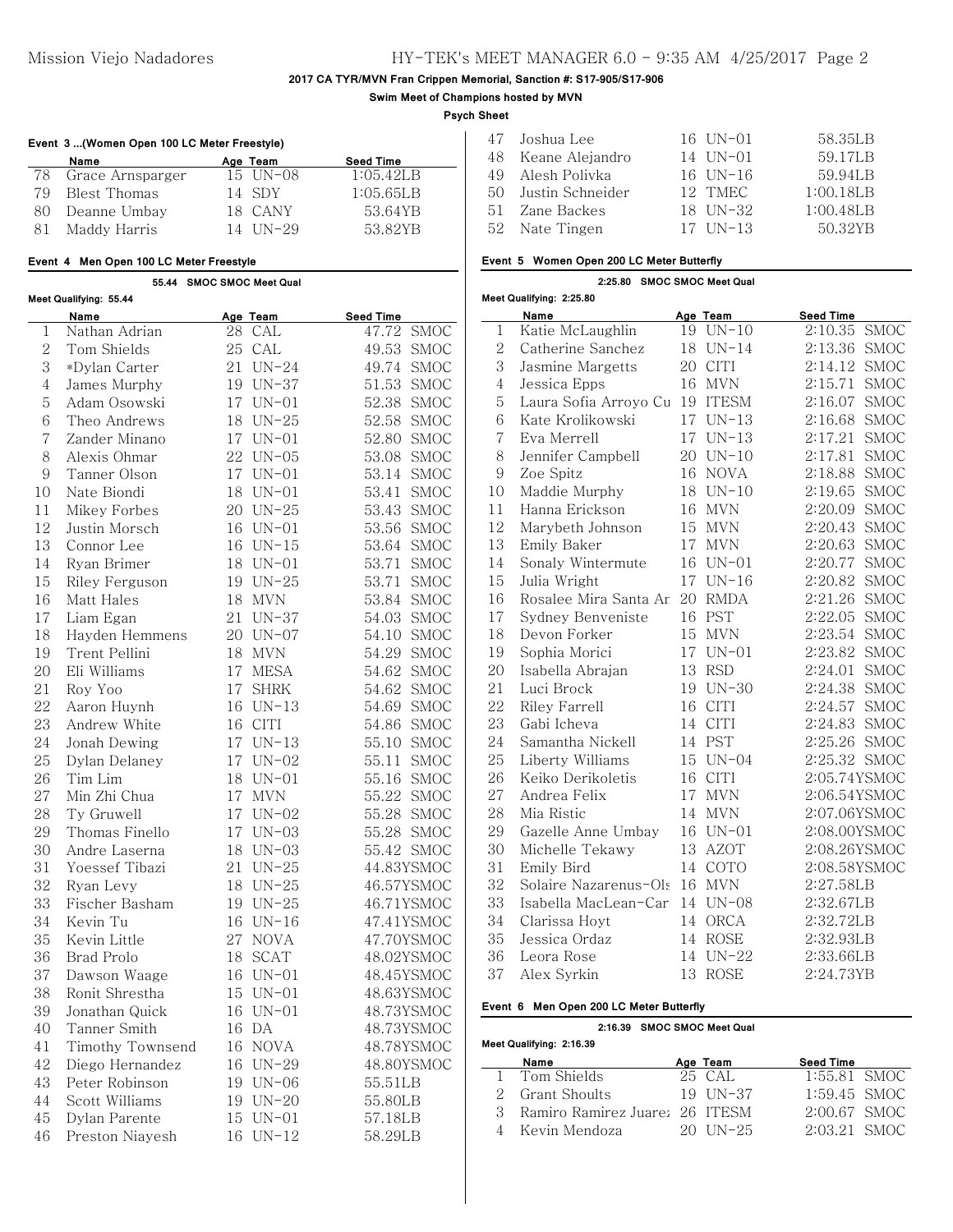Madison Frederick 18 TMEC 2:19.47 SMOC

## **2017 CA TYR/MVN Fran Crippen Memorial, Sanction #: S17-905/S17-906**

**Swim Meet of Champions hosted by MVN**

### **Psych Sheet**

| Event 6  (Men Open 200 LC Meter Butterfly) |  |  |  |
|--------------------------------------------|--|--|--|
|                                            |  |  |  |

|    | Name                  |    | Age Team     | Seed Time    |             |
|----|-----------------------|----|--------------|--------------|-------------|
| 5  | Daniel Kim            | 16 | <b>MVN</b>   | 2:03.50      | SMOC        |
| 6  | Michael Brinegar      | 17 | <b>MVN</b>   | 2:04.05      | <b>SMOC</b> |
| 7  | Mickey Mowry          | 22 | $UN-21$      | 2:05.01      | SMOC        |
| 8  | Brad Prolo            | 18 | <b>SCAT</b>  | 2:06.34      | <b>SMOC</b> |
| 9  | Connor Lee            | 16 | $UN-15$      | 2:06.48      | SMOC        |
| 10 | Ryan Ascencio         | 16 | <b>MVN</b>   | 2:06.54      | <b>SMOC</b> |
| 11 | James Murphy          | 19 | $UN-37$      | 2:06.54      | <b>SMOC</b> |
| 12 | Min Zhi Chua          | 17 | <b>MVN</b>   | 2:07.19      | SMOC        |
| 13 | Noah Brune            | 15 | <b>MVN</b>   | 2:07.36      | <b>SMOC</b> |
| 14 | Ricardo Urbina Prieto | 19 | <b>ITESM</b> | 2:08.63      | <b>SMOC</b> |
| 15 | Christian Bathurst    | 16 | <b>CITI</b>  | 2:08.76      | <b>SMOC</b> |
| 16 | Nathan Huot           | 17 | <b>AZOT</b>  | 2:09.16      | <b>SMOC</b> |
| 17 | Ike Shirakata         | 16 | <b>CITI</b>  | 2:11.11      | <b>SMOC</b> |
| 18 | Dominic Falcon        | 16 | <b>NOVA</b>  | 2:11.45      | <b>SMOC</b> |
| 19 | JD Koster             | 16 | $UN-12$      | 2:13.04      | <b>SMOC</b> |
| 20 | Scott Williams        | 19 | $UN-20$      | 2:13.18      | <b>SMOC</b> |
| 21 | Kaikea Wilinski       | 18 | $UN-13$      | 2:14.73      | <b>SMOC</b> |
| 22 | Jason Schreiber       | 15 | $UN-13$      | 2:14.80      | <b>SMOC</b> |
| 23 | Bryce Snaguski        | 16 | <b>CITI</b>  | 2:14.85      | <b>SMOC</b> |
| 24 | Nick Williams         | 15 | $UN-29$      | 2:14.97      | <b>SMOC</b> |
| 25 | Jonathan Quick        | 16 | $UN-01$      | 2:15.51      | SMOC        |
| 26 | Andrew Choi           | 17 | GSC          | 2:16.09      | <b>SMOC</b> |
| 27 | Brian Cantin          | 16 | <b>MVN</b>   | 2:16.29      | SMOC        |
| 28 | Brandon Kulik         | 17 | $UN-02$      | 2:16.39      | <b>SMOC</b> |
| 29 | Abrahm DeVine         | 20 | $UN-37$      | 1:47.44YSMOC |             |
| 30 | Yoessef Tibazi        | 21 | $UN-25$      | 1:51.07YSMOC |             |
| 31 | Mason Morris          | 14 | <b>RSD</b>   | 1:55.45YSMOC |             |
| 32 | Yuma Dugas            | 14 | <b>RSD</b>   | 1:57.49YSMOC |             |
| 33 | David Lowengrub       | 16 | $UN-29$      | 1:57.75YSMOC |             |
| 34 | Ronit Shrestha        | 15 | $UN-01$      | 1:58.51YSMOC |             |
| 35 | Mike Maurer           | 15 | <b>SCAT</b>  | 1:59.09YSMOC |             |
| 36 | Darrel Choi           | 16 | $UN-13$      | 1:59.78YSMOC |             |
| 37 | Davis Taylor          | 15 | <b>MVN</b>   | 2:00.12YSMOC |             |
| 38 | Colin Bowling         | 16 | ATAC         | 2:18.37LB    |             |
| 39 | Keane Alejandro       | 14 | $UN-01$      | 2:21.20LB    |             |
| 40 | Joel Hernandez        | 12 | <b>NOVA</b>  | 2:21.34LB    |             |

#### **Event 7 Women Open 200 LC Meter Backstroke**

|    | 2:31.09                  | <b>SMOC SMOC Meet Qual</b> |                        |
|----|--------------------------|----------------------------|------------------------|
|    | Meet Qualifying: 2:31.09 |                            |                        |
|    | Name                     | Age Team                   | <b>Seed Time</b>       |
| 1  | Amy Bilguist             | UN-10<br>19                | 2:08.30<br>SMOC        |
| 2  | Kathleen Baker           | $UN-10$<br>20              | <b>SMOC</b><br>2:09.36 |
| 3  | Eva Merrell              | $UN-13$<br>17              | 2:13.55<br>SMOC        |
| 4  | Keaton Blovad            | $UN-10$<br>18              | 2:14.36<br><b>SMOC</b> |
| 5  | Katie Glavinovich        | $UN-13$<br>17.             | <b>SMOC</b><br>2:14.47 |
| 6  | Katie McLaughlin         | $UN-10$<br>19              | SMOC<br>2:14.61        |
| 7  | Taylor McCoy             | <b>GMSC</b><br>17          | 2:15.58 SMOC           |
| 8  | Alexandra Crisera        | <b>CITI</b><br>16          | 2:16.70<br>SMOC        |
| 9  | Jasmine Margetts         | CITI<br>20                 | <b>SMOC</b><br>2:17.00 |
| 10 | Courtney Mykkanen        | UN-36<br>18                | 2:17.04<br><b>SMOC</b> |
| 11 | Riley Lexvold            | $UN-29$<br>15              | 2:17.20<br><b>SMOC</b> |
| 12 | Samantha Pearson         | $UN-13$<br>15.             | 2:17.78<br><b>SMOC</b> |
| 13 | Aislinn Light            | $UN-10$<br>18              | <b>SMOC</b><br>2:18.35 |
| 14 | Ayla Spitz               | <b>NOVA</b><br>16          | 2:18.82 SMOC           |

| 16 | Sydney Okubo           |          | 17 UN-13                  | 2:19.48 SMOC |             |
|----|------------------------|----------|---------------------------|--------------|-------------|
| 17 | Elena England          |          | 18 UN-03                  | 2:19.55      | SMOC        |
| 18 | Rose Pouch             | 16       | <b>TRA</b>                | 2:20.30      | SMOC        |
| 19 | Vicky Gong             | 16       | <b>MVN</b>                | 2:20.92      | SMOC        |
| 20 | Brynn Sproul           | 16       | <b>TRA</b>                | 2:22.40      | SMOC        |
| 21 | Samantha Shelton       | 17       | <b>MVN</b>                | 2:22.55      | SMOC        |
| 22 | Martha Elena Vazquez   | 19       | <b>ITESM</b>              | 2:22.58      | SMOC        |
| 23 | Samantha Nickell       | 14       | <b>PST</b>                | 2:23.87      | SMOC        |
| 24 | <b>Blest Thomas</b>    | 14       | <b>SDY</b>                | 2:24.59      | SMOC        |
| 25 | Alyssa Watson          | 14       | <b>NOVA</b>               | 2:24.75      | SMOC        |
| 26 | Maddy Harris           |          | 14 UN-29                  | 2:25.08      | SMOC        |
| 27 | Isabella Abrajan       | 13       | RSD                       | 2:25.66      | SMOC        |
| 28 | Josie Liebzeit         |          | 15 UN-08                  | 2:25.71      | SMOC        |
| 29 | Junie Carlos           | 14       | <b>MVN</b>                | 2:25.88      | SMOC        |
| 30 | Alondra Ortiz          | 16       | JCCW                      | 2:25.99      | SMOC        |
| 31 | Lauren Stevens         | 15       | COTO                      | 2:26.11      | SMOC        |
| 32 | Cameron Mykkanen       | 14       | <b>NOVA</b>               | 2:26.15      | SMOC        |
| 33 | Marybeth Johnson       | 15       | <b>MVN</b>                | 2:26.53      | SMOC        |
| 34 | Katrina Sommer         | 15       | ORCA                      | 2:26.92      | SMOC        |
| 35 | Katie Barnhill         |          | 18 UN-22                  | 2:26.98      | SMOC        |
| 36 | Max Catig              |          | 15 UN-01                  | 2:27.24      | <b>SMOC</b> |
| 37 | Alexa Skorus-Neely     |          | 17 UN-01                  | 2:27.41      | <b>SMOC</b> |
| 38 | Leah Coffin            | 16       | $UN-02$                   | 2:27.49      | SMOC        |
| 39 | Michelle Martin        | 17       | <b>CITI</b>               | 2:27.59      | <b>SMOC</b> |
| 40 | Isabela Boese          |          | 17 UN-02                  | 2:29.02      | <b>SMOC</b> |
| 41 | Carly Yasko            | 15       | <b>NOVA</b>               | 2:29.27      | SMOC        |
| 42 | Cameron Kahn           | 17       | <b>CITI</b>               | 2:29.96      | SMOC        |
| 43 | Sydney Rosmann         | 14       | <b>AZOT</b>               | 2:30.13      | SMOC        |
| 44 | Morgan Messenger       | 15       | COTO                      | 2:30.22      | SMOC        |
| 45 | Julia Wolf             | 16       | $UN-01$                   | 2:30.34      | SMOC        |
| 46 | Nikki Cooper           | 16       | <b>CITI</b>               | 2:30.43      | SMOC        |
| 47 | Matti Friesz           | 15       | $UN-06$                   | 2:30.58      | SMOC        |
| 48 | Isabella Martinez-Sper | 13       | PASS                      | 2:05.41YSMOC |             |
| 49 | Maggie McGuire         | 12       | <b>AZOT</b>               | 2:05.71YSMOC |             |
| 50 | Aurora Duncan          | 14       | <b>JCCW</b>               | 2:06.06YSMOC |             |
|    |                        |          |                           | 2:06.39YSMOC |             |
| 51 | Hannah Rowley          | 17       | ATAC                      |              |             |
| 52 | Marika Van Gent        |          | 16 UN-01                  | 2:07.38YSMOC |             |
| 53 | Deanne Umbay           | 18       | CANY                      | 2:07.61YSMOC |             |
| 54 | Ileeya Losey           | 14<br>12 | $UN-29$                   | 2:07.79YSMOC |             |
| 55 | JungMin Yoon           |          | <b>ROSE</b>               | 2:09.30YSMOC |             |
| 56 | Hope Hill              | 15       | $UN-01$                   | 2:09.36YSMOC |             |
| 57 | Tiffany Shields        | 13       | RAQ                       | 2:09.61YSMOC |             |
| 58 | Mirai Adams            | 15       | TMEC                      | 2:09.63YSMOC |             |
| 59 | Rae Friesz             | 17       | $UN-06$                   | 2:09.93YSMOC |             |
| 60 | Abby Nugent            | 16       | $\ensuremath{\text{MVN}}$ | 2:10.26YSMOC |             |
| 61 | Riley Renaud           | 13       | <b>STAR</b>               | 2:10.34YSMOC |             |
| 62 | Kailee Ruiz            | 14       | <b>ROSE</b>               | 2:10.58YSMOC |             |
| 63 | Natalia Boese          | 13       | <b>RSD</b>                | 2:10.83YSMOC |             |
| 64 | Lucy Kao               | 14       | <b>NOVA</b>               | 2:11.85YSMOC |             |
| 65 | Allison Plamondon      | 17       | COTO                      | 2:12.27YSMOC |             |
| 66 | Jin-Young Yi           | 15       | $UN-01$                   | 2:12.44YSMOC |             |
| 67 | Cassy Allen            | 17       | <b>CITI</b>               | 2:12.74YSMOC |             |
| 68 | Lily Garcia            | 14       | CITI                      | 2:12.79YSMOC |             |
| 69 | Grace Given            | 13       | CLSS                      | 2:13.12YSMOC |             |
| 70 | Gabriella Garcia       | 17       | $UN-08$                   | 2:13.21YSMOC |             |
| 71 | Victoria Kirshner      |          | 18 UN-01                  | 2:13.38YSMOC |             |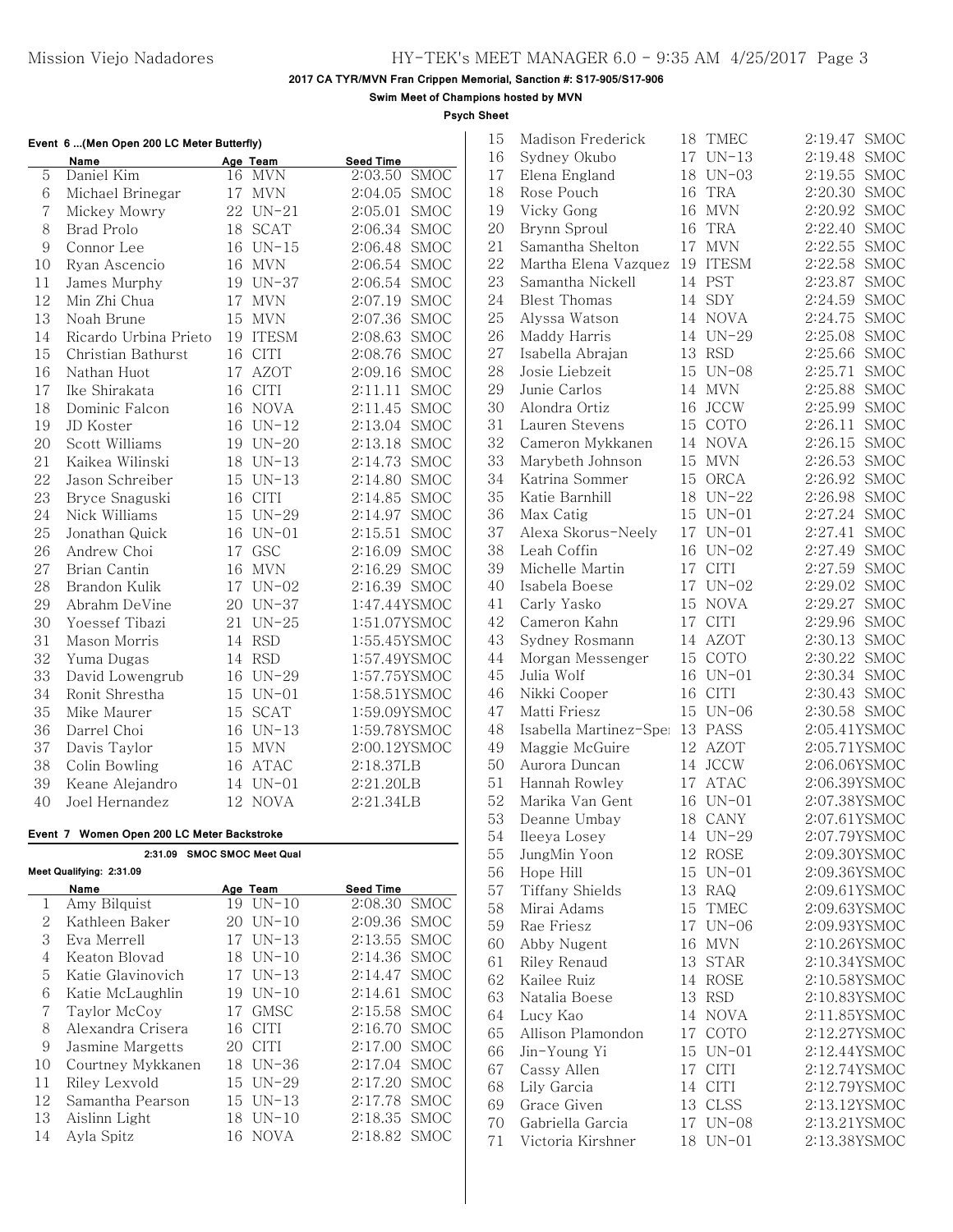**Event 7 ...(Women Open 200 LC Meter Backstroke)**

## **2017 CA TYR/MVN Fran Crippen Memorial, Sanction #: S17-905/S17-906**

**Swim Meet of Champions hosted by MVN**

**Psych Sheet**

|                | Name                             |    | Age Team                  | <b>Seed Time</b>          |  |  |  |  |  |  |
|----------------|----------------------------------|----|---------------------------|---------------------------|--|--|--|--|--|--|
| 72             | Hayley Port                      | 16 | GSC                       | 2:13.40YSMOC              |  |  |  |  |  |  |
| 73             | Ashleigh Morgan                  |    | 14 GSC                    | 2:13.44YSMOC              |  |  |  |  |  |  |
| 74             | Alyssa Trudell                   |    | 15 COTO                   | 2:13.77YSMOC              |  |  |  |  |  |  |
| 75             | Grace Arnsparger                 |    | 15 UN-08                  | 2:13.87YSMOC              |  |  |  |  |  |  |
| 76             | Sofia Petrenko                   |    | 26 UN-05                  | <b>NTLB</b>               |  |  |  |  |  |  |
| Event 8        | Men Open 200 LC Meter Backstroke |    |                           |                           |  |  |  |  |  |  |
|                | 2:18.99 SMOC SMOC Meet Qual      |    |                           |                           |  |  |  |  |  |  |
|                | Meet Qualifying: 2:18.99         |    |                           |                           |  |  |  |  |  |  |
| 1              | Name<br>Patrick Conaton          | 21 | Age Team<br>UN-37         | Seed Time<br>2:01.20 SMOC |  |  |  |  |  |  |
| $\overline{2}$ | Abrahm DeVine                    |    | 20 UN-37                  | 2:01.69 SMOC              |  |  |  |  |  |  |
| 3              |                                  |    |                           | 2:03.53 SMOC              |  |  |  |  |  |  |
|                | Justin Nguyen                    |    | 17 NOVA                   |                           |  |  |  |  |  |  |
| $\overline{4}$ | Curtis Ogren                     | 21 | $UN-37$                   | 2:04.28 SMOC              |  |  |  |  |  |  |
| 5              | Danny Yos                        |    | 19 UN-29                  | 2:06.13<br><b>SMOC</b>    |  |  |  |  |  |  |
| 6              | *Adil Assouab                    | 24 | TROJ                      | 2:07.37<br><b>SMOC</b>    |  |  |  |  |  |  |
| 7              | Kevin Tu                         | 16 | $UN-16$                   | SMOC<br>2:07.54           |  |  |  |  |  |  |
| 8              | Trent Pellini                    | 18 | <b>MVN</b>                | 2:07.71<br><b>SMOC</b>    |  |  |  |  |  |  |
| 9              | Brandon Kulik                    |    | 17 UN-02                  | 2:09.65<br>SMOC           |  |  |  |  |  |  |
| 10             | Hayden Hemmens                   |    | 20 UN-07                  | <b>SMOC</b><br>2:11.31    |  |  |  |  |  |  |
| 11             | Andrew White                     | 16 | <b>CITI</b>               | <b>SMOC</b><br>2:11.87    |  |  |  |  |  |  |
| 12             | Matthew Amano                    | 18 | <b>CITI</b>               | 2:12.50 SMOC              |  |  |  |  |  |  |
| 13             | Daniel Kim                       | 16 | <b>MVN</b>                | 2:13.13 SMOC              |  |  |  |  |  |  |
| 14             | Ethan Archer                     |    | 18 UN-13                  | 2:13.18 SMOC              |  |  |  |  |  |  |
| 15             | Daniel Macavei                   |    | 17 UN-11                  | 2:13.42 SMOC              |  |  |  |  |  |  |
| 16             | Tama Tuitama                     | 17 | <b>TRA</b>                | 2:13.78 SMOC              |  |  |  |  |  |  |
| 17             | Nick Williams                    | 15 | $UN-29$                   | 2:13.84<br><b>SMOC</b>    |  |  |  |  |  |  |
| 18             | Kevin Childs                     | 16 | $UN-01$                   | 2:14.10 SMOC              |  |  |  |  |  |  |
| 19             | Noah Hirshon                     | 16 | <b>DRGN</b>               | SMOC<br>2:14.39           |  |  |  |  |  |  |
| 20             | McKay Mickelson                  | 15 | <b>TRA</b>                | 2:15.11<br>SMOC           |  |  |  |  |  |  |
| 21             | Kaikea Wilinski                  | 18 | $UN-13$                   | 2:15.66<br>SMOC           |  |  |  |  |  |  |
| 22             | Chris Hales                      | 18 | $\ensuremath{\text{MVN}}$ | 2:15.69<br><b>SMOC</b>    |  |  |  |  |  |  |
| 23             | Taras Polakoff                   | 18 | <b>AZOT</b>               | 2:16.22<br><b>SMOC</b>    |  |  |  |  |  |  |
| 24             | Nathan Huot                      | 17 | <b>AZOT</b>               | 2:17.09 SMOC              |  |  |  |  |  |  |
| 25             | Alex Borjal                      | 14 | <b>MVN</b>                | 2:17.41<br><b>SMOC</b>    |  |  |  |  |  |  |
| 26             | Nate Tingen                      |    | 17 UN-13                  | 2:17.95 SMOC              |  |  |  |  |  |  |
| 27             | Kevin Greco                      | 16 | <b>RMDA</b>               | 2:18.73 SMOC              |  |  |  |  |  |  |
| 28             | Justin Morsch                    |    | 16 UN-01                  | 2:18.80<br><b>SMOC</b>    |  |  |  |  |  |  |
| 29             | Rowdy Feather                    |    | 17 UN-01                  | 2:18.82 SMOC              |  |  |  |  |  |  |
| 30             | Ryan Brimer                      |    | 18 UN-01                  | 1:56.19YSMOC              |  |  |  |  |  |  |
| 31             | Vincent Finello                  | 17 | $UN-03$                   | 1:56.56YSMOC              |  |  |  |  |  |  |
| 32             |                                  |    |                           | 1:56.85YSMOC              |  |  |  |  |  |  |
|                | Taylor Whitmore                  | 16 | $UN-22$                   |                           |  |  |  |  |  |  |
| 33             | Peter Robinson                   | 19 | $UN-06$                   | 1:57.08YSMOC              |  |  |  |  |  |  |
| 34             | Alonso Escobedo                  | 17 | $UN-12$                   | 1:57.81YSMOC              |  |  |  |  |  |  |
| 35             | <b>Brady Rawers</b>              | 17 | <b>NCA</b>                | 1:57.85YSMOC              |  |  |  |  |  |  |
| 36             | Roland Fisher                    | 15 | $UN-08$                   | 1:58.63YSMOC              |  |  |  |  |  |  |
| 37             | Dylan Hong                       | 15 | <b>CITI</b>               | 1:59.34YSMOC              |  |  |  |  |  |  |
| 38             | Connor Mes                       | 15 | <b>NCA</b>                | 1:59.67YSMOC              |  |  |  |  |  |  |
| 39             | Alesh Polivka                    | 16 | $UN-16$                   | 2:01.46YSMOC              |  |  |  |  |  |  |
| 40             | Ryan Sevidal                     | 14 | $UN-01$                   | 2:01.92YSMOC              |  |  |  |  |  |  |
| 41             | Dawson Waage                     | 16 | $UN-01$                   | 2:02.22YSMOC              |  |  |  |  |  |  |

|                | <b>SMOC SMOC Meet Qual</b><br>4:32.60 |    |             |                        |  |  |  |
|----------------|---------------------------------------|----|-------------|------------------------|--|--|--|
|                | Meet Qualifying: 4:32.60              |    |             |                        |  |  |  |
|                | Name                                  |    | Age Team    | Seed Time              |  |  |  |
| 1              | Samantha Shelton                      | 17 | MVN         | 4:14.72 SMOC           |  |  |  |
| $\overline{2}$ | Ella Ristic                           | 14 | <b>MVN</b>  | 4:18.13 SMOC           |  |  |  |
| 3              | Liberty Williams                      |    | 15 UN-04    | <b>SMOC</b><br>4:19.61 |  |  |  |
| 4              | Ryan Falk                             |    | 19 THSC     | <b>SMOC</b><br>4:19.91 |  |  |  |
| 5              | Jennifer Campbell                     |    | 20 UN-10    | 4:20.93<br><b>SMOC</b> |  |  |  |
| 6              | Rachel Rhee                           |    | 16 UN-02    | 4:22.89<br><b>SMOC</b> |  |  |  |
| $\overline{7}$ | Brooke Helgeson                       | 16 | $UN-01$     | 4:23.85<br><b>SMOC</b> |  |  |  |
| 8              | Kate Krolikowski                      | 17 | $UN-13$     | 4:24.19<br><b>SMOC</b> |  |  |  |
| 9              | Jessica Epps                          | 16 | <b>MVN</b>  | <b>SMOC</b><br>4:24.74 |  |  |  |
| 10             | Kalie Novosedliak                     |    | 17 NCA      | 4:27.79<br>SMOC        |  |  |  |
| 11             | Julia Wright                          |    | 17 UN-16    | 4:28.15<br>SMOC        |  |  |  |
| 12             | Noelle Fimbres                        | 17 | <b>RMDA</b> | 4:28.89<br>SMOC        |  |  |  |
| 13             | Marybeth Johnson                      | 15 | <b>MVN</b>  | 4:30.42<br>SMOC        |  |  |  |
| 14             | Samantha Pearson                      | 15 | $UN-13$     | 4:30.73<br>SMOC        |  |  |  |
| 15             | Rhys Empey                            |    | 18 COTO     | 4:31.33<br><b>SMOC</b> |  |  |  |
| 16             | Gabbie Brown                          |    | 17 UN-13    | 4:31.67<br><b>SMOC</b> |  |  |  |
| 17             | Angelene Estiandan                    | 15 | $UN-01$     | 4:32.11<br><b>SMOC</b> |  |  |  |
| 18             | Katie McLaughlin                      |    | 19 UN-10    | 4:36.04YSMOC           |  |  |  |
| 19             | Sophia Morici                         |    | 17 UN-01    | 4:57.74YSMOC           |  |  |  |
| 20             | Mia Ryan                              | 17 | <b>NCA</b>  | 4:59.18YSMOC           |  |  |  |
| 21             | Dasha Depew                           | 21 | $UN-25$     | 4:59.86YSMOC           |  |  |  |
| 22             | Jade Hallum                           | 15 | $UN-06$     | 5:00.74YSMOC           |  |  |  |
| 23             | Chloe Wendlandt                       | 14 | DA          | 5:00.86YSMOC           |  |  |  |
| 24             | Hannah Rowlev                         | 17 | <b>ATAC</b> | 5:01.43YSMOC           |  |  |  |
| 25             | Vivi Raker                            |    | 14 UN-01    | 5:01.61YSMOC           |  |  |  |
| 26             | Emily Baker                           | 17 | <b>MVN</b>  | 5:02.40YSMOC           |  |  |  |
| 27             | Haley Schreiber                       | 18 | $UN-25$     | 5:02.99YSMOC           |  |  |  |
| 28             | Natalie Oien                          | 15 | <b>MVN</b>  | 5:03.82YSMOC           |  |  |  |
| 29             | Gabi Icheva                           | 14 | <b>CITI</b> | 5:05.08YSMOC           |  |  |  |
| 30             | Stella Copeland                       |    | 13 SCAT     | 5:05.09YSMOC           |  |  |  |
| 31             | Yael Weber                            | 16 | $UN-16$     | 4:34.05LB              |  |  |  |
| 32             | Alyssa Trudell                        | 15 | COTO        | 4:44.16LB              |  |  |  |
| 33             | Danielle Albright                     | 14 | <b>TNT</b>  | 4:44.30LB              |  |  |  |
| 34             | Mirai Adams                           | 15 | TMEC        | 4:44.67LB              |  |  |  |
| 35             | Katie Nugent                          | 15 | <b>MVN</b>  | 4:50.80LB              |  |  |  |
| 36             | Gazelle Anne Umbay                    |    | 16 UN-01    | 4:55.11LB              |  |  |  |
| 37             | Alondra Ortiz                         | 16 | <b>JCCW</b> | 4:58.73LB              |  |  |  |
| 38             | Courtney Mykkanen                     | 18 | $UN-36$     | 4:59.87LB              |  |  |  |
| 39             | Christina Taylor                      | 18 | $UN-01$     | 5:18.94YB              |  |  |  |

#### **Event 10 Men Open 400 LC Meter Freestyle**

### **4:17.00 SMOC SMOC Meet Qual**

|    | Meet Qualifying: 4:17.00 |  |            |              |  |  |  |
|----|--------------------------|--|------------|--------------|--|--|--|
|    | Name                     |  | Age Team   | Seed Time    |  |  |  |
|    | 1 True Sweetser          |  | 19 UN-37   | 3:47.94 SMOC |  |  |  |
|    | 2 Liam Egan              |  | 21 UN-37   | 3:50.16 SMOC |  |  |  |
| З. | Grant Shoults            |  | 19 UN-37   | 3:50.52 SMOC |  |  |  |
| 4  | Michael Brinegar         |  | 17 MVN     | 3:54.56 SMOC |  |  |  |
|    | 5 Matt Hales             |  | 18 MVN     | 4:02.35 SMOC |  |  |  |
| 6  | Noah Brune               |  | 15 MVN     | 4:02.72 SMOC |  |  |  |
|    | Hayden Hemmens           |  | 20 UN-07   | 4:08.15 SMOC |  |  |  |
|    | Adam Osowski             |  | $17$ UN-01 | 4:08.86 SMOC |  |  |  |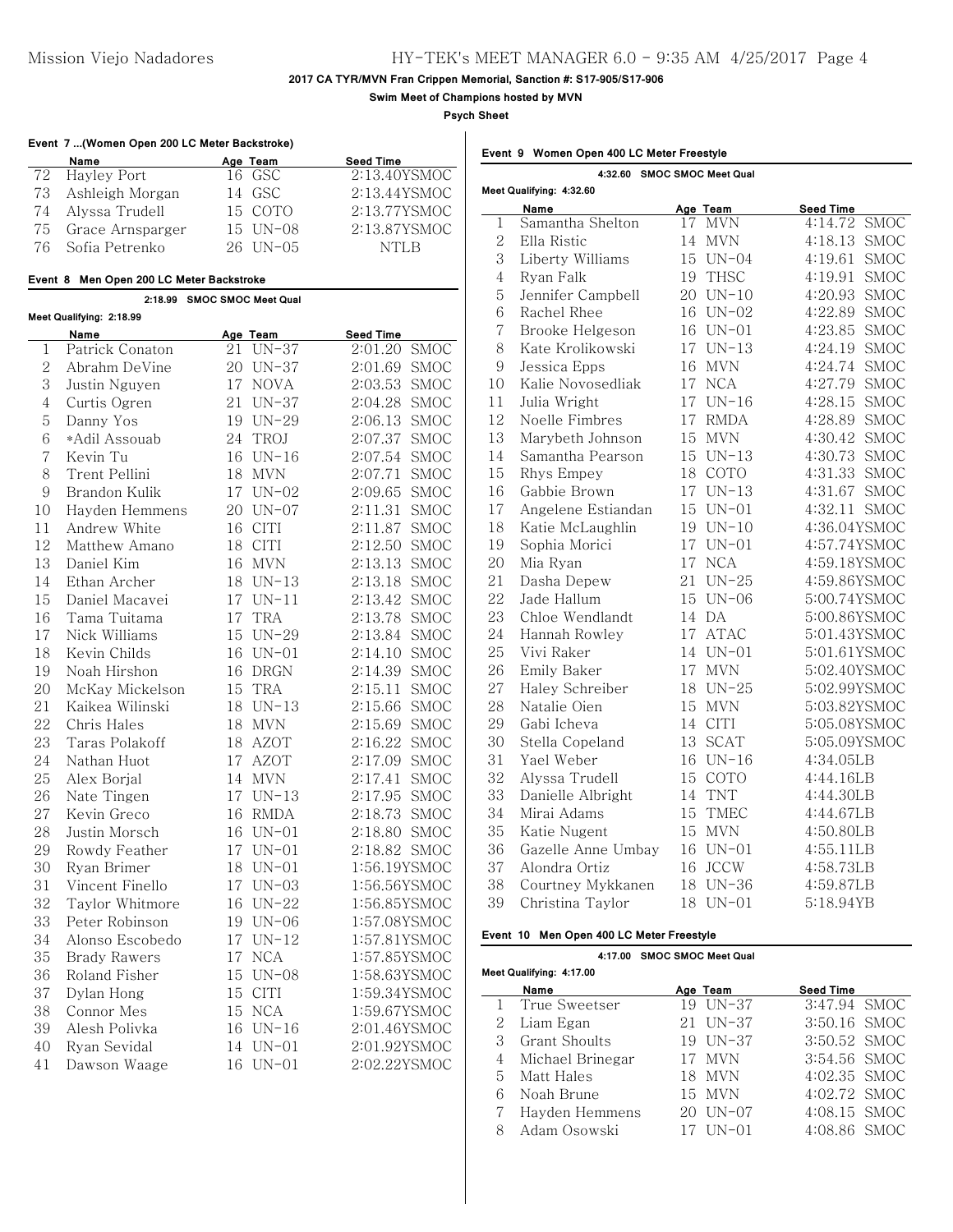**Swim Meet of Champions hosted by MVN**

**Psych Sheet**

| Event 10  (Men Open 400 LC Meter Freestyle) |  |  |
|---------------------------------------------|--|--|
|                                             |  |  |

|    | Name               | Age Team          | <b>Seed Time</b>       |
|----|--------------------|-------------------|------------------------|
| 9  | Ryan Ascencio      | <b>MVN</b><br>16  | 4:09.17<br><b>SMOC</b> |
| 10 | Curtis Ogren       | 21<br>$UN-37$     | <b>SMOC</b><br>4:10.44 |
| 11 | Gavin Hollis       | <b>MVN</b><br>17  | <b>SMOC</b><br>4:11.53 |
| 12 | Christian Bathurst | <b>CITI</b><br>16 | 4:12.78<br><b>SMOC</b> |
| 13 | Dominic Falcon     | <b>NOVA</b><br>16 | <b>SMOC</b><br>4:14.99 |
| 14 | Chris Hales        | <b>MVN</b><br>18  | 4:15.44<br><b>SMOC</b> |
| 15 | Connor Mes         | <b>NCA</b><br>15  | 4:16.38<br><b>SMOC</b> |
| 16 | Jude Williams      | 15<br>$UN-04$     | 4:16.81<br><b>SMOC</b> |
| 17 | Dylan Delaney      | 17 UN-02          | 4:35.26YSMOC           |
| 18 | Ty Gruwell         | 17 UN-02          | 4:42.24YSMOC           |
| 19 | AJ Pouch           | <b>TRA</b><br>16  | 4:42.89YSMOC           |
| 20 | Sawyer Coye        | <b>CITI</b><br>15 | 4:42.91YSMOC           |
| 21 | Kevin Greco        | <b>RMDA</b><br>16 | 4:44.29YSMOC           |
| 22 | Cade Brower        | $UN-01$<br>16     | 4:45.19YSMOC           |
| 23 | <b>Tyler Smits</b> | <b>ATAC</b><br>18 | 4:45.32YSMOC           |
| 24 | Bryce Snaguski     | <b>CITI</b><br>16 | 4:45.90YSMOC           |
| 25 | Brandon Samaniego  | <b>NOVA</b><br>15 | 4:46.36YSMOC           |
| 26 | Nico Colomer       | <b>CITI</b><br>17 | 4:46.43YSMOC           |
| 27 | Diego Quinonez     | $UN-22$<br>17     | 4:46.66YSMOC           |
| 28 | Mike Maurer        | 15<br>SCAT        | 4:47.15YSMOC           |
| 29 | Mason Morris       | <b>RSD</b><br>14  | 4:47.19YSMOC           |
| 30 | Ryan Goh           | <b>MVN</b><br>15  | 4:47.39YSMOC           |
| 31 | Parker Macy        | <b>MVN</b><br>13  | 4:47.40YSMOC           |
| 32 | Justin Schneider   | 12 TMEC           | 4:47.44YSMOC           |
| 33 | Woo-Young Yi       | $UN-01$<br>15     | 4:47.60YSMOC           |
| 34 | Ethan Umpornpuckdi | RMDA<br>14        | 4:21.78LB              |
| 35 | Camden Powell      | $UN-01$<br>15     | 4:22.05LB              |
| 36 | Alonso Escobedo    | 17 UN-12          | 4:23.26LB              |
| 37 | Davis Taylor       | <b>MVN</b><br>15  | 4:27.44LB              |

### **Event 13 Women Open 200 LC Meter Freestyle**

| 2:07.50 SMOC SMOC Meet Qual |                          |                   |                        |  |  |  |
|-----------------------------|--------------------------|-------------------|------------------------|--|--|--|
|                             | Meet Qualifying: 2:07.50 |                   |                        |  |  |  |
|                             | Name                     | Age Team          | <b>Seed Time</b>       |  |  |  |
| 1                           | Katie McLaughlin         | 19<br>$UN-10$     | 1:58.43<br><b>SMOC</b> |  |  |  |
| 2                           | Abbey Weitzeil           | $UN-10$<br>20     | 1:59.57<br><b>SMOC</b> |  |  |  |
| 3                           | Kirsten Vose             | ROSE<br>19        | 2:00.07<br><b>SMOC</b> |  |  |  |
| 4                           | Kathleen Baker           | 20<br>$UN-10$     | <b>SMOC</b><br>2:01.10 |  |  |  |
| 5                           | Ella Ristic              | <b>MVN</b><br>14  | 2:01.11<br><b>SMOC</b> |  |  |  |
| 6                           | Samantha Shelton         | <b>MVN</b><br>17  | <b>SMOC</b><br>2:01.19 |  |  |  |
| 7                           | Maddie Murphy            | $UN-10$<br>18     | SMOC<br>2:01.71        |  |  |  |
| 8                           | Amy Bilquist             | $UN-10$<br>19     | <b>SMOC</b><br>2:01.90 |  |  |  |
| 9                           | Rachel Rhee              | $UN-02$<br>16     | <b>SMOC</b><br>2:01.96 |  |  |  |
| 10                          | Kate Krolikowski         | $UN-13$<br>17     | 2:02.03<br>SMOC        |  |  |  |
| 11                          | Katie Glavinovich        | $UN-13$<br>17     | 2:03.32<br><b>SMOC</b> |  |  |  |
| 12                          | Keaton Blovad            | $UN-10$<br>18     | 2:03.41<br><b>SMOC</b> |  |  |  |
| 13                          | Jennifer Campbell        | $UN-10$<br>20     | 2:03.81<br><b>SMOC</b> |  |  |  |
| 14                          | Liberty Gilbert          | TMEC<br>14        | <b>SMOC</b><br>2:03.89 |  |  |  |
| 15                          | Mackenzie Degn           | $UN-16$<br>15     | <b>SMOC</b><br>2:04.05 |  |  |  |
| 16                          | Lexie Malazdrewicz       | 22<br>$UN-24$     | SMOC<br>2:04.26        |  |  |  |
| 17                          | Ayla Spitz               | <b>NOVA</b><br>16 | SMOC<br>2:04.53        |  |  |  |
| 18                          | Haley Herzberg           | $UN-25$<br>19     | <b>SMOC</b><br>2:04.60 |  |  |  |
| 19                          | Nikol Popov              | 17<br>$UN-01$     | SMOC<br>2:04.66        |  |  |  |
| 20                          | Justina Kozan            | <b>BREA</b><br>13 | <b>SMOC</b><br>2:05.63 |  |  |  |
| 21                          | Ryan Falk                | <b>THSC</b><br>19 | <b>SMOC</b><br>2:05.69 |  |  |  |

| 22 | Amanda Hsieh                  | 15 | $UN-16$     | 2:05.69<br>SMOC        |
|----|-------------------------------|----|-------------|------------------------|
| 23 | Alexandra Crisera             |    | 16 CITI     | 2:05.74<br><b>SMOC</b> |
| 24 | Samantha Pearson              |    | 15 UN-13    | 2:06.41<br>SMOC        |
| 25 | Liberty Williams              |    | 15 UN-04    | 2:06.76<br>SMOC        |
| 26 | Rose Pouch                    | 16 | <b>TRA</b>  | 2:06.94<br><b>SMOC</b> |
| 27 | Rachel Thompson               | 20 | <b>JCCW</b> | <b>SMOC</b><br>2:07.06 |
| 28 | Sophia Morici                 | 17 | $UN-01$     | 2:07.37<br><b>SMOC</b> |
| 29 | Amanda Kendall                | 26 | CANY        | 1:46.00YSMOC           |
| 30 | Catherine Boles               |    | 18 UN-25    | 1:48.59YSMOC           |
| 31 | Hannah Leach                  |    | 19 UN-24    | 1:49.43YSMOC           |
| 32 | Jade Hallum                   |    | 15 UN-06    | 1:49.94YSMOC           |
| 33 | Shayla Erickson               |    | 16 NOVA     | 1:50.16YSMOC           |
| 34 | Mikki Thompson                |    | 16 BREA     | 1:50.30YSMOC           |
| 35 |                               |    |             |                        |
| 36 | Carly Perri                   |    | 18 NOVA     | 1:50.31YSMOC           |
|    | Mia Ryan                      | 17 | <b>NCA</b>  | 1:50.88YSMOC           |
| 37 | Lindsay Turner                | 15 | <b>NCA</b>  | 1:50.89YSMOC           |
| 38 | Katie Lightle                 | 16 | $UN-22$     | 1:50.93YSMOC           |
| 39 | Jasmine Margetts              |    | 20 CITI     | 1:51.48YSMOC           |
| 40 | Madison Frederick             | 18 | TMEC        | 1:51.81YSMOC           |
| 41 | Rosalee Mira Santa An         |    | 20 RMDA     | 2:07.61LB              |
| 42 | Kalie Novosedliak             | 17 | <b>NCA</b>  | 2:08.97LB              |
| 43 | Emily Ward                    | 18 | $UN-25$     | 2:10.02LB              |
| 44 | Gabbie Brown                  |    | 17 UN-13    | 2:10.07LB              |
| 45 | Dasha Depew                   | 21 | $UN-25$     | 2:10.21LB              |
| 46 | Haley Schreiber               |    | 18 UN-25    | 2:10.46LB              |
| 47 | Noelle Fimbres                | 17 | <b>RMDA</b> | 2:10.57LB              |
| 48 | Sonaly Wintermute             |    | 16 UN-01    | 2:11.32LB              |
| 49 | Angelene Estiandan            |    | 15 UN-01    | 2:11.92LB              |
| 50 | Natalie Oien                  | 15 | <b>MVN</b>  | 2:12.24LB              |
| 51 | Halan Pham                    | 16 | NCA         | 2:12.25LB              |
| 52 | Reagan Nibarger               | 14 | $UN-01$     | 2:12.39LB              |
| 53 | Josie Liebzeit                |    | 15 UN-08    | 2:12.49LB              |
| 54 | Lexi Grant                    | 15 | <b>BREA</b> | 2:12.56LB              |
| 55 | Leanne Sun                    |    | 20 UN-25    | 2:13.20LB              |
| 56 | Jenna Farfan                  |    | 16 CLSS     | 2:13.23LB              |
| 57 | Brynn Sproul                  | 16 | TRA         | 2:13.47LB              |
| 58 | JungMin Yoon                  |    | 12 ROSE     | 2:13.60LB              |
| 59 | Yael Weber                    | 16 | $UN-16$     | 2:13.65LB              |
| 60 | Ariel Wooden                  | 16 | <b>BREA</b> | 2:13.66LB              |
| 61 | Hope Hill                     |    | 15 UN-01    | 2:13.69LB              |
| 62 | Sarah Cushman                 | 15 | <b>RMDA</b> |                        |
| 63 |                               |    | ATAC        | 2:13.92LB              |
|    | Hannah Rowley<br>Anna Brooker | 17 |             | 2:14.14LB              |
| 64 |                               |    | 15 NCA      | 2:14.14LB              |
| 65 | Sophia Tiu                    |    | 15 UN-13    | 2:14.38LB              |
| 66 | Jillian Powell                |    | 16 UN-29    | 2:14.58LB              |
| 67 | Greta Fanta                   | 14 | NCA         | 2:14.81LB              |
| 68 | Deanne Umbay                  |    | 18 CANY     | 2:15.22LB              |
| 69 | Vivi Raker                    |    | 14 UN-01    | 2:15.43LB              |
| 70 | Tiffany Shields               |    | 13 RAQ      | 2:15.65LB              |
| 71 | Alyssa Trudell                | 15 | COTO        | 2:15.67LB              |
| 72 | Marika Van Gent               |    | 16 UN-01    | 2:15.84LB              |
| 73 | Katie Barnhill                |    | 18 UN-22    | 2:15.95LB              |
| 74 | Christina Taylor              |    | 18 UN-01    | 2:16.33LB              |
| 75 | R'Rian Ocampo                 |    | 16 UN-28    | 2:16.56LB              |
| 76 | Lilly Helmuth-Malone          |    | 19 UN-25    | 2:16.56LB              |
| 77 | Elizabeth Pulido              |    | 20 UN-25    | 2:17.15LB              |
| 78 | Alex Syrkin                   |    | 13 ROSE     | 2:17.19LB              |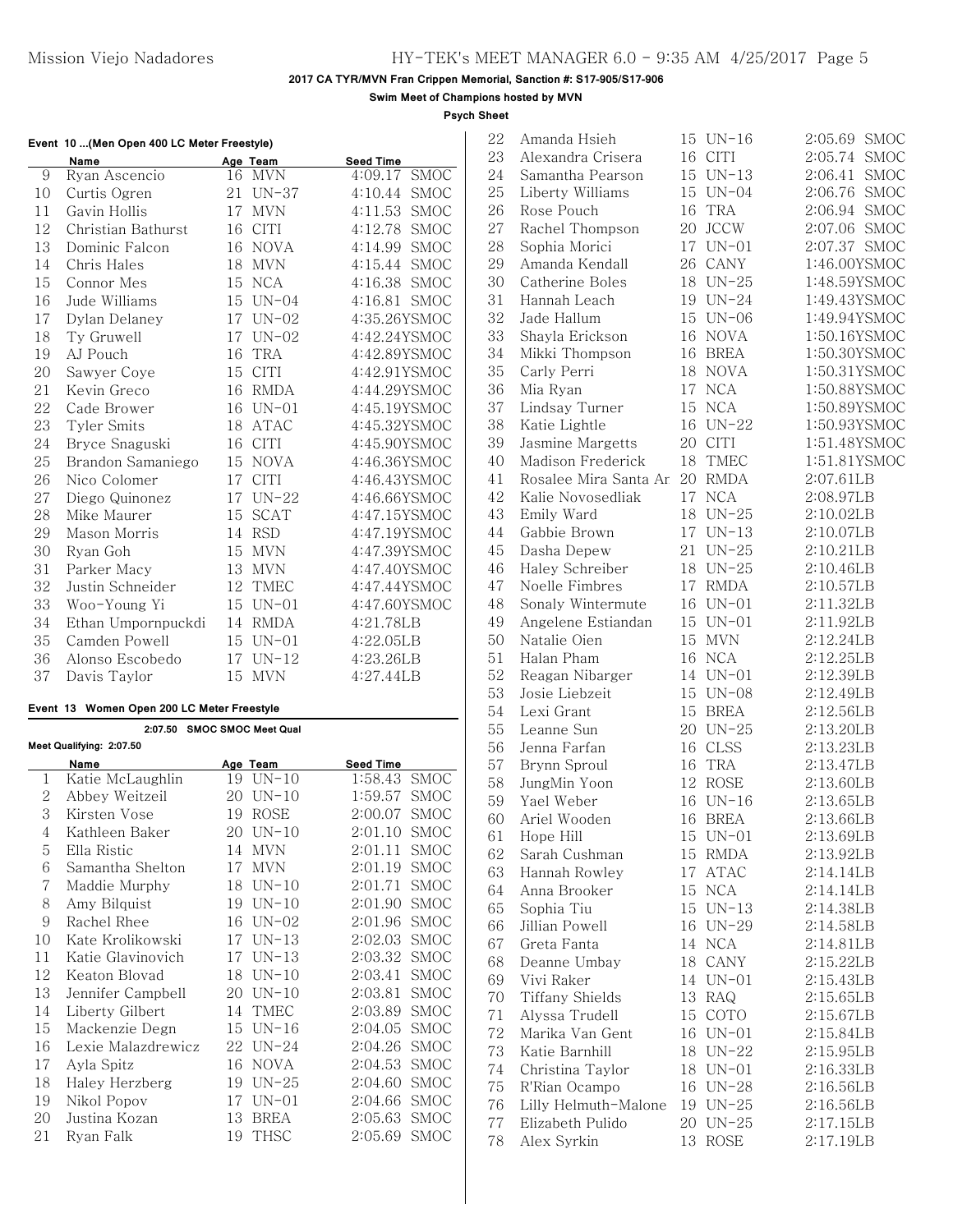**Swim Meet of Champions hosted by MVN**

**Psych Sheet**

|  | Event 13  (Women Open 200 LC Meter Freestyle) |
|--|-----------------------------------------------|
|  |                                               |

|    | Name               |     | Age Team   | <b>Seed Time</b> |
|----|--------------------|-----|------------|------------------|
| 79 | Abby Nugent        |     | 16 MVN     | 2:17.83LB        |
| 80 | Maddy Harris       |     | 14 UN-29   | 2:18.90LB        |
| 81 | Gazelle Anne Umbay | 16. | $UN-01$    | 2:19.80LB        |
| 82 | Ashleigh Morgan    |     | 14 GSC     | 2:22.24LR        |
| 83 | Matti Friesz       |     | $15$ UN-06 | 2:23.25LR        |
| 84 | Kendyl Stewart     |     | 22 TROJ    | 2:23.63LR        |
| 85 | Alyssa Libang      |     | $15$ UN-03 | 2:26.15LR        |
| 86 | Rachel Forbes      |     | 18 UN-25   | 1:52.00YB        |
| 87 | Lucy Fellner       |     | 18 UN-25   | 1:56.48YB        |
| 88 | Tara Middleton     | 19  | UN-25      | 1:57.48YB        |
| 89 | Allison Stevens    |     | UN-25      | - B              |

### **Event 14 Men Open 200 LC Meter Freestyle**

| Meet Qualifying: 1:58.50<br>Seed Time<br>Name<br>Age Team<br>$UN-24$<br>*Dylan Carter<br>1:48.45<br>SMOC<br>1<br>21<br>$\overline{2}$<br>21 UN-37<br>Liam Egan<br>1:49.43<br>SMOC<br>3<br>True Sweetser<br>19 UN-37<br>1:49.59<br><b>SMOC</b><br>Tom Shields<br>25<br>CAL<br><b>SMOC</b><br>4<br>1:49.71<br>5<br><b>Grant Shoults</b><br>$UN-37$<br>1:50.54<br><b>SMOC</b><br>19<br>20 UN-25<br>6<br>Logan Hotchkiss<br>1:51.57<br><b>SMOC</b><br>$\overline{7}$<br>1:52.25<br><b>SMOC</b><br>James Murphy<br>19 UN-37<br>8<br><b>NOVA</b><br>1:52.50<br>SMOC<br>Justin Nguyen<br>17<br>$\mathcal{G}% _{M_{1},M_{2}}^{\alpha,\beta}(\mathcal{G})$<br>Owen Kao<br>17 <sup>7</sup><br>$UN-16$<br>1:52.57<br><b>SMOC</b><br><b>Billy Mullis</b><br>21<br>10<br>$UN-25$<br>1:53.11<br>SMOC<br>Thomas Reed<br>1:53.41<br><b>SMOC</b><br>11<br>19 UN-24<br>12<br>Mason Tittle<br>20 UN-25<br>1:53.63<br><b>SMOC</b><br>13<br>Michael Wang<br>19 UN-25<br>1:53.69<br><b>SMOC</b><br>14<br>Joseph Lastelic<br>19 UN-25<br>1:53.76<br><b>SMOC</b><br>15<br>1:53.96<br>Hunter Ingram<br>16 UN-16<br><b>SMOC</b><br>16<br>17<br>Hunter Hitchens<br>$UN-16$<br>1:54.00<br><b>SMOC</b><br>Michael Brinegar<br>SMOC<br>17<br>17<br><b>MVN</b><br>1:54.29<br>26<br>18<br>Ramiro Ramirez Juarez<br><b>ITESM</b><br>1:54.62<br><b>SMOC</b><br>19<br>Matt Hales<br>18<br><b>MVN</b><br>1:54.64<br>SMOC<br>20<br>20 UN-25<br>Eric Vanbrocklin<br>1:54.64<br><b>SMOC</b><br>21<br>Adam Osowski<br>17 UN-01<br>1:55.52<br><b>SMOC</b><br>22<br>Theo Andrews<br>$UN-25$<br>1:55.52<br>SMOC<br>18<br>23<br>Jake Rollo<br><b>SMOC</b><br>19 UN-25<br>1:55.65<br>24<br>Andrew Koustik<br>17<br>$UN-16$<br>1:55.89<br>SMOC<br>25<br>20 UN-07<br>Hayden Hemmens<br>1:55.94<br><b>SMOC</b><br>26<br>22 UN-05<br>Alexis Ohmar<br>1:56.07<br><b>SMOC</b><br>27<br>Michael Kang<br>18<br><b>SHRK</b><br>1:56.36<br><b>SMOC</b><br>28<br>Gabriel Munoz<br><b>NOVA</b><br><b>SMOC</b><br>17<br>1:56.63<br>29<br>Danny Yos<br>1:56.76<br><b>SMOC</b><br>19<br>$UN-29$ |
|-------------------------------------------------------------------------------------------------------------------------------------------------------------------------------------------------------------------------------------------------------------------------------------------------------------------------------------------------------------------------------------------------------------------------------------------------------------------------------------------------------------------------------------------------------------------------------------------------------------------------------------------------------------------------------------------------------------------------------------------------------------------------------------------------------------------------------------------------------------------------------------------------------------------------------------------------------------------------------------------------------------------------------------------------------------------------------------------------------------------------------------------------------------------------------------------------------------------------------------------------------------------------------------------------------------------------------------------------------------------------------------------------------------------------------------------------------------------------------------------------------------------------------------------------------------------------------------------------------------------------------------------------------------------------------------------------------------------------------------------------------------------------------------------------------------------------------------------------------------------------------------------------------------------------------------------------------------------------------------------------------------------------------------|
|                                                                                                                                                                                                                                                                                                                                                                                                                                                                                                                                                                                                                                                                                                                                                                                                                                                                                                                                                                                                                                                                                                                                                                                                                                                                                                                                                                                                                                                                                                                                                                                                                                                                                                                                                                                                                                                                                                                                                                                                                                     |
|                                                                                                                                                                                                                                                                                                                                                                                                                                                                                                                                                                                                                                                                                                                                                                                                                                                                                                                                                                                                                                                                                                                                                                                                                                                                                                                                                                                                                                                                                                                                                                                                                                                                                                                                                                                                                                                                                                                                                                                                                                     |
|                                                                                                                                                                                                                                                                                                                                                                                                                                                                                                                                                                                                                                                                                                                                                                                                                                                                                                                                                                                                                                                                                                                                                                                                                                                                                                                                                                                                                                                                                                                                                                                                                                                                                                                                                                                                                                                                                                                                                                                                                                     |
|                                                                                                                                                                                                                                                                                                                                                                                                                                                                                                                                                                                                                                                                                                                                                                                                                                                                                                                                                                                                                                                                                                                                                                                                                                                                                                                                                                                                                                                                                                                                                                                                                                                                                                                                                                                                                                                                                                                                                                                                                                     |
|                                                                                                                                                                                                                                                                                                                                                                                                                                                                                                                                                                                                                                                                                                                                                                                                                                                                                                                                                                                                                                                                                                                                                                                                                                                                                                                                                                                                                                                                                                                                                                                                                                                                                                                                                                                                                                                                                                                                                                                                                                     |
|                                                                                                                                                                                                                                                                                                                                                                                                                                                                                                                                                                                                                                                                                                                                                                                                                                                                                                                                                                                                                                                                                                                                                                                                                                                                                                                                                                                                                                                                                                                                                                                                                                                                                                                                                                                                                                                                                                                                                                                                                                     |
|                                                                                                                                                                                                                                                                                                                                                                                                                                                                                                                                                                                                                                                                                                                                                                                                                                                                                                                                                                                                                                                                                                                                                                                                                                                                                                                                                                                                                                                                                                                                                                                                                                                                                                                                                                                                                                                                                                                                                                                                                                     |
|                                                                                                                                                                                                                                                                                                                                                                                                                                                                                                                                                                                                                                                                                                                                                                                                                                                                                                                                                                                                                                                                                                                                                                                                                                                                                                                                                                                                                                                                                                                                                                                                                                                                                                                                                                                                                                                                                                                                                                                                                                     |
|                                                                                                                                                                                                                                                                                                                                                                                                                                                                                                                                                                                                                                                                                                                                                                                                                                                                                                                                                                                                                                                                                                                                                                                                                                                                                                                                                                                                                                                                                                                                                                                                                                                                                                                                                                                                                                                                                                                                                                                                                                     |
|                                                                                                                                                                                                                                                                                                                                                                                                                                                                                                                                                                                                                                                                                                                                                                                                                                                                                                                                                                                                                                                                                                                                                                                                                                                                                                                                                                                                                                                                                                                                                                                                                                                                                                                                                                                                                                                                                                                                                                                                                                     |
|                                                                                                                                                                                                                                                                                                                                                                                                                                                                                                                                                                                                                                                                                                                                                                                                                                                                                                                                                                                                                                                                                                                                                                                                                                                                                                                                                                                                                                                                                                                                                                                                                                                                                                                                                                                                                                                                                                                                                                                                                                     |
|                                                                                                                                                                                                                                                                                                                                                                                                                                                                                                                                                                                                                                                                                                                                                                                                                                                                                                                                                                                                                                                                                                                                                                                                                                                                                                                                                                                                                                                                                                                                                                                                                                                                                                                                                                                                                                                                                                                                                                                                                                     |
|                                                                                                                                                                                                                                                                                                                                                                                                                                                                                                                                                                                                                                                                                                                                                                                                                                                                                                                                                                                                                                                                                                                                                                                                                                                                                                                                                                                                                                                                                                                                                                                                                                                                                                                                                                                                                                                                                                                                                                                                                                     |
|                                                                                                                                                                                                                                                                                                                                                                                                                                                                                                                                                                                                                                                                                                                                                                                                                                                                                                                                                                                                                                                                                                                                                                                                                                                                                                                                                                                                                                                                                                                                                                                                                                                                                                                                                                                                                                                                                                                                                                                                                                     |
|                                                                                                                                                                                                                                                                                                                                                                                                                                                                                                                                                                                                                                                                                                                                                                                                                                                                                                                                                                                                                                                                                                                                                                                                                                                                                                                                                                                                                                                                                                                                                                                                                                                                                                                                                                                                                                                                                                                                                                                                                                     |
|                                                                                                                                                                                                                                                                                                                                                                                                                                                                                                                                                                                                                                                                                                                                                                                                                                                                                                                                                                                                                                                                                                                                                                                                                                                                                                                                                                                                                                                                                                                                                                                                                                                                                                                                                                                                                                                                                                                                                                                                                                     |
|                                                                                                                                                                                                                                                                                                                                                                                                                                                                                                                                                                                                                                                                                                                                                                                                                                                                                                                                                                                                                                                                                                                                                                                                                                                                                                                                                                                                                                                                                                                                                                                                                                                                                                                                                                                                                                                                                                                                                                                                                                     |
|                                                                                                                                                                                                                                                                                                                                                                                                                                                                                                                                                                                                                                                                                                                                                                                                                                                                                                                                                                                                                                                                                                                                                                                                                                                                                                                                                                                                                                                                                                                                                                                                                                                                                                                                                                                                                                                                                                                                                                                                                                     |
|                                                                                                                                                                                                                                                                                                                                                                                                                                                                                                                                                                                                                                                                                                                                                                                                                                                                                                                                                                                                                                                                                                                                                                                                                                                                                                                                                                                                                                                                                                                                                                                                                                                                                                                                                                                                                                                                                                                                                                                                                                     |
|                                                                                                                                                                                                                                                                                                                                                                                                                                                                                                                                                                                                                                                                                                                                                                                                                                                                                                                                                                                                                                                                                                                                                                                                                                                                                                                                                                                                                                                                                                                                                                                                                                                                                                                                                                                                                                                                                                                                                                                                                                     |
|                                                                                                                                                                                                                                                                                                                                                                                                                                                                                                                                                                                                                                                                                                                                                                                                                                                                                                                                                                                                                                                                                                                                                                                                                                                                                                                                                                                                                                                                                                                                                                                                                                                                                                                                                                                                                                                                                                                                                                                                                                     |
|                                                                                                                                                                                                                                                                                                                                                                                                                                                                                                                                                                                                                                                                                                                                                                                                                                                                                                                                                                                                                                                                                                                                                                                                                                                                                                                                                                                                                                                                                                                                                                                                                                                                                                                                                                                                                                                                                                                                                                                                                                     |
|                                                                                                                                                                                                                                                                                                                                                                                                                                                                                                                                                                                                                                                                                                                                                                                                                                                                                                                                                                                                                                                                                                                                                                                                                                                                                                                                                                                                                                                                                                                                                                                                                                                                                                                                                                                                                                                                                                                                                                                                                                     |
|                                                                                                                                                                                                                                                                                                                                                                                                                                                                                                                                                                                                                                                                                                                                                                                                                                                                                                                                                                                                                                                                                                                                                                                                                                                                                                                                                                                                                                                                                                                                                                                                                                                                                                                                                                                                                                                                                                                                                                                                                                     |
|                                                                                                                                                                                                                                                                                                                                                                                                                                                                                                                                                                                                                                                                                                                                                                                                                                                                                                                                                                                                                                                                                                                                                                                                                                                                                                                                                                                                                                                                                                                                                                                                                                                                                                                                                                                                                                                                                                                                                                                                                                     |
|                                                                                                                                                                                                                                                                                                                                                                                                                                                                                                                                                                                                                                                                                                                                                                                                                                                                                                                                                                                                                                                                                                                                                                                                                                                                                                                                                                                                                                                                                                                                                                                                                                                                                                                                                                                                                                                                                                                                                                                                                                     |
|                                                                                                                                                                                                                                                                                                                                                                                                                                                                                                                                                                                                                                                                                                                                                                                                                                                                                                                                                                                                                                                                                                                                                                                                                                                                                                                                                                                                                                                                                                                                                                                                                                                                                                                                                                                                                                                                                                                                                                                                                                     |
|                                                                                                                                                                                                                                                                                                                                                                                                                                                                                                                                                                                                                                                                                                                                                                                                                                                                                                                                                                                                                                                                                                                                                                                                                                                                                                                                                                                                                                                                                                                                                                                                                                                                                                                                                                                                                                                                                                                                                                                                                                     |
|                                                                                                                                                                                                                                                                                                                                                                                                                                                                                                                                                                                                                                                                                                                                                                                                                                                                                                                                                                                                                                                                                                                                                                                                                                                                                                                                                                                                                                                                                                                                                                                                                                                                                                                                                                                                                                                                                                                                                                                                                                     |
|                                                                                                                                                                                                                                                                                                                                                                                                                                                                                                                                                                                                                                                                                                                                                                                                                                                                                                                                                                                                                                                                                                                                                                                                                                                                                                                                                                                                                                                                                                                                                                                                                                                                                                                                                                                                                                                                                                                                                                                                                                     |
|                                                                                                                                                                                                                                                                                                                                                                                                                                                                                                                                                                                                                                                                                                                                                                                                                                                                                                                                                                                                                                                                                                                                                                                                                                                                                                                                                                                                                                                                                                                                                                                                                                                                                                                                                                                                                                                                                                                                                                                                                                     |
| 30<br>Ho Sung Lee<br>18<br><b>NOVA</b><br>1:57.19<br><b>SMOC</b>                                                                                                                                                                                                                                                                                                                                                                                                                                                                                                                                                                                                                                                                                                                                                                                                                                                                                                                                                                                                                                                                                                                                                                                                                                                                                                                                                                                                                                                                                                                                                                                                                                                                                                                                                                                                                                                                                                                                                                    |
| 31<br>Tanner Olson<br>17<br>$UN-01$<br>1:57.28<br><b>SMOC</b>                                                                                                                                                                                                                                                                                                                                                                                                                                                                                                                                                                                                                                                                                                                                                                                                                                                                                                                                                                                                                                                                                                                                                                                                                                                                                                                                                                                                                                                                                                                                                                                                                                                                                                                                                                                                                                                                                                                                                                       |
| 32<br>Brandon Schuster<br>1:57.72<br><b>SMOC</b><br>19<br>$UN-05$                                                                                                                                                                                                                                                                                                                                                                                                                                                                                                                                                                                                                                                                                                                                                                                                                                                                                                                                                                                                                                                                                                                                                                                                                                                                                                                                                                                                                                                                                                                                                                                                                                                                                                                                                                                                                                                                                                                                                                   |
| 33<br>1:58.29<br><b>SMOC</b><br>Noah Brune<br>15<br><b>MVN</b>                                                                                                                                                                                                                                                                                                                                                                                                                                                                                                                                                                                                                                                                                                                                                                                                                                                                                                                                                                                                                                                                                                                                                                                                                                                                                                                                                                                                                                                                                                                                                                                                                                                                                                                                                                                                                                                                                                                                                                      |
| 34<br>Ryan Ascencio<br>16<br><b>MVN</b><br>1:58.31<br>SMOC                                                                                                                                                                                                                                                                                                                                                                                                                                                                                                                                                                                                                                                                                                                                                                                                                                                                                                                                                                                                                                                                                                                                                                                                                                                                                                                                                                                                                                                                                                                                                                                                                                                                                                                                                                                                                                                                                                                                                                          |
| 23<br>35<br>1:35.82YSMOC<br>Jerome Heidrich<br>$UN-05$                                                                                                                                                                                                                                                                                                                                                                                                                                                                                                                                                                                                                                                                                                                                                                                                                                                                                                                                                                                                                                                                                                                                                                                                                                                                                                                                                                                                                                                                                                                                                                                                                                                                                                                                                                                                                                                                                                                                                                              |
| 36<br>Julian Asuaje-Solon<br>20 UN-25<br>1:39.05YSMOC                                                                                                                                                                                                                                                                                                                                                                                                                                                                                                                                                                                                                                                                                                                                                                                                                                                                                                                                                                                                                                                                                                                                                                                                                                                                                                                                                                                                                                                                                                                                                                                                                                                                                                                                                                                                                                                                                                                                                                               |
| 37<br>1:39.73YSMOC<br>Ryan Brimer<br>18<br>$UN-01$                                                                                                                                                                                                                                                                                                                                                                                                                                                                                                                                                                                                                                                                                                                                                                                                                                                                                                                                                                                                                                                                                                                                                                                                                                                                                                                                                                                                                                                                                                                                                                                                                                                                                                                                                                                                                                                                                                                                                                                  |
| 38<br>1:40.50YSMOC<br>Shawn Lou<br>16<br>$UN-16$                                                                                                                                                                                                                                                                                                                                                                                                                                                                                                                                                                                                                                                                                                                                                                                                                                                                                                                                                                                                                                                                                                                                                                                                                                                                                                                                                                                                                                                                                                                                                                                                                                                                                                                                                                                                                                                                                                                                                                                    |
| 39<br>21<br>$UN-25$<br>1:40.61YSMOC<br>Nick DeVito                                                                                                                                                                                                                                                                                                                                                                                                                                                                                                                                                                                                                                                                                                                                                                                                                                                                                                                                                                                                                                                                                                                                                                                                                                                                                                                                                                                                                                                                                                                                                                                                                                                                                                                                                                                                                                                                                                                                                                                  |

| 40     | Walker Bell          |    | 19 UN-24    | 1:40.87YSMOC |
|--------|----------------------|----|-------------|--------------|
| 41     | Mack Nesbit          |    | 18 UN-16    | 1:41.39YSMOC |
| 42     | Nate Biondi          | 18 | $UN-01$     | 1:41.55YSMOC |
| 43     | Justin Morsch        |    | 16 UN-01    | 1:41.71YSMOC |
| 44     | Christian Bathurst   | 16 | <b>CITI</b> | 1:41.85YSMOC |
| 45     | Zander Minano        | 17 | $UN-01$     | 1:41.95YSMOC |
| 46     | Andrew Gamaley       | 17 | TMEC        | 1:42.29YSMOC |
| 47     | Ethan Archer         | 18 | $UN-13$     | 1:42.38YSMOC |
| 48     | Ty Gruwell           |    | 17 UN-02    | 1:42.63YSMOC |
| 49     | Aaron Huynh          |    | 16 UN-13    | 1:42.72YSMOC |
| 50     | Christopher Mykkanen |    | 16 UN-16    | 1:42.77YSMOC |
| 51     | Jacob Mullin         |    | 18 UN-15    | 1:42.92YSMOC |
| 52     | Christian Stef       |    | 16 UN-16    | 1:43.09YSMOC |
| 53     | Matthew Niculae      | 17 | $UN-28$     | 1:43.11YSMOC |
| 54     | Riley Ferguson       | 19 | $UN-25$     | 1:43.27YSMOC |
| 55     | Connor Lee           |    | 16 UN-15    | 1:43.32YSMOC |
| 56     | Fischer Basham       |    | 19 UN-25    | 1:43.37YSMOC |
| 57     | Dominic Falcon       | 16 | <b>NOVA</b> | 1:43.56YSMOC |
| 58     | Tomer Moss           | 17 | <b>NOVA</b> | 1:43.65YSMOC |
| 59     | Peter Robinson       |    | 19 UN-06    | 1:43.75YSMOC |
| 60     | *Adil Assouab        | 24 | TROJ        | 1:59.36LB    |
| 61     | Ryan Abdollahi       | 15 | $UN-16$     | 1:59.97LB    |
| 62     | Jude Williams        |    | 15 UN-04    | 2:00.27LB    |
| 63     | Gavin Hollis         | 17 | <b>MVN</b>  | 2:00.51LB    |
| 64     | Ian Molloy           |    | 16 NCA      | 2:01.92LB    |
| 65     | Cade Brower          | 16 | $UN-01$     | 2:02.41LB    |
| 66     | Nate Tingen          | 17 | $UN-13$     | 2:02.66LB    |
| 67     | Shaun Sharma         |    | 17 UN-31    | 2:02.77LB    |
| 68     | Ronit Shrestha       |    | 15 UN-01    | 2:02.83LB    |
| 69     | Max McKendry         | 16 | $UN-16$     | 2:02.90LB    |
| 70     | Tyler Smits          | 18 | ATAC        | 2:02.97LB    |
| 71     | Matthew Amano        | 18 | <b>CITI</b> | 2:03.78LB    |
| $72\,$ | Nico Colomer         | 17 | <b>CITI</b> | 2:03.97LB    |
| 73     | Dawson Waage         |    | 16 UN-01    | 2:04.09LB    |
| 74     | Jonathan Quick       |    | 16 UN-01    | 2:04.32LB    |
| 75     | Caedon Ng            |    | 14 UN-16    | 2:04.51LB    |
| 76     | Connor Mes           |    | 15 NCA      | 2:04.56LB    |
| 77     | Ronald Dalmacio      | 12 | <b>ROSE</b> | 2:05.49LB    |
| 78     | Woo-Young Yi         |    | 15 UN-01    | 2:05.95LB    |
| 79     | Lorenzo DeLeon       | 17 | <b>NCA</b>  | 2:06.08LB    |
| 80     | Timothy Townsend     | 16 | <b>NOVA</b> | 2:06.72LB    |
| 81     | Rowdy Feather        | 17 | $UN-01$     | 2:06.97LB    |
| 82     | Camden Powell        | 15 | $UN-01$     | 2:07.34LB    |
| 83     | Thomas Finello       | 17 | $UN-03$     | 1:47.85YB    |
| 84     | Yoessef Tibazi       | 21 | $UN-25$     | <b>NTLB</b>  |
| 85     | Kasey Calwell        |    | 20 UN-25    | NT B         |
| 86     | Calvin Kirkpatrick   | 19 | $UN-25$     | NT B         |
| 87     | Ryan Levy            |    | 18 UN-25    | <b>NTLB</b>  |
|        |                      |    |             |              |

## **Event 15 Women Open 200 LC Meter Breaststroke**

| 2:49.20 SMOC SMOC Meet Qual |  |               |                  |  |  |  |  |
|-----------------------------|--|---------------|------------------|--|--|--|--|
| Meet Qualifying: 2:49.20    |  |               |                  |  |  |  |  |
| Name                        |  | Age Team      | <b>Seed Time</b> |  |  |  |  |
| 1 Riley Scott               |  | $19$ UN $-27$ | 2:29.69 SMOC     |  |  |  |  |
| 2 Nikol Popov               |  | 17 UN-01      | 2:32.66 SMOC     |  |  |  |  |
| 3 Isabelle Odgers           |  | $16$ UN-16    | 2:33.31 SMOC     |  |  |  |  |
| 4 Jimena Martinez           |  | $18$ $1N-13$  | 2:35.19 SMOC     |  |  |  |  |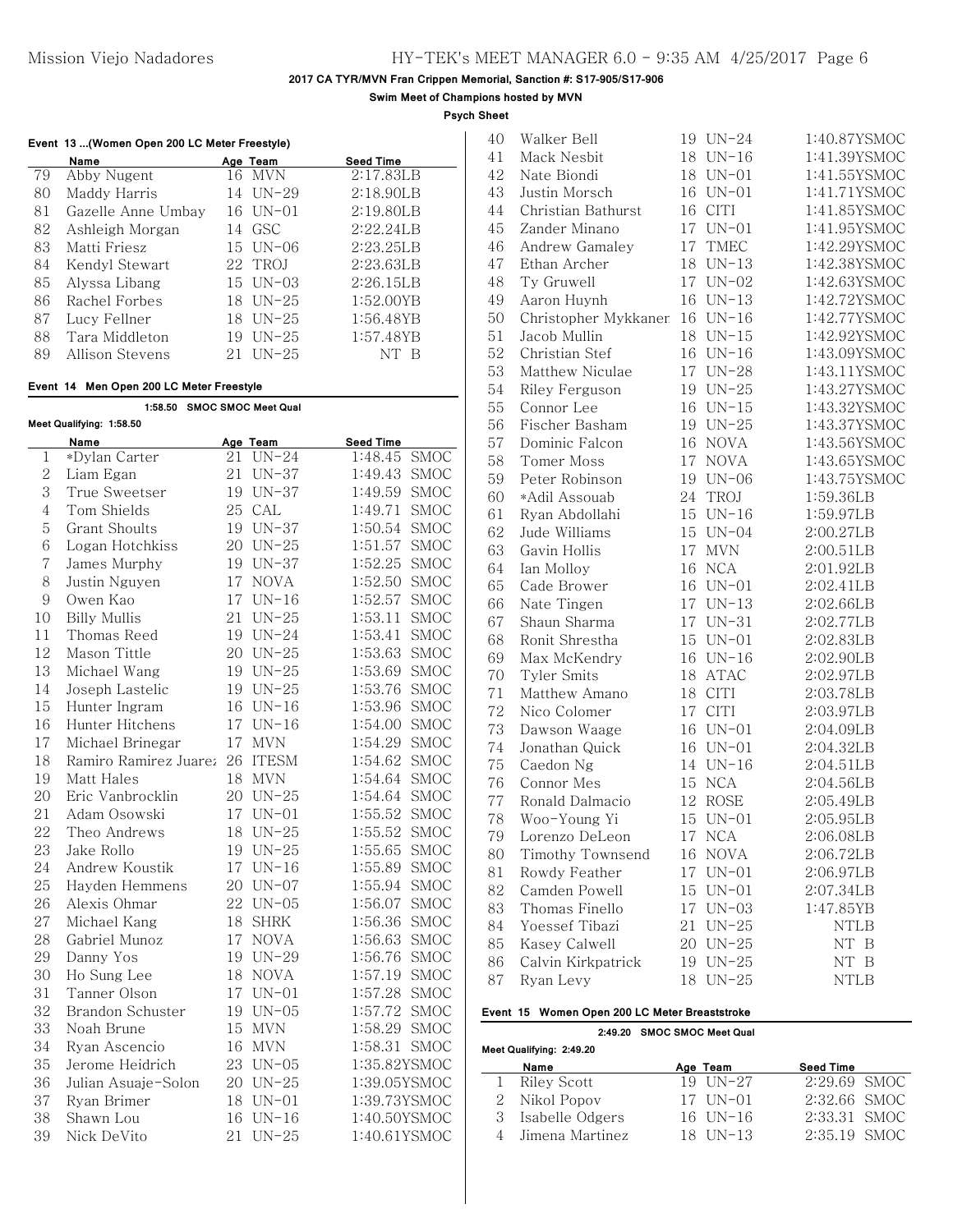**Swim Meet of Champions hosted by MVN**

**Psych Sheet**

| Event 15 (Women Open 200 LC Meter Breaststroke) |  |  |
|-------------------------------------------------|--|--|

|          | Event 15  (Women Open 200 LC Meter Breaststroke) |    |                   |                                                  |  |  |  |  |
|----------|--------------------------------------------------|----|-------------------|--------------------------------------------------|--|--|--|--|
|          | Name                                             |    | Age Team          | Seed Time                                        |  |  |  |  |
| 5.       | Kelsey Lloyd                                     |    | 16 BREA           | 2:37.69<br>SMOC                                  |  |  |  |  |
| 6        | Jacqueline Basham                                |    | 17 UN-28          | 2:39.24<br>SMOC                                  |  |  |  |  |
| 7        | Alexis Margett                                   |    | 18 BREA           | 2:40.33<br><b>SMOC</b>                           |  |  |  |  |
| 8        | Emily Honng                                      |    | 17 BREA           | 2:40.73<br><b>SMOC</b>                           |  |  |  |  |
| 9        | Jessica Epps                                     |    | 16 MVN            | 2:41.15<br>SMOC                                  |  |  |  |  |
| 10       | Heaven Quintana                                  |    | 18 UN-25          | 2:41.29<br><b>SMOC</b>                           |  |  |  |  |
| 11       | Devon Forker                                     |    | 15 MVN            | 2:41.45<br>SMOC                                  |  |  |  |  |
| 12       | Alexa Skorus-Neely                               |    | 17 UN-01          | 2:41.70<br>SMOC                                  |  |  |  |  |
| 13       | <b>Brittney Straw</b>                            |    | 19 UN-25          | 2:41.93<br>SMOC                                  |  |  |  |  |
| 14       | Katie Nugent                                     |    | 15 MVN            | 2:42.60<br>SMOC                                  |  |  |  |  |
| 15       | Kathleen Gani                                    | 17 | <b>BREA</b>       | 2:42.79<br>SMOC                                  |  |  |  |  |
| 16       | Emileigh Stock                                   |    | 16 UN-20          | 2:42.84<br>SMOC                                  |  |  |  |  |
| 17       | Juliana Witting                                  |    | 15 UN-13          | 2:43.35<br>SMOC                                  |  |  |  |  |
| 18       | Amanda Anderson                                  |    | 16 UN-13          | 2:43.41<br><b>SMOC</b>                           |  |  |  |  |
| 19       | Mac Sanchez                                      |    | 17 UN-33          | 2:44.34<br>SMOC                                  |  |  |  |  |
| 20       | Calysta Bartlett                                 |    | 14 YST            | 2:45.09<br><b>SMOC</b>                           |  |  |  |  |
| 21       | Danielle Rosenthal                               |    | 16 UN-02          | 2:45.37<br><b>SMOC</b>                           |  |  |  |  |
| 22       | Danielle Albright                                |    | 14 TNT            | 2:45.38<br><b>SMOC</b>                           |  |  |  |  |
|          |                                                  |    |                   |                                                  |  |  |  |  |
| 23<br>24 | Victoria Epps<br>Riley Farrell                   |    | 18 MVN<br>16 CITI | 2:45.68<br><b>SMOC</b><br>2:46.71<br><b>SMOC</b> |  |  |  |  |
|          |                                                  |    |                   |                                                  |  |  |  |  |
| 25       | Jamie Yeh                                        |    | 15 UN-13          | SMOC<br>2:46.92                                  |  |  |  |  |
| 26       | Aileen Pham                                      |    | 13 NOVA           | SMOC<br>2:47.01                                  |  |  |  |  |
| 27       | An Nguyen                                        |    | 20 UN-25          | 2:47.15<br><b>SMOC</b>                           |  |  |  |  |
| 28       | Iliana Moore                                     |    | 15 UN-08          | 2:47.31<br><b>SMOC</b>                           |  |  |  |  |
| 29       | Kate Lee                                         | 17 | $UN-16$           | 2:47.34<br>SMOC                                  |  |  |  |  |
| 30       | Emily Baker                                      |    | 17 MVN            | 2:47.87<br><b>SMOC</b>                           |  |  |  |  |
| 31       | Brookelynn Wesselhof 15 UN-01                    |    |                   | 2:47.98<br>SMOC                                  |  |  |  |  |
| 32       | Michelle Tekawy                                  |    | 13 AZOT           | 2:48.05<br><b>SMOC</b>                           |  |  |  |  |
| 33       | Lauren Eng                                       |    | 13 GSC            | 2:48.09<br>SMOC                                  |  |  |  |  |
| 34       | Fion Quach                                       | 17 | <b>SEAL</b>       | 2:48.11<br><b>SMOC</b>                           |  |  |  |  |
| 35       | Amanda Poor                                      |    | 16 NOVA           | 2:48.71<br><b>SMOC</b>                           |  |  |  |  |
| 36       | Katelyn Dang                                     |    | 14 UN-13          | 2:48.88<br>SMOC                                  |  |  |  |  |
| 37       | Sabrina Bennani                                  |    | 13 BREA           | SMOC<br>2:48.91                                  |  |  |  |  |
| 38       | Denisa Ciobanu                                   |    | 13 TRA            | 2:48.96<br>SMOC                                  |  |  |  |  |
| 39       | Lucy Kao                                         | 14 | <b>NOVA</b>       | 2:49.05<br><b>SMOC</b>                           |  |  |  |  |
| 40       | Amy Qin                                          | 19 | <b>MVN</b>        | <b>SMOC</b><br>2:49.10                           |  |  |  |  |
| 41       | Gisel Olvera                                     | 18 | $UN-28$           | 2:49.12<br>SMOC                                  |  |  |  |  |
| 42       | Sofia Petrenko                                   |    | 26 UN-05          | 2:17.85YSMOC                                     |  |  |  |  |
| 43       | Niki Proctor                                     |    | 19 UN-25          | 2:20.78YSMOC                                     |  |  |  |  |
| 44       | Kaila Wong                                       |    | 18 UN-01          | 2:22.18YSMOC                                     |  |  |  |  |
| 45       | Malia Mills                                      |    | 15 UN-29          | 2:22.24YSMOC                                     |  |  |  |  |
| 46       | Elizabeth Ramirez                                |    | 14 LKWD           | 2:22.81YSMOC                                     |  |  |  |  |
| 47       | Joslynn Young                                    |    | 17 UN-22          | 2:23.01YSMOC                                     |  |  |  |  |
| 48       | Stella Copeland                                  | 13 | <b>SCAT</b>       | 2:24.34YSMOC                                     |  |  |  |  |
| 49       | Gabi Icheva                                      | 14 | <b>CITI</b>       | 2:25.28YSMOC                                     |  |  |  |  |
| 50       | Katelyn O'Connor                                 | 18 | <b>CITI</b>       | 2:25.31YSMOC                                     |  |  |  |  |
| 51       | Anja Oca                                         | 17 | <b>BSC</b>        | 2:25.73YSMOC                                     |  |  |  |  |
| 52       | Kate Weiland                                     | 15 | JCCW              | 2:26.13YSMOC                                     |  |  |  |  |
| 53       | Andrea Lindemann                                 |    | 16 TMEC           | 2:26.20YSMOC                                     |  |  |  |  |
| 54       | Denisse Tapawan                                  |    | 18 UN-03          | 2:26.52YSMOC                                     |  |  |  |  |
| 55       | Jenna Sanchez                                    | 16 | PST               | 2:26.53YSMOC                                     |  |  |  |  |
| 56       | Clarissa Hoyt                                    |    | 14 ORCA           | 2:27.40YSMOC                                     |  |  |  |  |
| 57       | Isabella Bram                                    |    | 16 NCA            | 2:27.40YSMOC                                     |  |  |  |  |
| 58       | Kelly Poon                                       |    | 15 CITI           | 2:27.66YSMOC                                     |  |  |  |  |
| 59       | Isabella MacLean-Car                             | 14 | $UN-08$           | 2:27.81YSMOC                                     |  |  |  |  |
|          |                                                  |    |                   |                                                  |  |  |  |  |

| 60 | Aurora Duncan    | 14 JCCW    | 2:27.82YSMOC |
|----|------------------|------------|--------------|
| 61 | Morgan Messenger | 15 COTO    | 2:28.16YSMOC |
| 62 | Jessica Riggs    | 16 UN-19   | 2:28.37YSMOC |
| 63 | Mirabella LeVine | 12 AZOT    | 2:28.64YSMOC |
| 64 | Vanessa Ordaz    | 16 ROSE    | 2:28.69YSMOC |
| 65 | Ayanah Cason     | 15 TRA     | 2:52.46LB    |
| 66 | Rachel Kulik     | 19 UN-25   | 2:54.26LR    |
| 67 | Erin Khong       | 17 UN-08   | 2:55.09LB    |
| 68 | Taryn Toledo     | $16$ UN-01 | 2:56.13LB    |
| 69 | Catie Pentlarge  | 14 NCA     | 2:58.20LB    |
| 70 | Jin-Young Yi     | 15 UN-01   | 2:58.62LB    |

## **Event 16 Men Open 200 LC Meter Breaststroke**

| 2:34.50 SMOC SMOC Meet Qual |                                  |    |             |              |             |
|-----------------------------|----------------------------------|----|-------------|--------------|-------------|
|                             | Meet Qualifying: 2:34.50<br>Name |    | Age Team    | Seed Time    |             |
| $\mathbf{1}$                | *Azad Al-barazi                  | 29 | TROJ        | 2:17.44      | SMOC        |
| $\mathbf 2$                 | Tanner Olson                     | 17 | $UN-01$     | 2:17.94      | <b>SMOC</b> |
| 3                           | Hunter Sa-Nguansap               | 20 | <b>AZOT</b> | 2:18.54      | <b>SMOC</b> |
| $\overline{4}$              | Matt Anderson                    | 20 | $UN-37$     | 2:18.54      | <b>SMOC</b> |
| 5                           | AJ Pouch                         | 16 | <b>TRA</b>  | 2:18.82      | <b>SMOC</b> |
| 6                           | Brad Prolo                       | 18 | <b>SCAT</b> | 2:19.63      | <b>SMOC</b> |
| 7                           | *Matt McDermott                  | 18 | $UN-24$     | 2:20.09      | <b>SMOC</b> |
| 8                           | Zane Backes                      | 18 | $UN-32$     | 2:20.63      | <b>SMOC</b> |
| 9                           | Billy Monjay                     | 20 | $UN-24$     | 2:22.32      | <b>SMOC</b> |
| 10                          | Alexander Qu                     | 18 | <b>AZOT</b> | 2:22.82      | <b>SMOC</b> |
| 11                          | Douglas Nogueira                 | 19 | $UN-25$     | 2:23.39      | <b>SMOC</b> |
| 12                          | Trent Pellini                    | 18 | <b>MVN</b>  | 2:23.57      | <b>SMOC</b> |
| 13                          | Jason Schreiber                  | 15 | $UN-13$     | 2:23.81      | <b>SMOC</b> |
| 14                          | Henry Wu                         | 16 | $UN-16$     | 2:23.97      | <b>SMOC</b> |
| 15                          | Keane Alejandro                  | 14 | $UN-01$     | 2:24.04      | SMOC        |
| 16                          | Michael Wang                     | 19 | $UN-25$     | 2:24.60      | <b>SMOC</b> |
| 17                          | David Lowengrub                  | 16 | $UN-29$     | 2:24.93      | <b>SMOC</b> |
| 18                          | Jonathan Panchak                 | 21 | $UN-25$     | 2:25.26      | <b>SMOC</b> |
| 19                          | Andrew Koustik                   | 17 | $UN-16$     | 2:25.54      | <b>SMOC</b> |
| 20                          | Min Zhi Chua                     | 17 | <b>MVN</b>  | 2:25.63      | <b>SMOC</b> |
| 21                          | Ike Shirakata                    | 16 | <b>CITI</b> | 2:26.72      | SMOC        |
| 22                          | Kaito Koyama                     | 16 | $UN-02$     | 2:27.64      | <b>SMOC</b> |
| 23                          | Parker Macy                      | 13 | <b>MVN</b>  | 2:28.70      | <b>SMOC</b> |
| 24                          | Joshua He                        | 16 | $UN-02$     | 2:31.83      | <b>SMOC</b> |
| 25                          | Quinn Neamand                    | 16 | <b>MVN</b>  | 2:31.86      | <b>SMOC</b> |
| 26                          | Preston Niayesh                  | 16 | $UN-12$     | 2:32.08      | <b>SMOC</b> |
| 27                          | James Gamette                    | 15 | <b>SCAT</b> | 2:32.29      | <b>SMOC</b> |
| 28                          | Joshua Lee                       | 16 | $UN-01$     | 2:32.43      | <b>SMOC</b> |
| 29                          | Sean Ward                        | 16 | <b>BREA</b> | 2:32.81      | <b>SMOC</b> |
| 30                          | Brian Lou                        | 14 | $UN-13$     | 2:33.42      | <b>SMOC</b> |
| 31                          | Max McKendry                     | 16 | $UN-16$     | 2:33.94      | <b>SMOC</b> |
| 32                          | Brian Li                         | 17 | <b>BREA</b> | 2:34.01      | <b>SMOC</b> |
| 33                          | JD Koster                        | 16 | $UN-12$     | 2:34.17      | SMOC        |
| 34                          | Jack Neton                       | 18 | $UN-22$     | 2:34.34      | <b>SMOC</b> |
| 35                          | Chon Pong Lao                    | 21 | <b>SDY</b>  | 2:08.61YSMOC |             |
| 36                          | Hank Rivers                      | 13 | <b>BSC</b>  | 2:09.91YSMOC |             |
| 37                          | George Rump                      | 16 | <b>NCA</b>  | 2:10.65YSMOC |             |
| 38                          | Isaac Hwang                      | 16 | <b>SHRK</b> | 2:10.69YSMOC |             |
| 39                          | Tristan Lin                      | 15 | <b>PASA</b> | 2:11.43YSMOC |             |
| 40                          | Brian Honng                      | 15 | <b>BREA</b> | 2:12.07YSMOC |             |
| 41                          | Alex Borjal                      | 14 | <b>MVN</b>  | 2:12.20YSMOC |             |
|                             |                                  |    |             |              |             |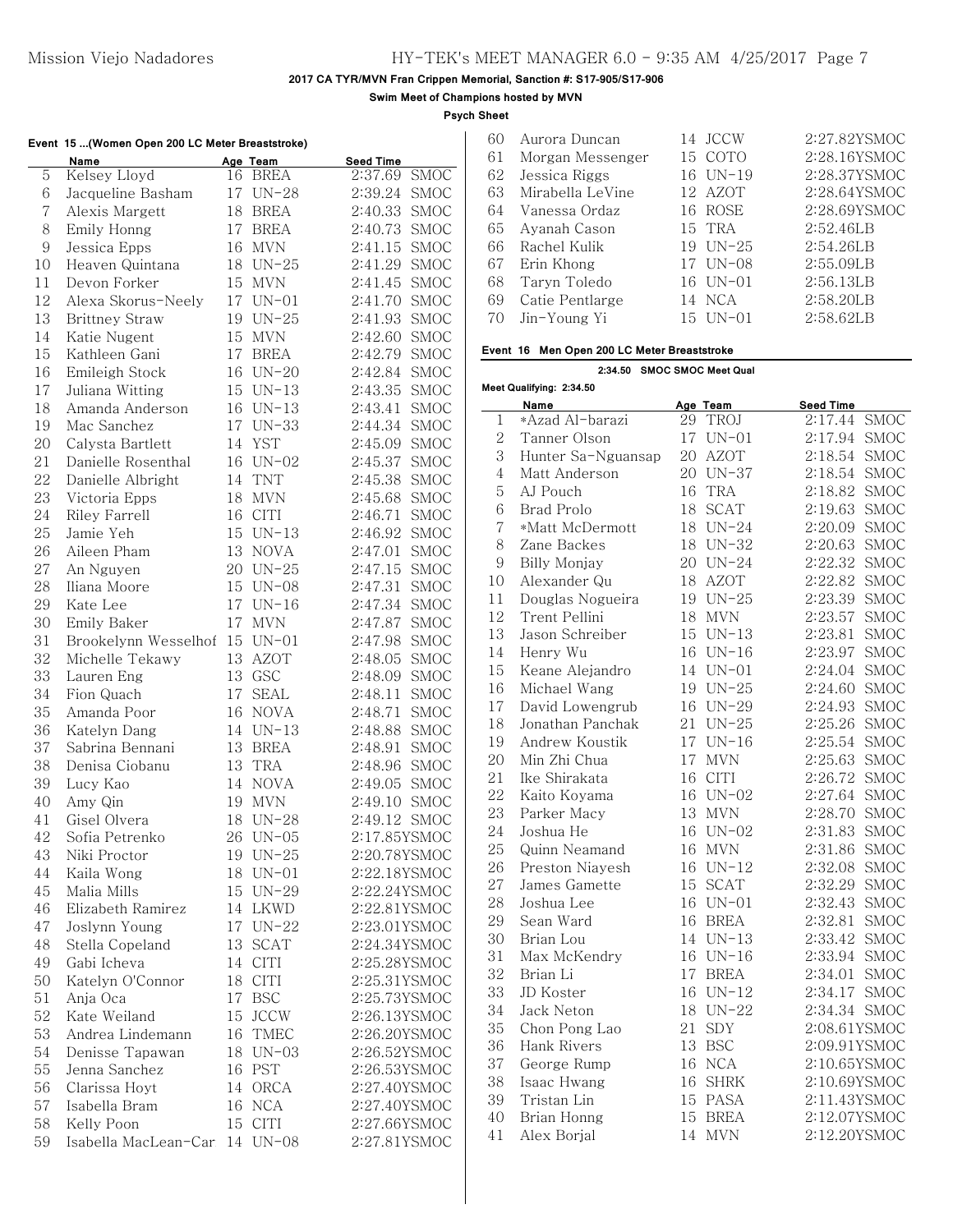**Swim Meet of Champions hosted by MVN**

**Psych Sheet**

|                                     | Event 16  (Men Open 200 LC Meter Breaststroke) |    |               |                  |  |
|-------------------------------------|------------------------------------------------|----|---------------|------------------|--|
|                                     | Name                                           |    | Age Team      | <b>Seed Time</b> |  |
| 42                                  | Nathaniel Kirk                                 | 16 | UN-16         | 2:12.37YSMOC     |  |
| 43                                  | Chalmers Tse                                   | 14 | <b>CITI</b>   | 2:12.54YSMOC     |  |
| 44                                  | Ethan Hildesheim                               |    | 14 RSD        | 2:13.95YSMOC     |  |
| 45                                  | Andrew Oca                                     |    | 17 BSC        | 2:14.20YSMOC     |  |
| 46                                  | Miles Leon                                     |    | 16 CITI       | 2:15.29YSMOC     |  |
| 47                                  | Aidan Yong                                     |    | 16 MVN        | 2:30.62LBSMOC    |  |
| 48                                  | Thomas Long                                    |    | 15 BREA       | 2:37.99LB        |  |
| 49                                  | Joshua Kim                                     |    | 14 CITI       | 2:40.47LR        |  |
| 50                                  | Ryan Brennan                                   |    | 13 CITI       | 2:45.94LR        |  |
| 51                                  | Kevin Mendoza                                  |    | $20$ UN- $25$ | NT B             |  |
|                                     | Event 17 Women Open 50 LC Meter Freestyle      |    |               |                  |  |
| <b>SMOC SMOC Meet Qual</b><br>28.10 |                                                |    |               |                  |  |

|                | Meet Qualifying: 28.10 |    |              |                      |
|----------------|------------------------|----|--------------|----------------------|
|                | Name                   |    | Age Team     | Seed Time            |
| 1              | Abbey Weitzeil         |    | 20 UN-10     | 24.28<br><b>SMOC</b> |
| $\sqrt{2}$     | Amy Bilquist           |    | 19 UN-10     | 25.33 SMOC           |
| 3              | Kendyl Stewart         |    | 22 TROJ      | 25.58 SMOC           |
| $\overline{4}$ | Maddie Murphy          | 18 | $UN-10$      | 25.61<br><b>SMOC</b> |
| 5              | Isabella Arcila-Hurtad | 23 | CANY         | 25.63 SMOC           |
| 6              | Eva Merrell            | 17 | $UN-13$      | 25.74 SMOC           |
| 7              | Katie McLaughlin       |    | 19 UN-10     | 25.93 SMOC           |
| 8              | Amanda Kendall         | 26 | CANY         | 26.04<br><b>SMOC</b> |
| 9              | Samantha Shelton       | 17 | <b>MVN</b>   | 26.32 SMOC           |
| 10             | Julia Wolf             | 16 | $UN-01$      | 26.48 SMOC           |
| 11             | Ella Ristic            | 14 | <b>MVN</b>   | 26.51<br><b>SMOC</b> |
| 12             | Rachel Rhee            | 16 | $UN-02$      | 26.63 SMOC           |
| 13             | Anicka Delgado         | 14 | GSC          | <b>SMOC</b><br>26.63 |
| 14             | Alexandra Crisera      | 16 | CITI         | 26.67<br><b>SMOC</b> |
| 15             | Mackenzie Degn         | 15 | $UN-16$      | 26.67<br><b>SMOC</b> |
| 16             | Ayla Spitz             |    | 16 NOVA      | 26.81<br><b>SMOC</b> |
| 17             | Malia Mills            | 15 | $UN-29$      | 26.89 SMOC           |
| 18             | Jacquelyn Harris       | 18 | <b>NOVA</b>  | 27.01<br><b>SMOC</b> |
| 19             | Mia Ristic             | 14 | <b>MVN</b>   | 27.02 SMOC           |
| 20             | Marriott Hoffmann      | 17 | GSC          | 27.19 SMOC           |
| 21             | Aislinn Light          | 18 | $UN-10$      | 27.25 SMOC           |
| 22             | Justina Kozan          | 13 | <b>BREA</b>  | 27.28 SMOC           |
| 23             | Alexa Skorus-Neely     | 17 | $UN-01$      | 27.29<br><b>SMOC</b> |
| 24             | Catherine Sanchez      | 18 | $UN-14$      | 27.31<br><b>SMOC</b> |
| 25             | Michelle Martin        | 17 | <b>CITI</b>  | 27.35 SMOC           |
| 26             | Liberty Gilbert        | 14 | TMEC         | 27.38 SMOC           |
| 27             | Kathleen Gani          | 17 | <b>BREA</b>  | 27.41<br><b>SMOC</b> |
| 28             | Madison Frederick      | 18 | TMEC         | 27.42 SMOC           |
| 29             | Rachel Thompson        | 20 | <b>JCCW</b>  | 27.44<br><b>SMOC</b> |
| 30             | Julianna Natale        |    | 15 UN-02     | 27.49 SMOC           |
| 31             | Leanne Sun             |    | 20 UN-25     | 27.49 SMOC           |
| 32             | Samantha Pearson       | 15 | $UN-13$      | 27.57<br><b>SMOC</b> |
| 33             | Cassy Allen            | 17 | <b>CITI</b>  | 27.64 SMOC           |
| 34             | Kaila Wong             | 18 | $UN-01$      | 27.65<br><b>SMOC</b> |
| 35             | Martha Elena Vazquez   | 19 | <b>ITESM</b> | 27.67<br><b>SMOC</b> |
| 36             | Zoe Spitz              |    | 16 NOVA      | 27.69 SMOC           |
| 37             | Rachel Forbes          | 18 | $UN-25$      | 27.69 SMOC           |
| 38             | Katelyn Nguyen         | 16 | <b>BREA</b>  | 27.72<br><b>SMOC</b> |
| 39             | Allison Plamondon      | 17 | COTO         | 27.74<br><b>SMOC</b> |
| 40             | Jade Hallum            | 15 | $UN-06$      | 27.75<br><b>SMOC</b> |

| 41 | Karsyn Cook           |    | 14 AZOT     | 27.75<br><b>SMOC</b> |
|----|-----------------------|----|-------------|----------------------|
| 42 | Jeni Griffin          | 17 | <b>MVN</b>  | 27.78<br><b>SMOC</b> |
| 43 | Jennifer Campbell     |    | 20 UN-10    | 27.78<br><b>SMOC</b> |
| 44 | Carly Perri           |    | 18 NOVA     | 27.78<br><b>SMOC</b> |
| 45 | Autumn Darcy          |    | 16 PST      | 27.79<br><b>SMOC</b> |
| 46 | Juliana Witting       |    | 15 UN-13    | 27.83<br>SMOC        |
| 47 | Sage Matsushima       |    | 15 NOVA     | 27.84<br>SMOC        |
| 48 | Victoria Kirshner     |    | 18 UN-01    | 27.85<br><b>SMOC</b> |
| 49 | Molly McCance         |    | 16 UN-13    | 27.88<br>SMOC        |
| 50 | Mia Ryan              | 17 | <b>NCA</b>  | 27.90<br>SMOC        |
| 51 | Katelyn O'Connor      |    | 18 CITI     | 27.97<br><b>SMOC</b> |
| 52 | Laura Sofia Arroyo Cu |    | 19 ITESM    | 27.99<br>SMOC        |
| 53 | Alyssa Watson         |    | 14 NOVA     | 28.00<br>SMOC        |
| 54 | Hannah Leach          |    | 19 UN-24    | <b>SMOC</b><br>28.02 |
| 55 | Sonaly Wintermute     |    | 16 UN-01    | 28.03<br>SMOC        |
| 56 | Zephy Koh             |    | 15 UN-28    | 28.03 SMOC           |
| 57 | Heaven Quintana       |    | 18 UN-25    | 23.25YSMOC           |
| 58 | Lucy Fellner          |    | 18 UN-25    | 23.35YSMOC           |
| 59 | Anna Brolin           |    | 20 SCSC     | 23.43YSMOC           |
| 60 | Tara Middleton        |    | 19 UN-25    | 23.48YSMOC           |
| 61 | Catherine Boles       |    | 18 UN-25    | 23.69YSMOC           |
| 62 | Allison Stevens       | 21 | $UN-25$     | 23.71YSMOC           |
| 63 | Alexis Margett        |    | 18 BREA     | 23.78YSMOC           |
| 64 | Emily Ward            |    | 18 UN-25    | 23.81YSMOC           |
| 65 | Lilly Helmuth-Malone  |    | 19 UN-25    | 24.23YSMOC           |
| 66 | Ariel Wooden          |    | 16 BREA     | 24.27YSMOC           |
| 67 | Katrina Sommer        |    | 15 ORCA     | 24.29YSMOC           |
| 68 | Reagan Nibarger       |    | 14 UN-01    | 24.34YSMOC           |
| 69 | Maddy Harris          |    | 14 UN-29    | 24.41YSMOC           |
| 70 | Christina Taylor      |    | 18 UN-01    | 24.43YSMOC           |
| 71 | Tiffany Shields       | 13 | RAQ         | 24.43YSMOC           |
| 72 | Andrea Felix          | 17 | <b>MVN</b>  | 24.44YSMOC           |
| 73 | Jennifer Wong         |    | 18 UN-01    | 24.48YSMOC           |
| 74 | Rachel Kulik          |    | 19 UN-25    | 24.50YSMOC           |
| 75 | Sydney Benveniste     |    | 16 PST      | 24.53YSMOC           |
| 76 | Kelsey Lloyd          | 16 | <b>BREA</b> | 24.54YSMOC           |
| 77 | Hailey Chua           | 17 | $UN-01$     | 24.56YSMOC           |
| 78 | Brynn Sproul          | 16 | <b>TRA</b>  | 24.58YSMOC           |
| 79 | Ayanah Cason          | 15 | <b>TRA</b>  | 24.58YSMOC           |
| 80 | Sophia Morici         |    | 17 UN-01    | 24.60YSMOC           |
| 81 | Elizabeth Pulido      | 20 | $UN-25$     | 24.60YSMOC           |
| 82 | Vicky Gong            | 16 | <b>MVN</b>  | 28.09LBSMOC          |
| 83 | Lexi Grant            | 15 | BREA        | 28.29LB              |
| 84 | Isabelle Odgers       | 16 | $UN-16$     | 28.39LB              |
| 85 | Ella Judd             | 15 | <b>JCCW</b> | 28.39LB              |
| 86 | Dasha Depew           | 21 | $UN-25$     | 28.40LB              |
| 87 | Terra Matsushima      | 17 | $\rm NOVA$  | 28.45LB              |
| 88 | Max Catig             | 15 | $UN-01$     | 28.46LB              |
| 89 | Ileeya Losey          | 14 | $UN-29$     | 28.55LB              |
| 90 | Sydney Querner        | 14 | DA          | 28.61LB              |
| 91 | Haley Herzberg        |    | 19 UN-25    | 28.77LB              |
| 92 | Amy Qin               |    | 19 MVN      | 28.78LB              |
| 93 | Allison Cho           |    | 15 UN-01    | 28.84LB              |
| 94 | Farah Stack           |    | 17 UN-03    | 28.86LB              |
| 95 | Katelyn Dang          |    | 14 UN-13    | 28.93LB              |
| 96 | Niki Proctor          |    | 19 UN-25    | 29.04LB              |
| 97 | Clarissa Hoyt         | 14 | ORCA        | 29.07LB              |
|    |                       |    |             |                      |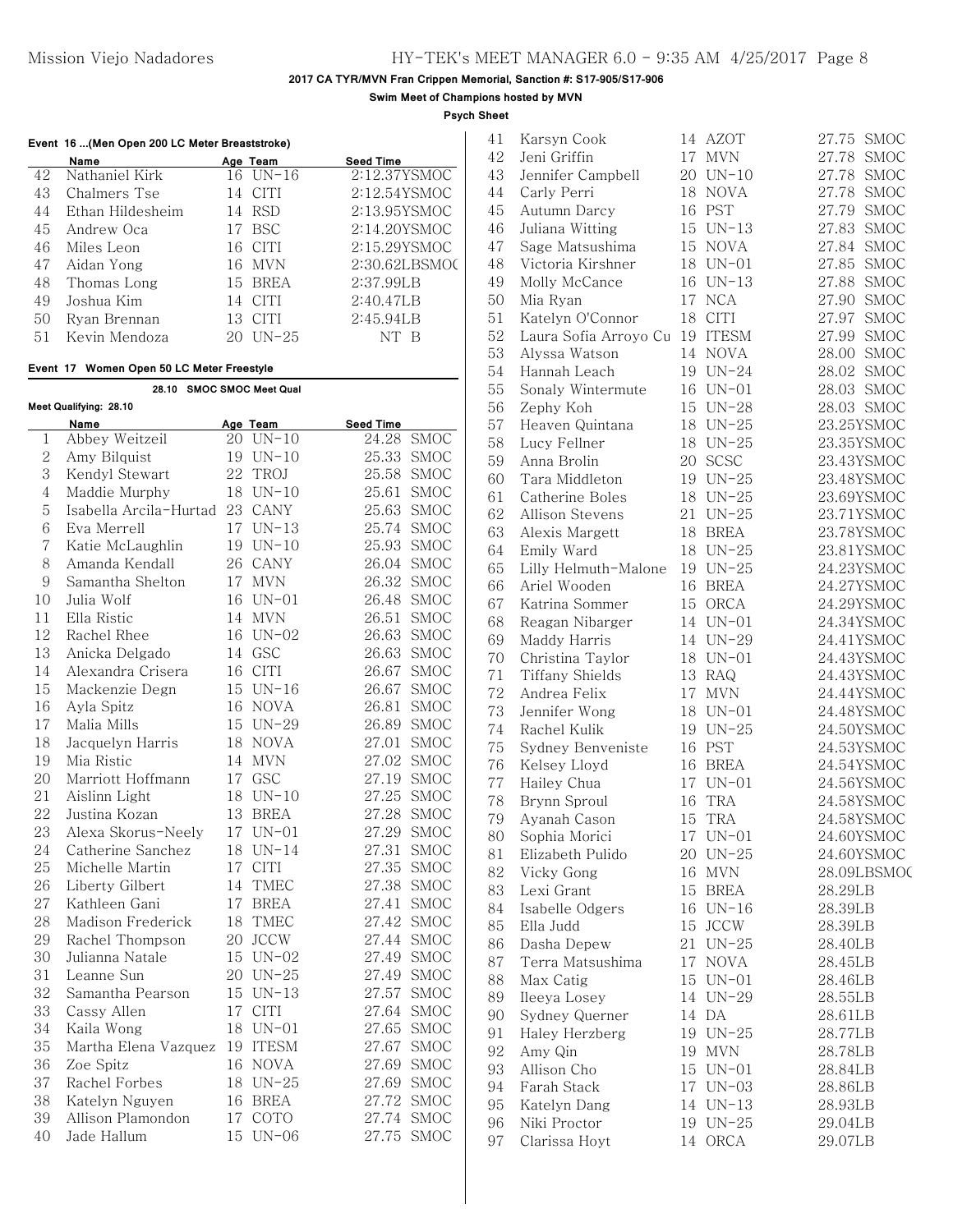**Swim Meet of Champions hosted by MVN**

**Psych Sheet**

|  | Event 17  (Women Open 50 LC Meter Freestyle) |  |  |  |
|--|----------------------------------------------|--|--|--|
|  |                                              |  |  |  |

|     | Name             |    | Age Team    | Seed Time |
|-----|------------------|----|-------------|-----------|
| 98  | Hayley Port      | 16 | GSC         | 29.07LB   |
| 99  | Jenna Sanchez    | 16 | <b>PST</b>  | 29.26LB   |
| 100 | Jessica Ordaz    | 14 | ROSE        | 29.30LB   |
| 101 | Lauren Geiger    | 18 | $UN-12$     | 29.31LB   |
| 102 | Jin-Young Yi     | 15 | $UN-01$     | 29.33LB   |
| 103 | Makayla Poloni   | 15 | UN-28       | 29.58LB   |
| 104 | Haley Schreiber  | 18 | $UN-25$     | 29.68LB   |
| 105 | Mirabella LeVine | 12 | AZOT        | 29.87LB   |
| 106 | Noelle Fimbres   | 17 | <b>RMDA</b> | 29.92LB   |
| 107 | Sydney Segraves  | 16 | GSC         | 30.02LB   |
| 108 | Alyssa Libang    | 15 | $UN-03$     | 30.35LB   |
| 109 | Tyler Johnson    | 15 | GSC         | 30.63LB   |
| 110 | Midori Hupfeld   | 15 | NCA         | 31.08LB   |
| 111 | An Nguyen        | 20 | $UN-25$     | 26.01YB   |
| 112 | Marika Van Gent  | 16 | $UN-01$     | 26.52YB   |
| 113 | Melissa Mullis   | 19 | $UN-25$     | NT B      |
| 114 | Brittney Straw   | 19 | UN-25       | NTLB      |
|     |                  |    |             |           |

### **Event 18 Men Open 50 LC Meter Freestyle**

|                | 25.59<br><b>SMOC SMOC Meet Qual</b> |    |             |                  |             |
|----------------|-------------------------------------|----|-------------|------------------|-------------|
|                | Meet Qualifying: 25.59              |    |             |                  |             |
|                | Name                                |    | Age Team    | <b>Seed Time</b> |             |
| 1              | *Dylan Carter                       | 21 | $UN-24$     |                  | 23.02 SMOC  |
| $\overline{2}$ | Mason Tittle                        |    | 20 UN-25    |                  | 23.39 SMOC  |
| 3              | Brad Zdroik                         |    | 20 UN-37    | 23.75            | <b>SMOC</b> |
| $\overline{4}$ | James Murphy                        | 19 | $UN-37$     | 23.77            | <b>SMOC</b> |
| 5              | Riley Ferguson                      | 19 | $UN-25$     | 23.84            | <b>SMOC</b> |
| 6              | Tom Shields                         | 25 | CAL         | 23.85            | <b>SMOC</b> |
| 7              | Patrick Conaton                     | 21 | $UN-37$     | 23.99            | <b>SMOC</b> |
| 8              | Adam Osowski                        |    | 17 UN-01    | 24.18            | <b>SMOC</b> |
| 9              | Mikey Forbes                        |    | 20 UN-25    | 24.21            | <b>SMOC</b> |
| 10             | Theo Andrews                        | 18 | $UN-25$     | 24.23            | <b>SMOC</b> |
| 11             | Justin Nguyen                       | 17 | NOVA        | 24.27            | <b>SMOC</b> |
| 12             | <b>Billy Mullis</b>                 | 21 | $UN-25$     | 24.46            | <b>SMOC</b> |
| 13             | Owen Kao                            | 17 | $UN-16$     | 24.48            | <b>SMOC</b> |
| 14             | Thomas Finello                      | 17 | $UN-03$     | 24.52            | <b>SMOC</b> |
| 15             | Jacob Mullin                        | 18 | $UN-15$     | 24.56            | <b>SMOC</b> |
| 16             | Kevin Mendoza                       | 20 | $UN-25$     | 24.56            | <b>SMOC</b> |
| 17             | Trent Pellini                       | 18 | <b>MVN</b>  | 24.60            | <b>SMOC</b> |
| 18             | Matt Hales                          | 18 | <b>MVN</b>  | 24.67            | <b>SMOC</b> |
| 19             | Roy Yoo                             | 17 | <b>SHRK</b> | 24.68            | <b>SMOC</b> |
| 20             | Hunter Hitchens                     | 17 | $UN-16$     | 24.76            | <b>SMOC</b> |
| 21             | Alexis Ohmar                        |    | 22 UN-05    | 24.79            | <b>SMOC</b> |
| 22             | Brandon Toland                      |    | 17 UN-22    |                  | 24.80 SMOC  |
| 23             | Nate Biondi                         | 18 | $UN-01$     |                  | 24.85 SMOC  |
| 24             | Daniel Kim                          | 16 | <b>MVN</b>  | 24.86            | <b>SMOC</b> |
| 25             | Hunter Sa-Nguansap                  | 20 | AZOT        | 24.90            | <b>SMOC</b> |
| 26             | Eli Williams                        | 17 | <b>MESA</b> | 24.90            | <b>SMOC</b> |
| 27             | Ryan Brimer                         | 18 | $UN-01$     | 24.91            | <b>SMOC</b> |
| 28             | Justin Morsch                       | 16 | $UN-01$     | 24.97            | <b>SMOC</b> |
| 29             | Joseph Lastelic                     | 19 | $UN-25$     | 25.11            | <b>SMOC</b> |
| 30             | Hunter Ingram                       | 16 | $UN-16$     | 25.12            | SMOC        |
| 31             | Tim Lim                             | 18 | $UN-01$     | 25.23            | SMOC        |
| 32             | Brad Prolo                          | 18 | <b>SCAT</b> | 25.23            | <b>SMOC</b> |
| 33             | Kasey Calwell                       | 20 | $UN-25$     | 25.27            | <b>SMOC</b> |

| 34       | Ty Gruwell            |          | 17 UN-02              | SMOC<br>25.28        |
|----------|-----------------------|----------|-----------------------|----------------------|
| 35       | Ho Sung Lee           | 18       | <b>NOVA</b>           | 25.28<br><b>SMOC</b> |
| 36       | Andrew White          | 16       | <b>CITI</b>           | 25.34<br>SMOC        |
| 37       | Christian Stef        | 16       | $UN-16$               | 25.34<br><b>SMOC</b> |
| 38       | Aaron Huynh           | 16       | $UN-13$               | 25.37<br><b>SMOC</b> |
| 39       | Ronald Dalmacio       | 12       | <b>ROSE</b>           | 25.40<br><b>SMOC</b> |
| 40       | Michael Kang          | 18       | <b>SHRK</b>           | 25.40<br><b>SMOC</b> |
| 41       | Mack Nesbit           | 18       | $UN-16$               | 25.45<br>SMOC        |
| 42       | Connor Lee            | 16       | $UN-15$               | 25.46<br>SMOC        |
| 43       | Marco Bauk            | 18       | $UN-08$               | 25.51<br><b>SMOC</b> |
| 44       | Jonah Dewing          | 17       | $UN-13$               | 25.51<br><b>SMOC</b> |
| 45       | Yoessef Tibazi        | 21       | $UN-25$               | 20.25YSMOC           |
| 46       | Julian Asuaje-Solon   | 20       | $UN-25$               | 20.59YSMOC           |
| 47       | Fischer Basham        | 19       | $UN-25$               | 20.79YSMOC           |
| 48       | Calvin Kirkpatrick    | 19       | $UN-25$               | 20.99YSMOC           |
| 49       | Ryan Levy             | 18       | $UN-25$               | 21.26YSMOC           |
| 50       | Logan Hotchkiss       | 20       | $UN-25$               | 21.29YSMOC           |
| 51       | Gabriel Munoz         | 17       | <b>NOVA</b>           | 21.31YSMOC           |
| 52       | Jonathan Panchak      | 21       | $UN-25$               | 21.36YSMOC           |
| 53       | Shawn Lou             | 16       | $UN-16$               | 21.59YSMOC           |
| 54       | Ethan Archer          | 18       | $UN-13$               | 21.69YSMOC           |
| 55       | Preston Planells      | 16       | $UN-28$               | 21.87YSMOC           |
| 56       | Dawson Waage          | 16       | $UN-01$               | 21.89YSMOC           |
| 57       | Christian Bathurst    | 16       | <b>CITI</b>           | 22.02YSMOC           |
| 58       | Aidan Yong            | 16       | <b>MVN</b>            | 22.13YSMOC           |
| 59       | Andre Laserna         | 18       | $UN-03$               | 22.13YSMOC           |
| 60       | Miles Leon            | 16       | <b>CITI</b>           | 22.14YSMOC           |
| 61       | Dylan Parente         | 15       | $UN-01$               | 22.15YSMOC           |
| 62       | Diego Hernandez       | 16       | $UN-29$               | 22.16YSMOC           |
| 63       | Stuart Holton         | 15       | <b>NOVA</b>           | 22.18YSMOC           |
| 64       | Timothy Townsend      | 16       | <b>NOVA</b>           | 22.21YSMOC           |
| 65       | Maxwell Lin           | 15       | PASA                  | 22.24YSMOC           |
| 66       | Ronit Shrestha        | 15       | $UN-01$               | 22.33YSMOC           |
| 67       | Hank Rivers           | 13       | <b>BSC</b>            | 22.33YSMOC           |
| 68       | Brian Lou             | 14       | $UN-13$               | 25.60LB              |
| 69       | Matthew Niculae       | 17       | $UN-28$               |                      |
|          |                       |          | $UN-01$               | 25.94LB              |
| 70       | Jonathan Quick        | 16       |                       | 25.95LB              |
| 71<br>72 | Ryan Sevidal          | 14<br>16 | $UN-01$<br><b>MVN</b> | 25.96LB              |
|          | Brian Cantin          |          |                       | 25.97LB              |
| 73       | Peter Robinson        |          | 19 UN-06              | 25.98LB              |
| 74       | Brian Honng           | 15       | <b>BREA</b>           | 26.18LB              |
| 75       | Woo-Young Yi          | 15       | $UN-01$               | 26.44LB              |
| 76       | Caedon Ng             | 14       | $UN-16$               | 26.90LB              |
| 77       | Rowdy Feather         | 17       | $UN-01$               | 27.05LB              |
| 78       | Thomas Long           | 15       | BREA                  | 27.18LB              |
| 79       | Max McKendry          | 16       | $UN-16$               | 27.45LB              |
| 80       | Chon Pong Lao         | 21       | <b>SDY</b>            | 27.55LB              |
| 81       | Ryan Brennan          | 13       | <b>CITI</b>           | 29.00LB              |
| 82       | Ricardo Urbina Prieto | 19       | <b>ITESM</b>          | 24.91SB              |
| 83       | Tanner Smith          | 16       | DA                    | 22.62YB              |
| 84       | Andrew Gamaley        |          | 17 TMEC               | 22.69YB              |
| 85       | Vincent Finello       | 17       | $UN-03$               | 23.69YB              |
| 86       | Tomer Moss            | 17       | <b>NOVA</b>           | 23.75YB              |
| 87       | Jerome Heidrich       | 23       | $UN-05$               | NTLB                 |
| 88       | Nick DeVito           | 21       | $UN-25$               | <b>NTLB</b>          |
| 89       | Eric Vanbrocklin      |          | 20 UN-25              | NT B                 |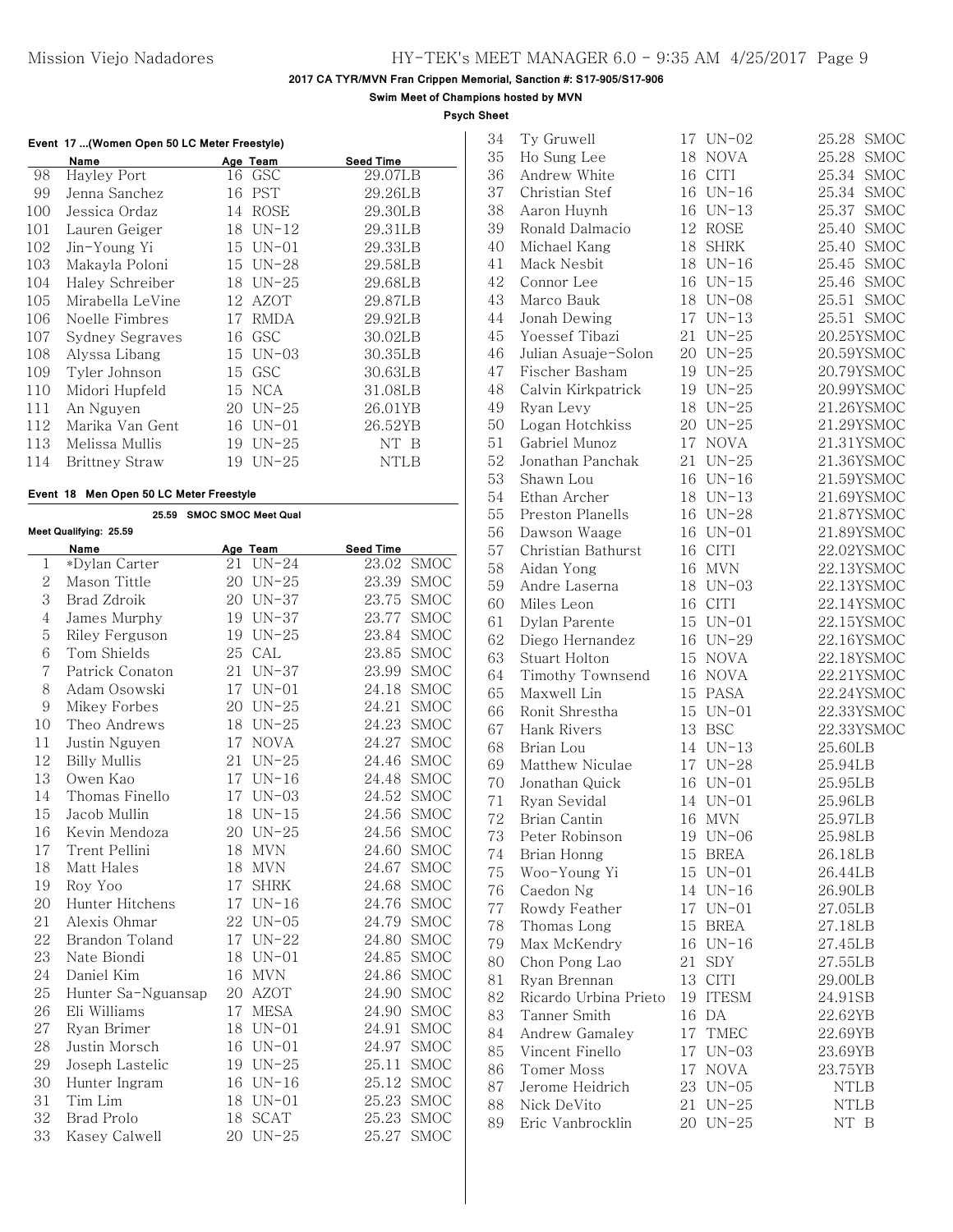**Swim Meet of Champions hosted by MVN**

### **Psych Sheet**

|  | Event 19 Women Open 400 LC Meter IM |  |
|--|-------------------------------------|--|

|                | 5:16.09 SMOC SMOC Meet Qual<br>Meet Qualifying: 5:16.09 |    |                           |                        |
|----------------|---------------------------------------------------------|----|---------------------------|------------------------|
|                | Name                                                    |    | Age Team                  | <b>Seed Time</b>       |
| 1              | Katie Glavinovich                                       |    | 17 UN-13                  | 4:48.61<br>SMOC        |
| $\overline{2}$ | Kate Krolikowski                                        |    | 17 UN-13                  | 4:50.23 SMOC           |
| 3              | Katie McLaughlin                                        |    | 19 UN-10                  | 4:50.46 SMOC           |
| $\overline{4}$ | Mikki Thompson                                          |    | 16 BREA                   | 4:53.31<br><b>SMOC</b> |
| 5              | Jessica Epps                                            |    | 16 MVN                    | 4:54.07<br><b>SMOC</b> |
| 6              | Courtney Mykkanen                                       |    | 18 UN-36                  | 4:55.08 SMOC           |
| 7              | Jasmine Margetts                                        |    | 20 CITI                   | 4:56.85 SMOC           |
| 8              | Isabelle Odgers                                         |    | 16 UN-16                  | 4:58.04 SMOC           |
| 9              | Sydney Okubo                                            |    | 17 UN-13                  | 4:59.46<br><b>SMOC</b> |
| 10             | Emily Baker                                             | 17 | $\ensuremath{\text{MVN}}$ | <b>SMOC</b><br>5:01.32 |
| 11             | Justina Kozan                                           | 13 | <b>BREA</b>               | 5:03.21<br><b>SMOC</b> |
| 12             | Amanda Hsieh                                            |    | 15 UN-16                  | 5:03.81<br>SMOC        |
| 13             | Alexandra Crisera                                       |    | 16 CITI                   | 5:04.37<br>SMOC        |
| 14             | Anna Brooker                                            |    | 15 NCA                    | 5:04.92 SMOC           |
| 15             | Mac Sanchez                                             |    | 17 UN-33                  | 5:05.82 SMOC           |
| 16             | Brooke Helgeson                                         |    | 16 UN-01                  | 5:06.14<br>SMOC        |
| 17             | Shayla Erickson                                         |    | 16 NOVA                   | 5:06.25 SMOC           |
| 18             | Ryan Falk                                               | 19 | <b>THSC</b>               | 5:06.50 SMOC           |
| 19             | Devon Forker                                            | 15 | <b>MVN</b>                | 5:07.56 SMOC           |
| 20             | Mia Thomas                                              | 16 | <b>NCA</b>                | <b>SMOC</b><br>5:07.64 |
| 21             | Riley Farrell                                           | 16 | <b>CITI</b>               | 5:08.39 SMOC           |
| 22             | Michelle Tekawy                                         | 13 | <b>AZOT</b>               | <b>SMOC</b><br>5:09.62 |
| 23             | Isabella Abrajan                                        |    | 13 RSD                    | 5:10.13 SMOC           |
|                |                                                         |    |                           |                        |
| 24<br>25       | Gabi Icheva                                             | 14 | <b>CITI</b>               | 5:10.25 SMOC           |
|                | Zoe Spitz                                               |    | 16 NOVA                   | 5:10.49 SMOC           |
| 26             | Isabella Bram                                           | 16 | <b>NCA</b>                | 5:10.55 SMOC           |
| 27             | Linda Cho                                               | 17 | <b>BREA</b>               | 5:11.17<br><b>SMOC</b> |
| 28             | Riley Lexvold                                           |    | 15 UN-29                  | 5:11.19<br><b>SMOC</b> |
| 29             | Gabbie Brown                                            |    | 17 UN-13                  | 5:11.29<br><b>SMOC</b> |
| 30             | Morgan Messenger                                        |    | 15 COTO                   | 5:11.58<br>SMOC        |
| 31             | Calysta Bartlett                                        |    | 14 YST                    | 5:11.67<br>SMOC        |
| 32             | Hanna Erickson                                          | 16 | <b>MVN</b>                | 5:11.85<br>SMOC        |
| 33             | Jenna Farfan                                            | 16 | <b>CLSS</b>               | 5:12.47 SMOC           |
| 34             | Samantha Nickell                                        | 14 | <b>PST</b>                | 5:12.66<br>SMOC        |
| 35             | Lauren Stevens                                          | 15 | COTO                      | 5:12.72<br><b>SMOC</b> |
| 36             | Cameron Mykkanen                                        | 14 | <b>NOVA</b>               | 5:12.94<br><b>SMOC</b> |
| 37             | Victoria Epps                                           | 18 | MVN                       | SMOC<br>5:13.19        |
| 38             | Kalie Novosedliak                                       | 17 | <b>NCA</b>                | 5:13.67<br>SMOC        |
| 39             | Morgan Peterson                                         | 15 | $UN-02$                   | 5:13.89<br>SMOC        |
| 40             | Amanda Anderson                                         | 16 | $UN-13$                   | 5:14.05<br>SMOC        |
| 41             | Marybeth Johnson                                        | 15 | $\ensuremath{\text{MVN}}$ | 5:14.73<br>SMOC        |
| 42             | Rhys Empey                                              | 18 | COTO                      | <b>SMOC</b><br>5:14.87 |
| 43             | R'Rian Ocampo                                           | 16 | $UN-28$                   | 5:15.15<br>SMOC        |
| 44             | Taylor McCoy                                            | 17 | GMSC                      | 4:22.50YSMOC           |
| 45             | Aurora Duncan                                           | 14 | <b>JCCW</b>               | 4:26.37YSMOC           |
| 46             | Melissa Mullis                                          | 19 | $UN-25$                   | 4:30.49YSMOC           |
| 47             | Lindsay Turner                                          | 15 | <b>NCA</b>                | 4:31.87YSMOC           |
| 48             | Erin Taggart                                            | 15 | $UN-02$                   | 4:32.48YSMOC           |
| 49             | Sabrina Bennani                                         | 13 | BREA                      | 4:33.67YSMOC           |
| 50             | Aileen Pham                                             | 13 | <b>NOVA</b>               | 4:33.86YSMOC           |
| 51             | Luci Brock                                              | 19 | $UN-30$                   | 4:33.96YSMOC           |
| 52             | Danielle Albright                                       | 14 | TNT                       | 4:33.96YSMOC           |

| 53 | Isabella MacLean-Car: 14 UN-08 |    |             | 4:34.26YSMOC |
|----|--------------------------------|----|-------------|--------------|
| 54 | Iliana Moore                   |    | $15$ UN-08  | 4:34.34YSMOC |
| 55 | Stella Copeland                |    | 13 SCAT     | 4:36.85YSMOC |
| 56 | Solaire Nazarenus-Ols          | 16 | MVN         | 4:37.51YSMOC |
| 57 | Keely Ryan                     |    | 15 NCA      | 4:37.93YSMOC |
| 58 | Trinity Uhls                   | 17 | MESA        | 4:38.62YSMOC |
| 59 | Chloe Wendlandt                |    | 14 DA       | 5:26.09LB    |
| 60 | Stephanie Skarshaug            |    | 17 UN-01    | 5:26.52LB    |
| 61 | Fion Quach                     | 17 | <b>SEAL</b> | 5:27.08LB    |
| 62 | Emily Bird                     | 14 | COTO        | 5:28.42LB    |
| 63 | Kelly Poon                     |    | 15 CITI     | 5:34.03LB    |
| 64 | Vanessa Ordaz                  | 16 | ROSE        | 5:36.42LB    |
| 65 | Alondra Ortiz                  | 16 | <b>JCCW</b> | 5:37.94LB    |
| 66 | Sarah Cushman                  | 15 | <b>RMDA</b> | 5:41.90LB    |
| 67 | Hailey Chua                    | 17 | $UN-01$     | 4:57.95YB    |

### **Event 20 Men Open 400 LC Meter IM**

### **4:51.84 SMOC SMOC Meet Qual Meet Qualifying: 4:51.84**

|                | Name             |                 | Age Team    | <b>Seed Time</b> |             |
|----------------|------------------|-----------------|-------------|------------------|-------------|
| 1              | Abrahm DeVine    |                 | 20 UN-37    | 4:14.98          | <b>SMOC</b> |
| $\overline{2}$ | Curtis Ogren     | 21              | $UN-37$     | 4:23.49 SMOC     |             |
| 3              | Danny Yos        |                 | 19 UN-29    | 4:28.73          | <b>SMOC</b> |
| $\overline{4}$ | Michael Brinegar | 17              | <b>MVN</b>  | 4:30.18          | <b>SMOC</b> |
| 5              | Min Zhi Chua     | 17              | <b>MVN</b>  | 4:35.55          | <b>SMOC</b> |
| 6              | Brandon Schuster | 19              | $UN-05$     | 4:36.13          | <b>SMOC</b> |
| 7              | David Lowengrub  | 16              | $UN-29$     | 4:36.98          | <b>SMOC</b> |
| 8              | Ike Shirakata    | 16              | <b>CITI</b> | 4:37.65          | <b>SMOC</b> |
| 9              | AJ Pouch         | 16              | <b>TRA</b>  | 4:38.20          | <b>SMOC</b> |
| 10             | Zane Backes      | 18              | $UN-32$     | 4:39.77          | SMOC        |
| 11             | Dominic Falcon   | 16              | <b>NOVA</b> | 4:41.64          | <b>SMOC</b> |
| 12             | Jason Schreiber  | 15 <sup>1</sup> | $UN-13$     | 4:41.72          | <b>SMOC</b> |
| 13             | Noah Brune       | 15              | <b>MVN</b>  | 4:43.34          | <b>SMOC</b> |
| 14             | Ryan Ascencio    | 16              | <b>MVN</b>  | 4:44.28          | <b>SMOC</b> |
| 15             | Nick Williams    | 15              | $UN-29$     | 4:44.64          | <b>SMOC</b> |
| 16             | Bryce Snaguski   | 16              | <b>CITI</b> | 4:44.98          | <b>SMOC</b> |
| 17             | Nick Ding        | 16              | $UN-16$     | 4:45.25          | <b>SMOC</b> |
| 18             | Ryan Abdollahi   | 15              | $UN-16$     | 4:48.49          | <b>SMOC</b> |
| 19             | Lorenzo DeLeon   | 17              | <b>NCA</b>  | 4:48.72          | <b>SMOC</b> |
| 20             | Jack Neton       | 18              | $UN-22$     | 4:49.62          | <b>SMOC</b> |
| 21             | Nathan Huot      | 17              | <b>AZOT</b> | 4:50.17          | <b>SMOC</b> |
| 22             | McKay Mickelson  | 15              | <b>TRA</b>  | 4:50.30          | <b>SMOC</b> |
| 23             | Matthew Amano    | 18              | <b>CITI</b> | 4:50.74          | <b>SMOC</b> |
| 24             | Connor Mes       | 15              | <b>NCA</b>  | 4:51.21          | <b>SMOC</b> |
| 25             | Quinn Neamand    | 16              | <b>MVN</b>  | 4:51.45 SMOC     |             |
| 26             | Douglas Nogueira |                 | 19 UN-25    | 3:54.96YSMOC     |             |
| 27             | Jake Rollo       | 19              | $UN-25$     | 3:56.27YSMOC     |             |
| 28             | Isaac Hwang      | 16              | <b>SHRK</b> | 4:07.30YSMOC     |             |
| 29             | Kevin Greco      | 16              | <b>RMDA</b> | 4:10.00YSMOC     |             |
| 30             | Yuma Dugas       | 14              | <b>RSD</b>  | 4:11.12YSMOC     |             |
| 31             | Aidan Yong       | 16              | <b>MVN</b>  | 4:11.15YSMOC     |             |
| 32             | Parker Macy      | 13              | <b>MVN</b>  | 4:11.71YSMOC     |             |
| 33             | Cade Brower      |                 | 16 UN-01    | 4:13.07YSMOC     |             |
| 34             | Vincent Cheng    | 14              | <b>BREA</b> | 4:13.31YSMOC     |             |
| 35             | George Rump      |                 | 16 NCA      | 4:14.88YSMOC     |             |
| 36             | Alonso Escobedo  | 17              | $UN-12$     | 4:15.01YSMOC     |             |
| 37             | Preston Planells |                 | 16 UN-28    | 4:15.01YSMOC     |             |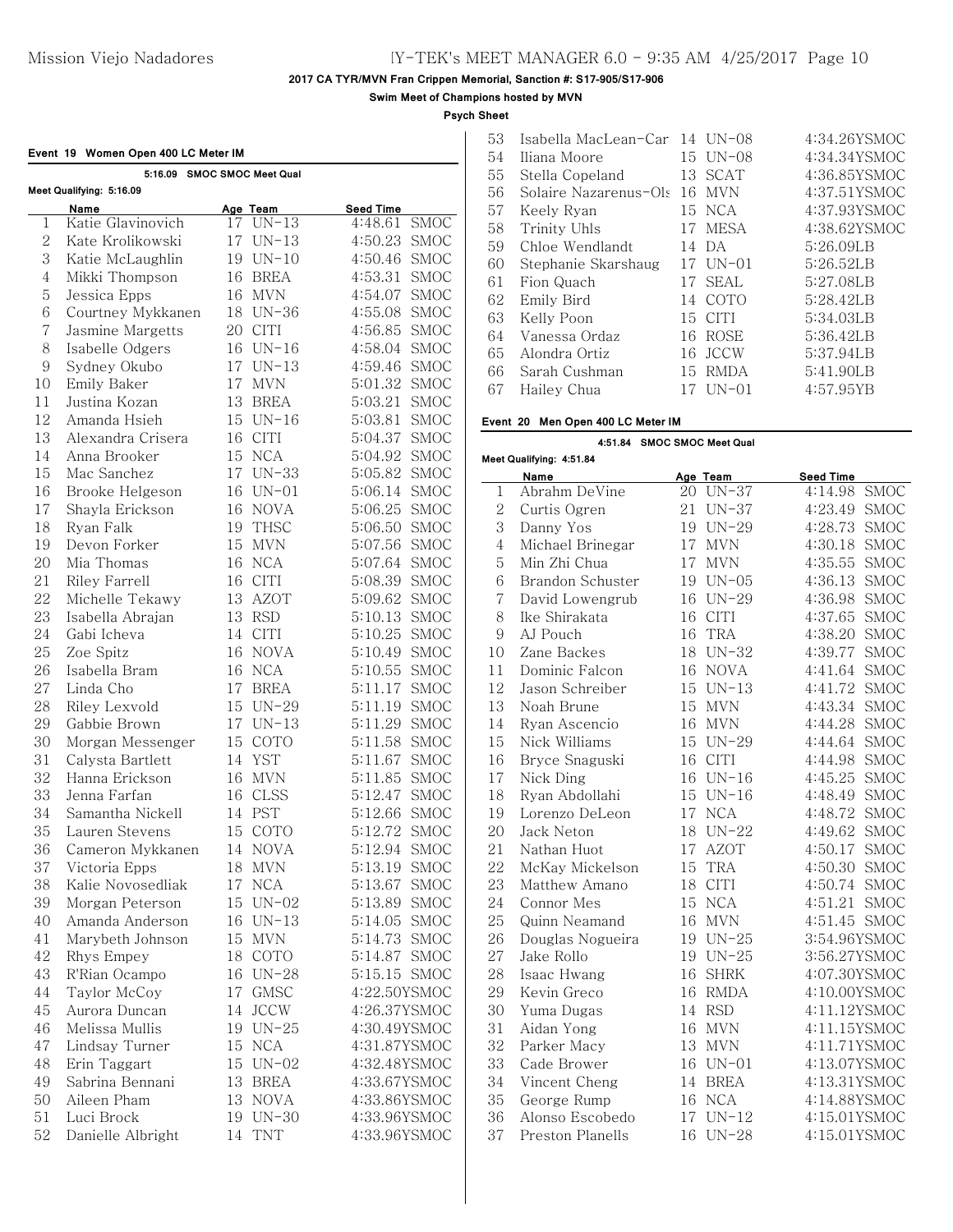**Swim Meet of Champions hosted by MVN**

**Psych Sheet**

|  |  | Event  20 (Men Open 400 LC Meter IM) |  |  |  |  |  |
|--|--|--------------------------------------|--|--|--|--|--|
|--|--|--------------------------------------|--|--|--|--|--|

|    | Name           |    | Age Team      | <b>Seed Time</b> |
|----|----------------|----|---------------|------------------|
| 38 | Alex Borjal    | 14 | <b>MVN</b>    | 4:15.18YSMOC     |
| 39 | Colin Bowling  | 16 | ATAC          | 4:16.12YSMOC     |
| 40 | JD Koster      |    | $16$ UN- $12$ | 4:16.40YSMOC     |
| 41 | Ian Molloy     |    | 16 NCA        | 4:16.77YSMOC     |
| 42 | Mason Morris   | 14 | <b>RSD</b>    | 4:16.91YSMOC     |
| 43 | Brian Cantin   | 16 | MVN           | 4:17.08YSMOC     |
| 44 | Joshua Lee     |    | $16$ UN-01    | 4:17.15YSMOC     |
| 45 | Davis Taylor   | 15 | MVN           | 4:54.10LB        |
| 46 | Tama Tuitama   |    | 17 TRA        | 4:55.96LB        |
| 47 | Kevin Childs   | 16 | $UN-01$       | 4:57.68LB        |
| 48 | Noah Hirshon   | 16 | DRGN          | 4:59.11LB        |
| 49 | Joel Hernandez |    | 12 NOVA       | 5:03.24LB        |
| 50 | Chalmers Tse   | 14 | <b>CITI</b>   | 5:31.01LB        |
| 51 | Mikey Forbes   | 20 | $UN-25$       | B<br>NT.         |

### **Event 23 Women Open 100 LC Meter Butterfly**

|                          | 1:07.97<br><b>SMOC SMOC Meet Qual</b> |    |              |           |             |  |  |  |  |  |
|--------------------------|---------------------------------------|----|--------------|-----------|-------------|--|--|--|--|--|
| Meet Qualifying: 1:07.97 |                                       |    |              |           |             |  |  |  |  |  |
|                          | Name                                  |    | Age Team     | Seed Time |             |  |  |  |  |  |
| 1                        | Kendyl Stewart                        | 22 | TROJ         | 58.32     | <b>SMOC</b> |  |  |  |  |  |
| $\overline{2}$           | Eva Merrell                           | 17 | $UN-13$      | 58.58     | <b>SMOC</b> |  |  |  |  |  |
| 3                        | Katie McLaughlin                      | 19 | $UN-10$      | 58.86     | <b>SMOC</b> |  |  |  |  |  |
| 4                        | Amanda Kendall                        | 26 | CANY         | 59.94     | SMOC        |  |  |  |  |  |
| 5                        | Catherine Sanchez                     | 18 | $UN-14$      | 1:00.30   | SMOC        |  |  |  |  |  |
| 6                        | Maddie Murphy                         | 18 | $UN-10$      | 1:00.64   | <b>SMOC</b> |  |  |  |  |  |
| $\overline{7}$           | Alexis Margett                        | 18 | <b>BREA</b>  | 1:01.05   | SMOC        |  |  |  |  |  |
| 8                        | Abbey Weitzeil                        | 20 | $UN-10$      | 1:01.30   | <b>SMOC</b> |  |  |  |  |  |
| 9                        | Nikol Popov                           | 17 | $UN-01$      | 1:01.49   | <b>SMOC</b> |  |  |  |  |  |
| 10                       | Jennifer Campbell                     | 20 | $UN-10$      | 1:01.55   | SMOC        |  |  |  |  |  |
| 11                       | Anna Brolin                           | 20 | <b>SCSC</b>  | 1:02.19   | SMOC        |  |  |  |  |  |
| 12                       | Zephy Koh                             | 15 | $UN-28$      | 1:02.38   | SMOC        |  |  |  |  |  |
| 13                       | Kate Krolikowski                      | 17 | $UN-13$      | 1:02.52   | SMOC        |  |  |  |  |  |
| 14                       | Laura Sofia Arroyo Cu                 | 19 | <b>ITESM</b> | 1:02.57   | <b>SMOC</b> |  |  |  |  |  |
| 15                       | Amy Bilquist                          | 19 | $UN-10$      | 1:02.64   | <b>SMOC</b> |  |  |  |  |  |
| 16                       | Sage Matsushima                       | 15 | <b>NOVA</b>  | 1:03.10   | <b>SMOC</b> |  |  |  |  |  |
| 17                       | Justina Kozan                         | 13 | <b>BREA</b>  | 1:03.24   | <b>SMOC</b> |  |  |  |  |  |
| 18                       | Zoe Spitz                             | 16 | <b>NOVA</b>  | 1:03.40   | <b>SMOC</b> |  |  |  |  |  |
| 19                       | Sonaly Wintermute                     | 16 | $UN-01$      | 1:03.44   | <b>SMOC</b> |  |  |  |  |  |
| 20                       | Kasey Karkoska                        | 16 | $UN-16$      | 1:03.46   | <b>SMOC</b> |  |  |  |  |  |
| 21                       | Whitney Chang                         | 18 | $UN-16$      | 1:03.74   | <b>SMOC</b> |  |  |  |  |  |
| 22                       | Mac Sanchez                           | 17 | $UN-33$      | 1:03.87   | SMOC        |  |  |  |  |  |
| 23                       | Deanne Umbay                          | 18 | CANY         | 1:03.94   | SMOC        |  |  |  |  |  |
| 24                       | Sydney Benveniste                     | 16 | <b>PST</b>   | 1:03.95   | <b>SMOC</b> |  |  |  |  |  |
| 25                       | Lindsay Turner                        | 15 | NCA          | 1:03.96   | SMOC        |  |  |  |  |  |
| 26                       | Jacquelyn Harris                      | 18 | <b>NOVA</b>  | 1:04.03   | <b>SMOC</b> |  |  |  |  |  |
| 27                       | Shayla Erickson                       | 16 | <b>NOVA</b>  | 1:04.09   | <b>SMOC</b> |  |  |  |  |  |
| 28                       | Kelly Cheng                           | 16 | <b>BREA</b>  | 1:04.13   | SMOC        |  |  |  |  |  |
| 29                       | Leah Coffin                           | 16 | $UN-02$      | 1:04.45   | <b>SMOC</b> |  |  |  |  |  |
| 30                       | Gisel Olvera                          | 18 | $UN-28$      | 1:04.46   | SMOC        |  |  |  |  |  |
| 31                       | Sophia Morici                         | 17 | $UN-01$      | 1:04.51   | SMOC        |  |  |  |  |  |
| 32                       | Carly Perri                           | 18 | <b>NOVA</b>  | 1:04.64   | SMOC        |  |  |  |  |  |
| 33                       | Madison Enda                          | 16 | <b>BREA</b>  | 1:04.78   | <b>SMOC</b> |  |  |  |  |  |
| 34                       | Isabella Abrajan                      | 13 | <b>RSD</b>   | 1:04.97   | SMOC        |  |  |  |  |  |
| 35                       | Riley Farrell                         | 16 | <b>CITI</b>  | 1:05.06   | SMOC        |  |  |  |  |  |
| 36                       | Ryan Falk                             | 19 | <b>THSC</b>  | 1:05.13   | SMOC        |  |  |  |  |  |

| 37 | Molly McCance         | 16 | $UN-13$                   | 1:05.14 | SMOC        |
|----|-----------------------|----|---------------------------|---------|-------------|
| 38 | Gabi Icheva           | 14 | <b>CITI</b>               | 1:05.17 | SMOC        |
| 39 | Mia Ristic            | 14 | <b>MVN</b>                | 1:05.20 | SMOC        |
| 40 | Mia Thomas            | 16 | <b>NCA</b>                | 1:05.21 | SMOC        |
| 41 | Jamie Yeh             | 15 | $UN-13$                   | 1:05.28 | SMOC        |
| 42 | Megan Kelley          | 18 | TMEC                      | 1:05.32 | SMOC        |
| 43 | Keiko Derikoletis     | 16 | <b>CITI</b>               | 1:05.42 | SMOC        |
| 44 | Alexa Skorus-Neely    | 17 | $UN-01$                   | 1:05.46 | SMOC        |
| 45 | Mackenzie Degn        |    | 15 UN-16                  | 1:05.53 | SMOC        |
| 46 | Andrea Felix          | 17 | <b>MVN</b>                | 1:05.54 | SMOC        |
| 47 | Isabela Patino        | 16 | GSC                       | 1:05.67 | SMOC        |
| 48 | Marybeth Johnson      | 15 | $\ensuremath{\text{MVN}}$ | 1:05.71 | SMOC        |
| 49 | Terra Matsushima      | 17 | <b>NOVA</b>               | 1:05.72 | SMOC        |
| 50 | Kaila Wong            | 18 | $UN-01$                   | 1:05.76 | SMOC        |
| 51 | Cara Le               | 16 | <b>BREA</b>               | 1:05.77 | SMOC        |
| 52 | R'Rian Ocampo         | 16 | $UN-28$                   | 1:05.89 | SMOC        |
| 53 | Kyra Bernhardt        | 16 | $UN-16$                   | 1:06.00 | SMOC        |
| 54 | Hanna Erickson        | 16 | <b>MVN</b>                | 1:06.01 | SMOC        |
| 55 | Brooke Helgeson       | 16 | $UN-01$                   | 1:06.03 | SMOC        |
|    | Jade Hallum           |    | $UN-06$                   |         |             |
| 56 |                       | 15 |                           | 1:06.18 | SMOC        |
| 57 | Kira Crage            | 16 | $UN-02$                   | 1:06.23 | SMOC        |
| 58 | Stephanie Su          | 16 | $UN-18$                   | 1:06.25 | <b>SMOC</b> |
| 59 | Katelyn Dang          | 14 | $UN-13$                   | 1:06.27 | <b>SMOC</b> |
| 60 | Ariel Wooden          | 16 | <b>BREA</b>               | 1:06.28 | SMOC        |
| 61 | Katie Barnhill        | 18 | $UN-22$                   | 1:06.30 | <b>SMOC</b> |
| 62 | Allison Plamondon     | 17 | COTO                      | 1:06.38 | SMOC        |
| 63 | Alondra Ortiz         | 16 | $\rm{JCCW}$               | 1:06.57 | SMOC        |
| 64 | Michelle Tekawy       | 13 | <b>AZOT</b>               | 1:06.58 | SMOC        |
| 65 | Liberty Williams      | 15 | $UN-04$                   | 1:06.66 | SMOC        |
| 66 | Michelle Martin       | 17 | <b>CITI</b>               | 1:06.70 | SMOC        |
| 67 | Kailia Utley          | 14 | GWSC                      | 1:06.72 | SMOC        |
| 68 | Julee Keenan-Rivers   | 18 | <b>NCA</b>                | 1:06.79 | SMOC        |
| 69 | Dana McGrath          | 17 | $UN-16$                   | 1:06.83 | SMOC        |
| 70 | Jodie McKendry        | 14 | $UN-16$                   | 1:06.91 | SMOC        |
| 71 | Malia Mills           | 15 | $UN-29$                   | 1:06.99 | SMOC        |
| 72 | Anna Hidalgo          | 14 | <b>PVST</b>               | 1:07.11 | SMOC        |
| 73 | Christina Taylor      |    | 18 UN-01                  | 1:07.13 | SMOC        |
| 74 | Sarah Tran            | 13 | <b>SWRD</b>               | 1:07.19 | SMOC        |
| 75 | Cameron Mykkanen      | 14 | <b>NOVA</b>               | 1:07.35 | SMOC        |
| 76 | Kailee Ruiz           | 14 | <b>ROSE</b>               | 1:07.35 | SMOC        |
| 77 | Aislinn Light         | 18 | $UN-10$                   | 1:07.40 | <b>SMOC</b> |
| 78 | Katelyn Nguyen        | 16 | <b>BREA</b>               | 1:07.46 | SMOC        |
| 79 | Solaire Nazarenus-Ols | 16 | $\ensuremath{\text{MVN}}$ | 1:07.49 | SMOC        |
| 80 | Mia Ryan              | 17 | <b>NCA</b>                | 1:07.59 | SMOC        |
| 81 | Greta Fanta           | 14 | <b>NCA</b>                | 1:07.59 | SMOC        |
| 82 | <b>Blest Thomas</b>   | 14 | <b>SDY</b>                | 1:07.65 | SMOC        |
| 83 | Yael Weber            | 16 | $UN-16$                   | 1:07.68 | SMOC        |
| 84 | Camille Ross          | 15 | <b>JCCW</b>               | 1:07.69 | SMOC        |
| 85 | Samantha Nickell      | 14 | <b>PST</b>                | 1:07.72 | SMOC        |
| 86 | Keely Ryan            | 15 | <b>NCA</b>                | 1:07.78 | SMOC        |
| 87 | Leah Johnson          | 15 | $UN-18$                   | 1:07.85 | SMOC        |
| 88 | Devon Forker          | 15 | MVN                       | 1:07.86 | SMOC        |
| 89 | Nancy Zhu             | 16 | AZOT                      | 1:07.88 | SMOC        |
| 90 | Lara Sanchez          | 15 | $UN-09$                   | 1:07.92 | SMOC        |
|    |                       |    |                           |         |             |
| 91 | Sophia Tiu            | 15 | $UN-13$                   | 1:07.95 | SMOC        |
| 92 | Isabella Magalong     | 18 | $UN-08$                   |         | 56.20YSMOC  |
| 93 | Sophia Reynolds       | 19 | $UN-26$                   |         | 56.82YSMOC  |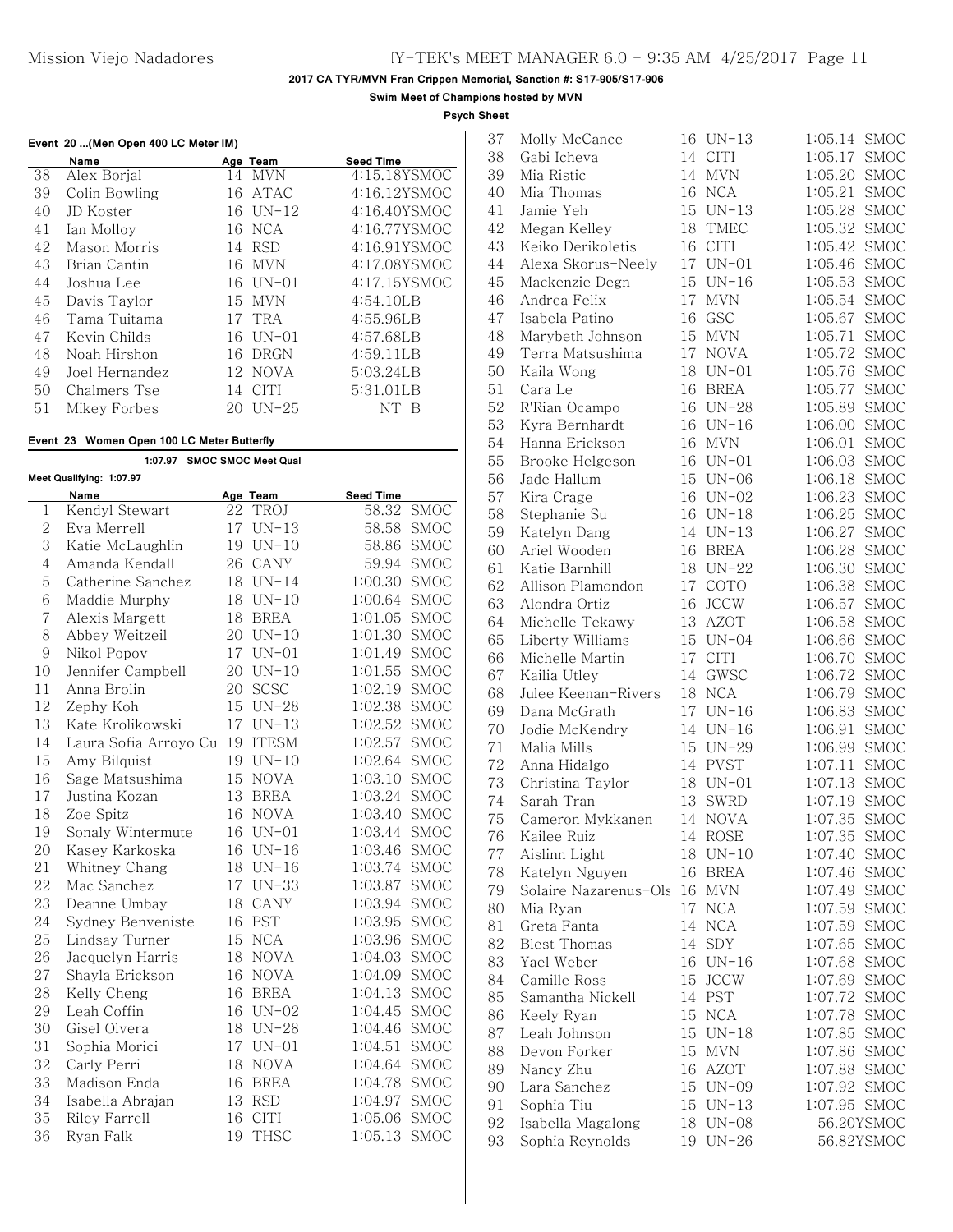7 Connor Lee 16 UN-15 56.02 SMOC

56.48 SMOC 56.53 SMOC 56.80 SMOC 56.95 SMOC 57.36 SMOC 57.72 SMOC 57.89 SMOC 57.97 SMOC 58.26 SMOC 58.30 SMOC 58.43 SMOC 58.58 SMOC 58.81 SMOC 58.82 SMOC 58.86 SMOC 58.88 SMOC 59.04 SMOC 59.24 SMOC 59.39 SMOC 59.42 SMOC 59.67 SMOC 59.73 SMOC 59.78 SMOC 59.80 SMOC 59.89 SMOC 59.99 SMOC 1:00.02 SMOC 1:00.06 SMOC 1:00.23 SMOC 1:00.24 SMOC 1:00.30 SMOC 1:00.57 SMOC 1:00.59 SMOC 1:00.59 SMOC 1:00.60 SMOC 1:00.61 SMOC 45.91YSMOC 50.04 YSMOC 51.43YSMOC 52.04 YSMOC 52.06YSMOC 52.40 YSMOC 52.50YSMOC 52.55YSMOC 52.72YSMOC 52.80YSMOC 52.83YSMOC 52.85YSMOC 52.90YSMOC 52.95YSMOC 52.96YSMOC 52.99YSMOC 53.09YSMOC 53.15YSMOC 53.24 YSMOC 53.29YSMOC

### **2017 CA TYR/MVN Fran Crippen Memorial, Sanction #: S17-905/S17-906**

**Swim Meet of Champions hosted by MVN**

**Psych Sheet**  $\mathbf{I}$ 

|     | Name                                     | Age Team | Seed Time  | 8  | Sean Slusiewicz       | $15$ UN-16 |
|-----|------------------------------------------|----------|------------|----|-----------------------|------------|
| 94  | Genesis Navarrete                        | 17 UN-22 | 57.94YSMOC | 9  | Brad Prolo            | 18 SCAT    |
| 95  | Maya Valdoria                            | 17 UN-08 | 57.97YSMOC | 10 | Aaron Pang            | 17 UN-16   |
| 96  | Ashley Joe                               | 17 COTO  | 58.66YSMOC | 11 | Ricardo Urbina Prieto | 19 ITESM   |
| 97  | Ileeya Losey                             | 14 UN-29 | 58.68YSMOC | 12 | Zander Minano         | 17 UN-01   |
| 98  | Jessica Ordaz                            | 14 ROSE  | 58.69YSMOC | 13 | Brandon Kulik         | 17 UN-02   |
| 99  | Gazelle Anne Umbay                       | 16 UN-01 | 58.81YSMOC | 14 | Ho Sung Lee           | 18 NOVA    |
| 100 | Aileen Pham                              | 13 NOVA  | 58.92YSMOC | 15 | HwaMin Sim            | 16 UN-16   |
| 101 | Julianna Natale                          | 15 UN-02 | 59.00YSMOC | 16 | Michael Kang          | 18 SHRK    |
| 102 | Stephanie Skarshaug                      | 17 UN-01 | 59.25YSMOC | 17 | Calvin Giang          | 18 CITI    |
| 103 | Marika Van Gent                          | 16 UN-01 | 59.29YSMOC | 18 | Jacob Mullin          | 18 UN-15   |
| 104 | Charlize Sunahara                        | 13 BREA  | 59.29YSMOC | 19 | Christian Bathurst    | 16 CITI    |
| 105 | Phoebe Yeh                               | 13 AZOT  | 59.30YSMOC | 20 | Jonathan Olvera       | 16 UN-28   |
| 106 | Elizabeth Ramirez                        | 14 LKWD  | 59.35YSMOC | 21 | Jonah Dewing          | 17 UN-13   |
| 107 | Alyssa Watson                            | 14 NOVA  | 59.40YSMOC | 22 | Henry Wu              | 16 UN-16   |
| 108 | Emily Lundgren                           | 13 SBA   | 59.53YSMOC | 23 | James Torrez          | 16 BREA    |
| 109 | Lily Garcia                              | 14 CITI  | 59.56YSMOC | 24 | Ethan Archer          | 18 UN-13   |
| 110 | Jenna Farfan                             | 16 CLSS  | 59.65YSMOC | 25 | Jason Harary          | 17 BREA    |
| 111 | Calysta Bartlett                         | 14 YST   | 59.68YSMOC | 26 | Ike Shirakata         | 16 CITI    |
| 112 | Mia Kragh                                | 13 RSD   | 59.74YSMOC | 27 | Scott Williams        | 19 UN-20   |
| 113 | Linda Cho                                | 17 BREA  | 59.74YSMOC | 28 | Matthew Niculae       | 17 UN-28   |
| 114 | Meghan Efseaff                           | 17 EAST  | 59.75YSMOC | 29 | Ryan Ascencio         | 16 MVN     |
| 115 | Ivy Tran                                 | 16 UN-16 | 59.76YSMOC | 30 | Nathan Huot           | 17 AZOT    |
| 116 | Lauren Geiger                            | 18 UN-12 | 59.77YSMOC | 31 | Kaikea Wilinski       | 18 UN-13   |
| 117 | Victoria Dzieciol                        | 16 UN-17 | 59.78YSMOC | 32 | Vincent Cheng         | 14 BREA    |
| 118 | Trinity Uhls                             | 17 MESA  | 59.84YSMOC | 33 | Justin Morsch         | 16 UN-01   |
| 119 | Jillian Powell                           | 16 UN-29 | 59.86YSMOC | 34 | Aaron Huynh           | 16 UN-13   |
| 120 | Alyssa Libang                            | 15 UN-03 | 59.87YSMOC | 35 | Adam Osowski          | 17 UN-01   |
| 121 | Alex Syrkin                              | 13 ROSE  | 59.87YSMOC | 36 | Nick Williams         | 15 UN-29   |
| 122 | Erin Taggart                             | 15 UN-02 | 59.90YSMOC | 37 | Marco Bauk            | 18 UN-08   |
| 123 | Ella Judd                                | 15 JCCW  | 1:08.18LB  | 38 | Aidan Blair           | 15 UN-22   |
| 124 | Angelene Estiandan                       | 15 UN-01 | 1:08.19LB  | 39 | Bryce Snaguski        | 16 CITI    |
| 125 | Vivi Raker                               | 14 UN-01 | 1:09.00LB  | 40 | Jonathan Quick        | 16 UN-01   |
| 126 | Halan Pham                               | 16 NCA   | 1:09.72LB  | 41 | Mason Morris          | 14 RSD     |
| 127 | Chloe Wendlandt                          | 14 DA    | 1:10.16LB  | 42 | Shaun Sharma          | 17 UN-31   |
| 128 | Leora Rose                               | 14 UN-22 | 1:10.44LB  | 43 | Justin Hussong        | 14 UN-23   |
| 129 | Emily Bird                               | 14 COTO  | 1:10.51LB  | 44 | Brad Zdroik           | 20 UN-37   |
| 130 | Emileigh Stock                           | 16 UN-20 | 1:10.74LB  | 45 | Stephan Lukashev      | 16 UN-02   |
| 131 | Midori Hupfeld                           | 15 NCA   | 1:10.86LB  | 46 | Derek Fordham         | 19 UN-38   |
| 132 | Pia Davila                               | 14 SBA   | 1:11.92LB  | 47 | Taylor Whitmore       | 16 UN-22   |
| 133 | Jessica Riggs                            | 16 UN-19 | 1:12.18LB  | 48 | Stuart Holton         | 15 NOVA    |
| 134 | Amanda Poor                              | 16 NOVA  | 1:12.54LB  | 49 | Kyle Monteleone       | 18 GSC     |
| 135 | Riley Renaud                             | 13 STAR  | 1:14.00LB  | 50 | Adrian Lim            | 17 UN-15   |
| 136 | Lauren Eng                               | 13 GSC   | 1:14.12LB  | 51 | <b>Brandon Bees</b>   | 16 UN-22   |
| 137 | Juli Arzave                              | 15 SBA   | 1:03.87YB  | 52 | Maxwell Lin           | 15 PASA    |
|     |                                          |          |            | 53 | Isaac Hwang           | 16 SHRK    |
|     | Event 24 Men Open 100 LC Meter Butterfly |          |            | 54 | Tristan Lin           | 15 PASA    |
|     | 1:00.80 SMOC SMOC Meet Qual              |          |            | 55 | Ronit Shrestha        | 15 UN-01   |
|     | Meet Qualifying: 1:00.80                 |          |            | 56 | Dylan Delaney         | 17 UN-02   |
|     | Name                                     | Age Team | Seed Time  | 57 | JD Koster             | 16 UN-12   |
| 1   | Tom Shields                              | 25 CAL   | 51.20 SMOC | 58 | Ivan Nghi             | 14 GWSC    |
| 2   | Daniel Kim                               | 16 MVN   | 54.75 SMOC | 59 | Yuma Dugas            | 14 RSD     |
| 3   | Ramiro Ramirez Juarez 26 ITESM           |          | 54.75 SMOC | 60 | Christian Stef        | 16 UN-16   |
| 4   | Walker Bell                              | 19 UN-24 | 54.82 SMOC | 61 | Miles Leon            | 16 CITI    |
| 5   | Grant Shoults                            | 19 UN-37 | 55.31 SMOC | 62 | Kevin Childs          | 16 UN-01   |
| 6   | Tanner Olson                             | 17 UN-01 | 55.75 SMOC | 63 | Thomas Finello        | 17 UN-03   |
|     |                                          |          |            |    |                       |            |

### **Event 23 ...(Women Open 100 LC Meter Butterfly)**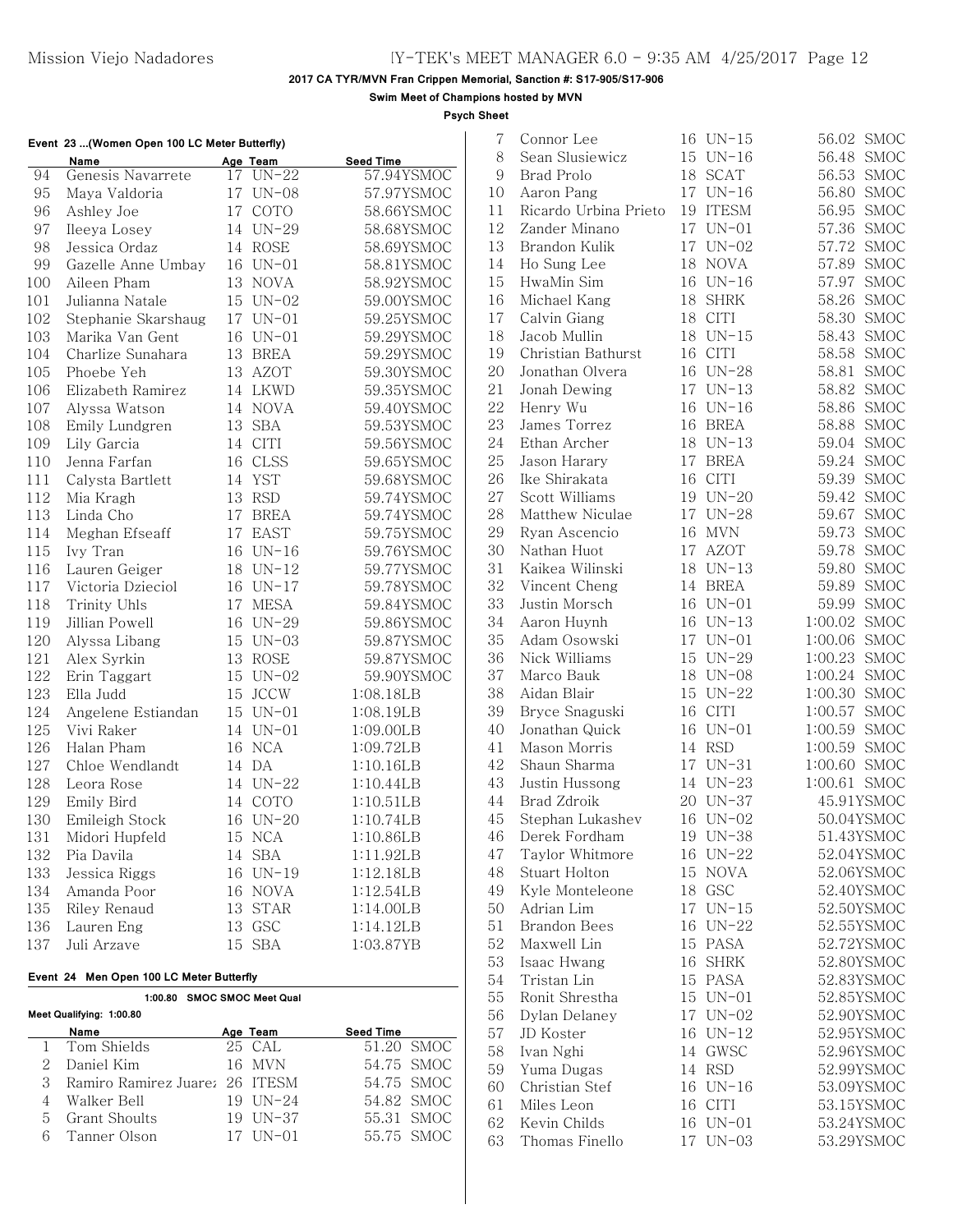**Swim Meet of Champions hosted by MVN**

**Psych Sheet**

|  |  |  | Event 24  (Men Open 100 LC Meter Butterfly) |
|--|--|--|---------------------------------------------|
|  |  |  |                                             |

|    | Name             | Age Team           | <b>Seed Time</b> |
|----|------------------|--------------------|------------------|
| 64 | Oscar Vargas     | 16 SBA             | 53.39YSMOC       |
| 65 | Brian Cantin     | 16 MVN             | 1:01.46LB        |
| 66 | Michael Brinegar | MVN<br>17          | 1:01.74LR        |
| 67 | Dylan Hong       | <b>CITI</b><br>15. | 1:02.89LR        |
| 68 | Tim Lim          | $18$ UN-01         | 1:03.52LB        |
| 69 | Andrew Choi      | 17 GSC             | 1:03.52LB        |
| 70 | Derrick Yen      | $16$ UN-16         | 1:03.53LR        |
| 71 | Colin Bowling    | 16 ATAC            | 1:04.59LR        |
| 72 | Dylan Parente    | $15$ UN-01         | 1:05.69LB        |
| 73 | Roland Fisher    | $15$ UN-08         | 1:06.51LR        |
| 74 | Hank Rivers      | <b>BSC</b><br>13   | 56.12YB          |
| 75 | Anthony Pham     | <b>NOVA</b>        | 56.43YB          |

#### **Event 25 Women Open 100 LC Meter Backstroke**

| 1:10.00<br><b>SMOC SMOC Meet Qual</b> |                        |    |                           |           |             |  |  |  |  |  |
|---------------------------------------|------------------------|----|---------------------------|-----------|-------------|--|--|--|--|--|
| Meet Qualifying: 1:10.00              |                        |    |                           |           |             |  |  |  |  |  |
|                                       | Name                   |    | Age Team                  | Seed Time |             |  |  |  |  |  |
| 1                                     | Hannah Rowley          | 17 | <b>ATAC</b>               | 58.48     | SMOC        |  |  |  |  |  |
| $\overline{2}$                        | Kathleen Baker         |    | 20 UN-10                  | 58.75     | <b>SMOC</b> |  |  |  |  |  |
| 3                                     | Amy Bilquist           | 19 | $UN-10$                   | 59.37     | SMOC        |  |  |  |  |  |
| 4                                     | Eva Merrell            | 17 | $UN-13$                   | 1:01.48   | <b>SMOC</b> |  |  |  |  |  |
| 5                                     | Keaton Blovad          | 18 | $UN-10$                   | 1:01.94   | <b>SMOC</b> |  |  |  |  |  |
| 6                                     | Kendyl Stewart         | 22 | TROJ                      | 1:02.14   | <b>SMOC</b> |  |  |  |  |  |
| 7                                     | Isabella Arcila-Hurtad | 23 | CANY                      | 1:02.58   | <b>SMOC</b> |  |  |  |  |  |
| 8                                     | Samantha Shelton       | 17 | <b>MVN</b>                | 1:02.69   | <b>SMOC</b> |  |  |  |  |  |
| 9                                     | Katie McLaughlin       | 19 | $UN-10$                   | 1:02.71   | <b>SMOC</b> |  |  |  |  |  |
| 10                                    | Hannah Leach           | 19 | $UN-24$                   | 1:03.31   | <b>SMOC</b> |  |  |  |  |  |
| 11                                    | Riley Lexvold          | 15 | $UN-29$                   | 1:03.36   | <b>SMOC</b> |  |  |  |  |  |
| 12                                    | Maddie Murphy          | 18 | $UN-10$                   | 1:03.63   | <b>SMOC</b> |  |  |  |  |  |
| 13                                    | Courtney Mykkanen      | 18 | $UN-36$                   | 1:03.64   | <b>SMOC</b> |  |  |  |  |  |
| 14                                    | Madison Frederick      | 18 | TMEC                      | 1:03.87   | <b>SMOC</b> |  |  |  |  |  |
| 15                                    | Liberty Gilbert        | 14 | TMEC                      | 1:03.88   | <b>SMOC</b> |  |  |  |  |  |
| 16                                    | Taylor McCoy           | 17 | GMSC                      | 1:04.02   | <b>SMOC</b> |  |  |  |  |  |
| 17                                    | Alexandra Crisera      | 16 | <b>CITI</b>               | 1:04.03   | <b>SMOC</b> |  |  |  |  |  |
| 18                                    | Martha Elena Vazquez   | 19 | <b>ITESM</b>              | 1:04.76   | <b>SMOC</b> |  |  |  |  |  |
| 19                                    | Katie Glavinovich      | 17 | $UN-13$                   | 1:04.87   | <b>SMOC</b> |  |  |  |  |  |
| 20                                    | Ayla Spitz             | 16 | <b>NOVA</b>               | 1:04.89   | <b>SMOC</b> |  |  |  |  |  |
| 21                                    | Kasey Karkoska         | 16 | $UN-16$                   | 1:05.20   | SMOC        |  |  |  |  |  |
| 22                                    | Carly Perri            | 18 | <b>NOVA</b>               | 1:05.83   | <b>SMOC</b> |  |  |  |  |  |
| 23                                    | Samantha Pearson       | 15 | $UN-13$                   | 1:05.90   | <b>SMOC</b> |  |  |  |  |  |
| 24                                    | Sydney Okubo           | 17 | $UN-13$                   | 1:05.94   | <b>SMOC</b> |  |  |  |  |  |
| 25                                    | Maddy Harris           | 14 | $UN-29$                   | 1:05.95   | <b>SMOC</b> |  |  |  |  |  |
| 26                                    | Vicky Gong             | 16 | <b>MVN</b>                | 1:05.99   | <b>SMOC</b> |  |  |  |  |  |
| 27                                    | Zephy Koh              | 15 | $UN-28$                   | 1:06.01   | <b>SMOC</b> |  |  |  |  |  |
| 28                                    | Makayla Poloni         | 15 | $UN-28$                   | 1:06.06   | <b>SMOC</b> |  |  |  |  |  |
| 29                                    | Rose Pouch             | 16 | <b>TRA</b>                | 1:06.08   | <b>SMOC</b> |  |  |  |  |  |
| 30                                    | Max Catig              | 15 | $UN-01$                   | 1:06.61   | SMOC        |  |  |  |  |  |
| 31                                    | Julia Wolf             | 16 | $UN-01$                   | 1:06.90   | <b>SMOC</b> |  |  |  |  |  |
| 32                                    | Mia Ristic             | 14 | $\ensuremath{\text{MVN}}$ | 1:07.04   | SMOC        |  |  |  |  |  |
| 33                                    | <b>Blest Thomas</b>    | 14 | SDY                       | 1:07.18   | <b>SMOC</b> |  |  |  |  |  |
| 34                                    | Sage Matsushima        | 15 | <b>NOVA</b>               | 1:07.20   | SMOC        |  |  |  |  |  |
| 35                                    | Deanne Umbay           | 18 | CANY                      | 1:07.37   | <b>SMOC</b> |  |  |  |  |  |
| 36                                    | Terra Matsushima       | 17 | <b>NOVA</b>               | 1:07.87   | <b>SMOC</b> |  |  |  |  |  |
| 37                                    | Autumn Darcy           | 16 | <b>PST</b>                | 1:07.89   | <b>SMOC</b> |  |  |  |  |  |
| 38                                    | Leah Coffin            | 16 | $UN-02$                   | 1:07.95   | <b>SMOC</b> |  |  |  |  |  |

| 39 | Anna Brooker           | 15  | <b>NCA</b>  | 1:08.04      | SMOC        |
|----|------------------------|-----|-------------|--------------|-------------|
| 40 | Samantha Nickell       |     | 14 PST      | 1:08.06      | SMOC        |
| 41 | Alyssa Watson          | 14  | <b>NOVA</b> | 1:08.14      | SMOC        |
| 42 | Michelle Martin        | 17  | <b>CITI</b> | 1:08.22      | SMOC        |
| 43 | Ella Ristic            | 14  | <b>MVN</b>  | 1:08.25      | <b>SMOC</b> |
| 44 | Alondra Ortiz          | 16  | <b>JCCW</b> | 1:08.27      | SMOC        |
| 45 | Isabella Abrajan       | 13  | <b>RSD</b>  | 1:08.34      | SMOC        |
| 46 | Jacquelyn Harris       | 18  | <b>NOVA</b> | 1:08.63      | SMOC        |
| 47 | Ashley Joe             | 17  | COTO        | 1:08.72      | SMOC        |
| 48 | Victoria Kirshner      | 18  | $UN-01$     | 1:08.73      | SMOC        |
| 49 | Lauren Stevens         | 15  | COTO        | 1:08.86      | <b>SMOC</b> |
| 50 | Junie Carlos           | 14  | <b>MVN</b>  | 1:08.90      | SMOC        |
| 51 | Katie Barnhill         | 18  | $UN-22$     | 1:08.90      | <b>SMOC</b> |
| 52 | Kailee Ruiz            | 14  | <b>ROSE</b> | 1:08.91      | <b>SMOC</b> |
| 53 | Aurora Duncan          | 14  | <b>JCCW</b> | 1:09.09      | SMOC        |
| 54 | Cameron Mykkanen       | 14  | <b>NOVA</b> | 1:09.18      | SMOC        |
| 55 | Marika Van Gent        | 16  | $UN-01$     | 1:09.30      | SMOC        |
| 56 | Sophia Morici          | 17  | $UN-01$     | 1:09.32      | SMOC        |
| 57 | Allison Plamondon      | 17  | COTO        | 1:09.40      | SMOC        |
| 58 | Katie Lightle          | 16  | $UN-22$     | 1:09.40      | <b>SMOC</b> |
| 59 | Andrea Felix           | 17  | <b>MVN</b>  | 1:09.55      | SMOC        |
| 60 | Morgan Peterson        | 15  | $UN-02$     | 1:09.62      | SMOC        |
| 61 | Josie Liebzeit         | 15  | $UN-08$     | 1:09.62      | <b>SMOC</b> |
| 62 | Nikki Cooper           | 16  | <b>CITI</b> | 1:09.69      | SMOC        |
| 63 | Maggie McGuire         | 12  | <b>AZOT</b> | 1:09.76      | <b>SMOC</b> |
| 64 | R'Rian Ocampo          | 16  | $UN-28$     | 1:09.76      | <b>SMOC</b> |
| 65 | Farah Stack            | 17  | $UN-03$     | 1:09.93      | SMOC        |
| 66 | Isabela Boese          | 17  | $UN-02$     | 1:09.94      | SMOC        |
| 67 | Kailia Utley           | 14  | GWSC        |              | 58.12YSMOC  |
| 68 | Midori Hupfeld         | 15  | <b>NCA</b>  |              | 58.68YSMOC  |
| 69 | Isabella Magalong      | 18  | $UN-08$     |              | 58.74YSMOC  |
| 70 | Ileeya Losey           | 14  | $UN-29$     |              | 59.05YSMOC  |
| 71 | Lexi Grant             | 15  | <b>BREA</b> |              | 59.41YSMOC  |
| 72 | Lily Garcia            | 14  | <b>CITI</b> |              | 59.48YSMOC  |
| 73 | Isabella Martinez-Sper | 13  | PASS        |              | 59.63YSMOC  |
| 74 | Hope Hill              | 15  | $UN-01$     |              | 59.65YSMOC  |
| 75 | Julee Keenan-Rivers    | 18  | <b>NCA</b>  |              | 59.74YSMOC  |
| 76 | Liza Parahnevich       | 15  | <b>EAST</b> |              | 59.81YSMOC  |
| 77 | JungMin Yoon           | 12  | <b>ROSE</b> | 1:00.09YSMOC |             |
| 78 | Trinity Uhls           | 17  | <b>MESA</b> | 1:00.11YSMOC |             |
| 79 | Anne Jang              | 18. | $UN-13$     | 1:00.26YSMOC |             |
| 80 | Zoe Spitz              | 16  | <b>NOVA</b> | 1:00.42YSMOC |             |
| 81 | Cassy Allen            | 17  | <b>CITI</b> | 1:00.45YSMOC |             |
| 82 | Jennifer Wong          | 18  | $UN-01$     | 1:00.50YSMOC |             |
| 83 | Elisabella Forest      | 14  | <b>CHS</b>  | 1:00.56YSMOC |             |
| 84 | Cara Le                | 16  | <b>BREA</b> | 1:00.68YSMOC |             |
| 85 | Kelly Cheng            | 16  | <b>BREA</b> | 1:00.69YSMOC |             |
| 86 | Matti Friesz           | 15  | $UN-06$     | 1:00.77YSMOC |             |
| 87 | Linda Cho              | 17  | <b>BREA</b> | 1:00.83YSMOC |             |
| 88 | Halan Pham             | 16  | <b>NCA</b>  | 1:00.87YSMOC |             |
| 89 | Karolina Dzieciol      | 13  | <b>PVST</b> | 1:00.89YSMOC |             |
| 90 | Sydney Rosmann         | 14  | <b>AZOT</b> | 1:00.91YSMOC |             |
| 91 | Rae Friesz             | 17  | $UN-06$     | 1:00.99YSMOC |             |
| 92 | Natalia Boese          | 13  | <b>RSD</b>  | 1:01.01YSMOC |             |
| 93 | Tyler Johnson          | 15  | GSC         | 1:01.06YSMOC |             |
| 94 | Sydney Querner         | 14  | DA          | 1:01.06YSMOC |             |
| 95 | Grace Arnsparger       | 15  | $UN-08$     | 1:01.15YSMOC |             |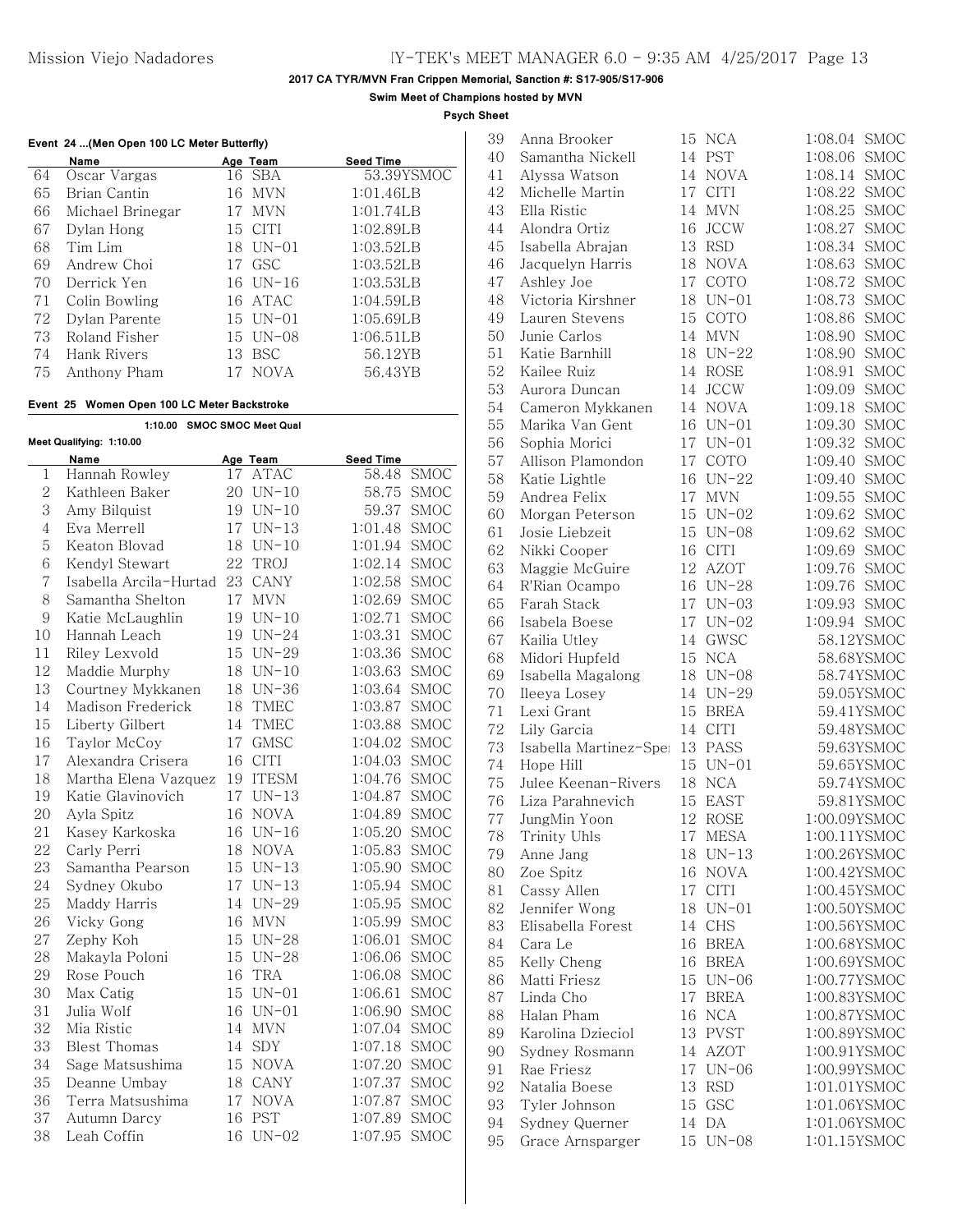**Swim Meet of Champions hosted by MVN**

**Psych Sheet**

|  | Event 25  (Women Open 100 LC Meter Backstroke) |  |  |  |
|--|------------------------------------------------|--|--|--|
|  |                                                |  |  |  |

|     | Name               | Age Team          | <b>Seed Time</b> |  |  |
|-----|--------------------|-------------------|------------------|--|--|
| 96  | Allison Cho        | 15 UN-01          | 1:01.16YSMOC     |  |  |
| 97  | Abby Nugent        | <b>MVN</b><br>16  | 1:01.16YSMOC     |  |  |
| 98  | Riley Renaud       | <b>STAR</b><br>13 | 1:01.17YSMOC     |  |  |
| 99  | Nancy Zhu          | <b>AZOT</b><br>16 | 1:01.27YSMOC     |  |  |
| 100 | Pia Davila         | <b>SBA</b><br>14  | 1:01.30YSMOC     |  |  |
| 101 | Carly Yasko        | <b>NOVA</b><br>15 | 1:01.39YSMOC     |  |  |
| 102 | Lauren Geiger      | $UN-12$<br>18     | 1:01.52YSMOC     |  |  |
| 103 | Ivy Tran           | $UN-16$<br>16     | 1:01.53YSMOC     |  |  |
| 104 | Amanda Anderson    | UN-13<br>16       | 1:01.59YSMOC     |  |  |
| 105 | Isabela Patino     | GSC<br>16         | 1:01.60YSMOC     |  |  |
| 106 | Ashleigh Morgan    | GSC<br>14         | 1:01.68YSMOC     |  |  |
| 107 | Leora Rose         | $UN-22$<br>14     | 1:01.68YSMOC     |  |  |
| 108 | Elisabeth Lundgren | <b>SBA</b><br>17  | 1:01.70YSMOC     |  |  |
| 109 | Sydney Segraves    | GSC<br>16         | 1:01.73YSMOC     |  |  |
| 110 | Anna Hidalgo       | <b>PVST</b><br>14 | 1:01.85YSMOC     |  |  |
| 111 | Cameron Kahn       | <b>CITI</b><br>17 | 1:01.87YSMOC     |  |  |
| 112 | Ariel Wooden       | <b>BREA</b><br>16 | 1:01.93YSMOC     |  |  |
| 113 | Emma Chang         | <b>CITI</b><br>14 | 1:01.94YSMOC     |  |  |
| 114 | Keely Ryan         | NCA<br>15         | 1:01.98YSMOC     |  |  |
| 115 | Grace Given        | <b>CLSS</b><br>13 | 1:12.15LB        |  |  |
| 116 | Meghan Efseaff     | EAST<br>17        | 1:13.52LB        |  |  |
| 117 | Kate Weiland       | <b>JCCW</b><br>15 | 1:15.61LB        |  |  |

#### **Event 26 Men Open 100 LC Meter Backstroke**

|                | 1:03.80                  | <b>SMOC SMOC Meet Qual</b> |             |           |             |
|----------------|--------------------------|----------------------------|-------------|-----------|-------------|
|                | Meet Qualifying: 1:03.80 |                            |             |           |             |
|                | Name                     |                            | Age Team    | Seed Time |             |
| 1              | Justin Nguyen            | 17                         | <b>NOVA</b> | 57.74     | SMOC        |
| 2              | *Adil Assouab            | 24                         | TROJ        | 58.36     | <b>SMOC</b> |
| 3              | Jacob Mullin             | 18                         | $UN-15$     | 58.52     | <b>SMOC</b> |
| $\overline{4}$ | Preston Planells         | 16                         | UN-28       | 58.63     | <b>SMOC</b> |
| 5              | Kevin Tu                 | 16                         | $UN-16$     | 59.52     | <b>SMOC</b> |
| 6              | Ronald Dalmacio          | 12                         | <b>ROSE</b> | 59.98     | <b>SMOC</b> |
| 7              | Daniel Macavei           | 17                         | $UN-11$     | 1:00.04   | <b>SMOC</b> |
| 8              | James Torrez             | 16                         | <b>BREA</b> | 1:00.19   | <b>SMOC</b> |
| 9              | Ethan Archer             | 18                         | $UN-13$     | 1:00.39   | <b>SMOC</b> |
| 10             | Calvin Giang             | 18                         | <b>CITI</b> | 1:00.50   | <b>SMOC</b> |
| 11             | Brandon Kulik            |                            | 17 UN-02    | 1:00.68   | <b>SMOC</b> |
| 12             | Daniel Kim               | 16                         | <b>MVN</b>  | 1:00.76   | SMOC        |
| 13             | Matthew Niculae          | 17                         | $UN-28$     | 1:01.04   | <b>SMOC</b> |
| 14             | Tama Tuitama             | 17                         | <b>TRA</b>  | 1:01.16   | <b>SMOC</b> |
| 15             | Andrew White             | 16                         | <b>CITI</b> | 1:01.26   | <b>SMOC</b> |
| 16             | Jason Lu                 |                            | 17 UN-17    | 1:01.28   | SMOC        |
| 17             | Kevin Childs             | 16                         | $UN-01$     | 1:01.42   | <b>SMOC</b> |
| 18             | Matthew Amano            | 18                         | <b>CITI</b> | 1:01.57   | <b>SMOC</b> |
| 19             | Nathan Huot              | 17                         | <b>AZOT</b> | 1:01.74   | <b>SMOC</b> |
| 20             | Nate Biondi              | 18                         | $UN-01$     | 1:02.04   | <b>SMOC</b> |
| 21             | Taras Polakoff           | 18                         | <b>AZOT</b> | 1:02.16   | <b>SMOC</b> |
| 22             | Hayden Hemmens           | 20                         | $UN-07$     | 1:02.43   | <b>SMOC</b> |
| 23             | Kaikea Wilinski          | 18                         | $UN-13$     | 1:02.48   | <b>SMOC</b> |
| 24             | Ryan Brimer              | 18                         | $UN-01$     | 1:02.61   | <b>SMOC</b> |
| 25             | Noah Hirshon             | 16                         | <b>DRGN</b> | 1:02.65   | <b>SMOC</b> |
| 26             | Lorenzo DeLeon           | 17                         | <b>NCA</b>  | 1:02.78   | <b>SMOC</b> |
| 27             | Tyler Sande              | 18                         | $UN-02$     | 1:03.16   | <b>SMOC</b> |
| 28             | George Wythes            | 15                         | $UN-02$     | 1:03.24   | <b>SMOC</b> |

| 29 | Rowdy Feather       | 17 | $UN-01$     | <b>SMOC</b><br>1:03.33 |
|----|---------------------|----|-------------|------------------------|
| 30 | Chris Hales         |    | 18 MVN      | 1:03.66 SMOC           |
| 31 | Derrick Yen         |    | 16 UN-16    | 1:03.74<br><b>SMOC</b> |
| 32 | Caedon Ng           | 14 | $UN-16$     | 1:03.76<br><b>SMOC</b> |
| 33 | Vincent Finello     | 17 | $UN-03$     | 1:03.77 SMOC           |
| 34 | Aaron Pang          | 17 | $UN-16$     | 51.54YSMOC             |
| 35 | Quinn Neamand       | 16 | <b>MVN</b>  | 52.81YSMOC             |
| 36 | Kyle Monteleone     | 18 | GSC         | 53.05YSMOC             |
| 37 | Andrew Gamaley      | 17 | TMEC        | 53.24YSMOC             |
| 38 | McKay Mickelson     | 15 | <b>TRA</b>  | 54.01YSMOC             |
| 39 | Nate Tingen         | 17 | $UN-13$     | 54.24YSMOC             |
| 40 | Zander Minano       | 17 | $UN-01$     | 54.25YSMOC             |
| 41 | Peter Robinson      | 19 | $UN-06$     | 54.43YSMOC             |
| 42 | Dylan Hong          | 15 | <b>CITI</b> | 54.49YSMOC             |
| 43 | Stephan Lukashev    | 16 | $UN-02$     | 54.60YSMOC             |
| 44 | Aaron Huynh         |    | 16 UN-13    | 54.60YSMOC             |
| 45 | Alonso Escobedo     | 17 | $UN-12$     | 54.66YSMOC             |
| 46 | Brian Lou           | 14 | $UN-13$     | 54.88YSMOC             |
| 47 | Jack Trujillo       | 15 | GSC         | 55.02YSMOC             |
| 48 | Gavin Hollis        | 17 | <b>MVN</b>  | 55.03YSMOC             |
| 49 | Jonathan Olvera     | 16 | $UN-28$     | 55.04YSMOC             |
| 50 | Tommy Park          | 13 | <b>CITI</b> | 55.09YSMOC             |
| 51 | Zach Taylor         | 16 | GSC         | 55.10YSMOC             |
| 52 | Ivan Nghi           | 14 | GWSC        | 55.10YSMOC             |
| 53 | Justin Hussong      | 14 | $UN-23$     | 55.10YSMOC             |
| 54 | Anthony Pham        | 17 | <b>NOVA</b> | 55.12YSMOC             |
| 55 | Ryan Sevidal        | 14 | $UN-01$     | 55.14YSMOC             |
| 56 | Justin Morsch       |    | 16 UN-01    | 55.36YSMOC             |
| 57 | <b>Brady Rawers</b> | 17 | <b>NCA</b>  | 55.52YSMOC             |
| 58 | Dawson Waage        | 16 | $UN-01$     | 55.56YSMOC             |
| 59 | Vincent Cheng       | 14 | <b>BREA</b> | 55.60YSMOC             |
| 60 | Eric Forbes         | 18 | GSC         | 55.67YSMOC             |
| 61 | Roland Fisher       |    | 15 UN-08    | 55.87YSMOC             |
| 62 | Adrian Lim          | 17 | $UN-15$     | 55.95YSMOC             |
| 63 | Ezra Aguimatang     | 15 | <b>SBA</b>  | 56.09YSMOC             |
| 64 | Caden Carver        | 19 | <b>AZOT</b> | 56.14YSMOC             |
| 65 | Roy Yoo             | 17 | <b>SHRK</b> | 56.29YSMOC             |
| 66 | Miles Leon          | 16 | <b>CITI</b> | 56.32YSMOC             |
| 67 | Diego Hernandez     |    | 16 UN-29    | 1:05.80LB              |
| 68 | Timothy Townsend    | 16 | <b>NOVA</b> | 1:07.13LB              |
| 69 | Seth Washabaugh     | 16 | <b>SBA</b>  | 1:07.52LB              |
| 70 | Spencer Allen       | 16 | $UN-17$     | 57.36YB                |

### **Event 27 Women Open 100 LC Meter Breaststroke**

### **1:18.76 SMOC SMOC Meet Qual**

| Meet Qualifying: 1:18.76 |                    |  |               |                  |  |  |  |  |  |
|--------------------------|--------------------|--|---------------|------------------|--|--|--|--|--|
|                          | Name               |  | Age Team      | <b>Seed Time</b> |  |  |  |  |  |
| 1                        | <b>Riley Scott</b> |  | 19 UN-27      | 1:09.27 SMOC     |  |  |  |  |  |
| 2                        | Kirsten Vose       |  | 19 ROSE       | 1:09.53 SMOC     |  |  |  |  |  |
| 3                        | Nikol Popov        |  | $17$ UN-01    | $1:10.15$ SMOC   |  |  |  |  |  |
| 4                        | Keaton Blovad      |  | $18$ UN $-10$ | 1:12.26 SMOC     |  |  |  |  |  |
| 5                        | Jacqueline Basham  |  | 17 UN-28      | 1:12.52 SMOC     |  |  |  |  |  |
| 6                        | Isabelle Odgers    |  | $16$ UN-16    | 1:12.94 SMOC     |  |  |  |  |  |
|                          | Kaila Wong         |  | 18 UN-01      | 1:13.21 SMOC     |  |  |  |  |  |
| 8                        | Alexa Skorus-Neely |  | 17 UN-01      | 1:13.56 SMOC     |  |  |  |  |  |
| 9                        | Emily Honng        |  | <b>BREA</b>   | 1:13.62 SMOC     |  |  |  |  |  |
| 10                       | Cynthia Lewis      |  | WSST          | 1:13.85 SMOC     |  |  |  |  |  |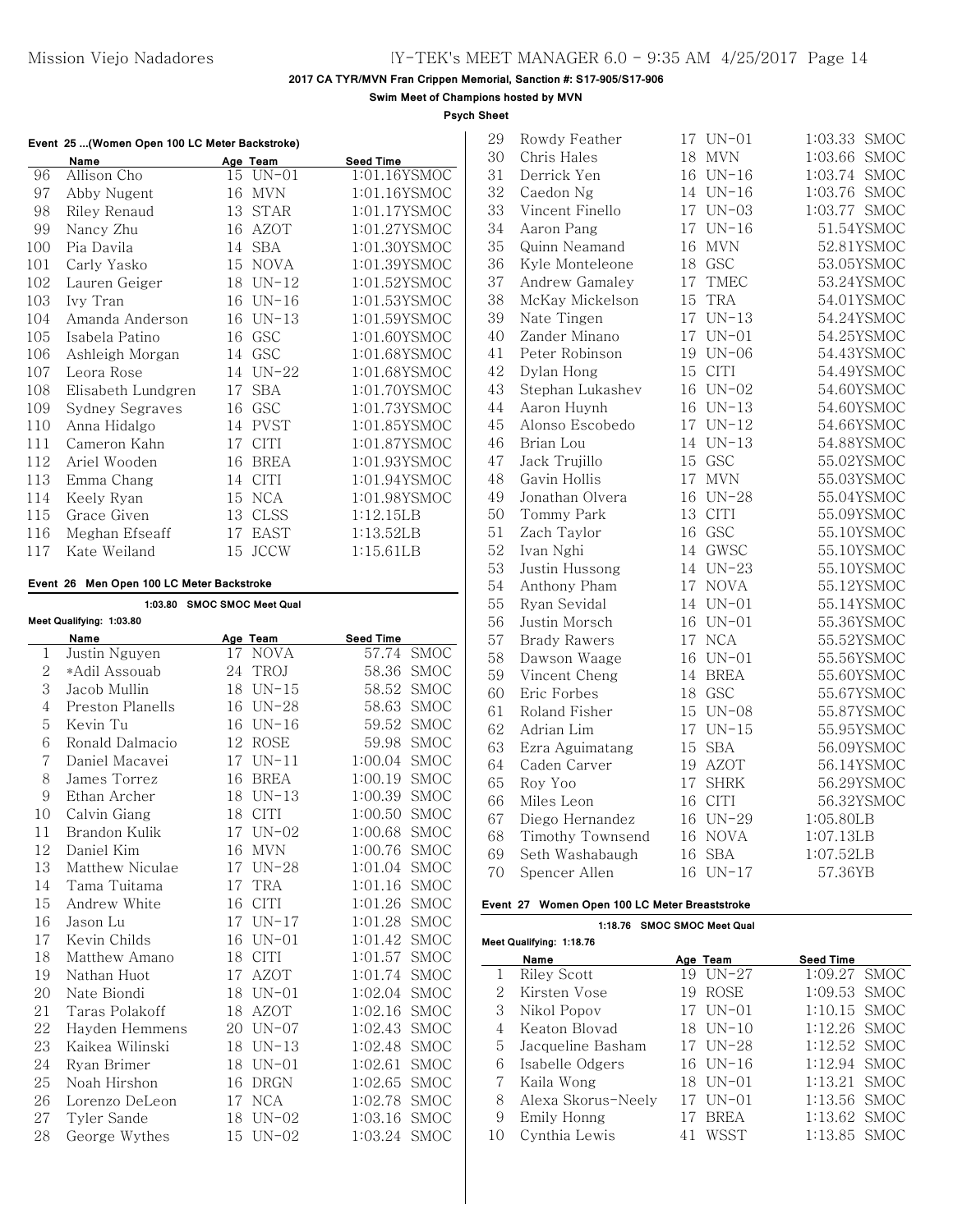**Swim Meet of Champions hosted by MVN**

**Psych Sheet**

|  |  |  | Event 27 (Women Open 100 LC Meter Breaststroke) |  |
|--|--|--|-------------------------------------------------|--|

|    | Name                 |    | Age Team    | Seed Time              |
|----|----------------------|----|-------------|------------------------|
| 11 | Danielle Rosenthal   | 16 | $UN-02$     | 1:13.86 SMOC           |
| 12 | Rachel Taylor        |    | 18 UN-16    | 1:13.86<br>SMOC        |
| 13 | Kelsey Lloyd         |    | 16 BREA     | 1:13.90<br>SMOC        |
| 14 | Jimena Martinez      |    | 18 UN-13    | SMOC<br>1:14.06        |
| 15 | Mikki Thompson       | 16 | BREA        | 1:14.21<br>SMOC        |
| 16 | Isabela Boese        | 17 | $UN-02$     | 1:14.44<br>SMOC        |
| 17 | Tegan Preston        | 15 | NCA         | <b>SMOC</b><br>1:14.50 |
| 18 | Juliana Witting      | 15 | $UN-13$     | <b>SMOC</b><br>1:15.11 |
| 19 | Kyra Bernhardt       | 16 | UN-16       | 1:15.44<br>SMOC        |
| 20 | Calysta Bartlett     | 14 | YST         | 1:15.54<br><b>SMOC</b> |
| 21 | Danielle Albright    | 14 | <b>TNT</b>  | 1:15.68<br>SMOC        |
| 22 | Lauren Eng           | 13 | GSC         | 1:15.86<br>SMOC        |
| 23 |                      |    |             |                        |
|    | Amelia Cho           | 16 | UN-02       | 1:16.10<br><b>SMOC</b> |
| 24 | Jessica Epps         | 16 | MVN         | 1:16.15<br>SMOC        |
| 25 | Mac Sanchez          | 17 | $UN-33$     | 1:16.40<br>SMOC        |
| 26 | Devon Forker         | 15 | MVN         | 1:16.53<br>SMOC        |
| 27 | Rachel Rhee          | 16 | UN-02       | 1:16.56<br>SMOC        |
| 28 | Amy Qin              | 19 | <b>MVN</b>  | 1:16.72<br>SMOC        |
| 29 | Kate Lee             | 17 | UN-16       | 1:16.94<br>SMOC        |
| 30 | Brookelynn Wesselhof | 15 | UN-01       | SMOC<br>1:16.96        |
| 31 | Caitlin Caruso       | 16 | UN-16       | 1:17.00<br>SMOC        |
| 32 | Julia Gonik          | 16 | UN-16       | <b>SMOC</b><br>1:17.10 |
| 33 | Amanda Anderson      | 16 | UN-13       | 1:17.12<br>SMOC        |
| 34 | Maya Valdoria        | 17 | $UN-08$     | 1:17.18<br>SMOC        |
| 35 | Emileigh Stock       | 16 | $UN-20$     | 1:17.24<br><b>SMOC</b> |
| 36 | Katie Nugent         | 15 | <b>MVN</b>  | 1:17.37<br>SMOC        |
| 37 | Anja Oca             | 17 | <b>BSC</b>  | 1:17.43<br>SMOC        |
| 38 | Fion Quach           | 17 | <b>SEAL</b> | 1:17.52<br>SMOC        |
| 39 | Phoebe Yeh           | 13 | <b>AZOT</b> | 1:17.56<br>SMOC        |
| 40 | Amanda Poor          | 16 | <b>NOVA</b> | 1:17.64<br>SMOC        |
| 41 | Emily Baker          | 17 | <b>MVN</b>  | 1:17.74<br><b>SMOC</b> |
| 42 | Isabella Magalong    | 18 | UN-08       | SMOC<br>1:17.95        |
| 43 | Sabrina Bennani      | 13 | BREA        | SMOC<br>1:17.96        |
| 44 | Autumn Darcy         | 16 | PST         | <b>SMOC</b><br>1:17.98 |
| 45 | Joslynn Young        | 17 | $UN-22$     | SMOC<br>1:18.04        |
| 46 | Andrea Lindemann     | 16 | TMEC        | 1:18.05<br>SMOC        |
| 47 | Katelyn Dang         | 14 | $UN-13$     | SMOC<br>1:18.06        |
| 48 | Michelle Tekawy      | 13 | <b>AZOT</b> | SMOC<br>1:18.09        |
| 49 | Jenna Sanchez        | 16 | PST         | 1:18.09<br>SMOC        |
| 50 | Cecilia Hagewood     | 13 | <b>SBA</b>  | 1:18.31<br>SMOC        |
| 51 | Ayanah Cason         | 15 | TRA         | 1:18.35<br>SMOC        |
| 52 | Aileen Pham          | 13 | <b>NOVA</b> | 1:18.51<br>SMOC        |
| 53 | Justina Kozan        | 13 | BREA        | 1:18.54<br>SMOC        |
| 54 | Kailee Ruiz          | 14 | <b>ROSE</b> | SMOC<br>1:18.61        |
| 55 | Katelyn Nguyen       | 16 | BREA        | 1:18.74<br>SMOC        |
| 56 | Kira Crage           | 16 | $UN-02$     | 1:18.76<br><b>SMOC</b> |
| 57 | Malia Mills          | 15 | $UN-29$     | 1:03.24YSMOC           |
| 58 | Lily Maxfield        | 20 |             | 1:04.05YSMOC           |
|    |                      |    | UN-35       |                        |
| 59 | Anna Brolin          | 20 | <b>SCSC</b> | 1:04.61YSMOC           |
| 60 | Gabi Icheva          | 14 | CITI        | 1:05.49YSMOC           |
| 61 | Victoria Epps        | 18 | <b>MVN</b>  | 1:06.24YSMOC           |
| 62 | Riley Farrell        | 16 | CITI        | 1:06.82YSMOC           |
| 63 | Katelyn O'Connor     | 18 | <b>CITI</b> | 1:06.85YSMOC           |
| 64 | Lucy Kao             | 14 | NOVA        | 1:07.15YSMOC           |
| 65 | Elizabeth Ramirez    | 14 | LKWD        | 1:07.23YSMOC           |

| 66 | Anne Jang            | 18 | UN-13       | 1:07.30YSMOC |
|----|----------------------|----|-------------|--------------|
| 67 | Emily Lundgren       |    | 13 SBA      | 1:07.36YSMOC |
| 68 | Angelika Yngson      | 17 | <b>SBA</b>  | 1:07.60YSMOC |
| 69 | Tammy Ta             | 17 | $UN-15$     | 1:07.62YSMOC |
| 70 | Kelly Plamondon      | 14 | GSC         | 1:07.62YSMOC |
| 71 | Taryn Toledo         | 16 | $UN-01$     | 1:07.72YSMOC |
| 72 | Jessica Riggs        | 16 | $UN-19$     | 1:07.80YSMOC |
| 73 | Iliana Moore         | 15 | $UN-08$     | 1:08.02YSMOC |
| 74 | Brittany Lam         | 16 | $UN-17$     | 1:08.07YSMOC |
| 75 | Kate Weiland         | 15 | <b>JCCW</b> | 1:08.12YSMOC |
| 76 | Catie Pentlarge      | 14 | <b>NCA</b>  | 1:08.39YSMOC |
| 77 | Aurora Duncan        | 14 | <b>JCCW</b> | 1:08.45YSMOC |
| 78 | Denisa Ciobanu       | 13 | <b>TRA</b>  | 1:08.51YSMOC |
| 79 | Charlize Sunahara    | 13 | <b>BREA</b> | 1:08.62YSMOC |
| 80 | Karsyn Cook          | 14 | <b>AZOT</b> | 1:08.67YSMOC |
| 81 | Gisel Olvera         | 18 | $UN-28$     | 1:08.68YSMOC |
| 82 | Jeni Griffin         | 17 | <b>MVN</b>  | 1:08.79YSMOC |
| 83 | Mirabella LeVine     | 12 | <b>AZOT</b> | 1:08.79YSMOC |
| 84 | Kelly Poon           | 15 | <b>CITI</b> | 1:08.81YSMOC |
| 85 | Roseryn Empremsilapa | 17 | <b>BREA</b> | 1:09.00YSMOC |
| 86 | Erin Khong           | 17 | $UN-08$     | 1:09.10YSMOC |
| 87 | Ella Judd            | 15 | <b>JCCW</b> | 1:09.12YSMOC |
| 88 | Jodie McKendry       | 14 | $UN-16$     | 1:20.28LB    |
| 89 | Sarah Tran           | 13 | <b>SWRD</b> | 1:21.74LB    |
| 90 | Vanessa Ordaz        | 16 | <b>ROSE</b> | 1:22.47LB    |
| 91 | Emma Chang           | 14 | <b>CITI</b> | 1:22.69LB    |
| 92 | Denisse Tapawan      |    | 18 UN-03    | 1:23.68LB    |

## **Event 28 Men Open 100 LC Meter Breaststroke**

#### **1:11.17 SMOC SMOC Meet Qual**

**Meet Qualifying: 1:11.17**

|    | Name               |    | Age Team    | <b>Seed Time</b> |             |  |
|----|--------------------|----|-------------|------------------|-------------|--|
| 1  | *Azad Al-barazi    | 29 | TROJ        | 1:01.38          | <b>SMOC</b> |  |
| 2  | Matt Anderson      | 20 | $UN-37$     | 1:02.71          | SMOC        |  |
| 3  | Tanner Olson       | 17 | $UN-01$     | 1:03.35          | SMOC        |  |
| 4  | Trent Pellini      | 18 | <b>MVN</b>  | 1:03.80          | <b>SMOC</b> |  |
| 5  | Hunter Sa-Nguansap | 20 | <b>AZOT</b> | 1:04.34          | <b>SMOC</b> |  |
| 6  | Brad Prolo         | 18 | <b>SCAT</b> | 1:04.81          | SMOC        |  |
| 7  | Zane Backes        | 18 | $UN-32$     | 1:05.07          | SMOC        |  |
| 8  | AJ Pouch           | 16 | <b>TRA</b>  | 1:05.75          | <b>SMOC</b> |  |
| 9  | Alexander Qu       | 18 | <b>AZOT</b> | 1:05.81          | <b>SMOC</b> |  |
| 10 | *Matt McDermott    | 18 | $UN-24$     | 1:05.96          | <b>SMOC</b> |  |
| 11 | Keane Alejandro    | 14 | $UN-01$     | 1:07.42          | SMOC        |  |
| 12 | Joshua He          | 16 | $UN-02$     | 1:07.71          | <b>SMOC</b> |  |
| 13 | Min Zhi Chua       | 17 | <b>MVN</b>  | 1:07.89          | <b>SMOC</b> |  |
| 14 | Chon Pong Lao      | 21 | <b>SDY</b>  | 1:08.06          | <b>SMOC</b> |  |
| 15 | Jonathan Cheng     | 17 | $UN-16$     | 1:08.21          | SMOC        |  |
| 16 | Jack Neton         | 18 | $UN-22$     | 1:08.24          | <b>SMOC</b> |  |
| 17 | Ike Shirakata      | 16 | <b>CITI</b> | 1:08.58          | <b>SMOC</b> |  |
| 18 | David Lowengrub    | 16 | $UN-29$     | 1:08.67          | <b>SMOC</b> |  |
| 19 | Tristan Lin        | 15 | PASA        | 1:08.80          | <b>SMOC</b> |  |
| 20 | Jason Schreiber    | 15 | $UN-13$     | 1:08.85          | SMOC        |  |
| 21 | Connor Lee         | 16 | $UN-15$     | 1:09.09          | SMOC        |  |
| 22 | Kaito Koyama       | 16 | $UN-02$     | 1:09.14          | SMOC        |  |
| 23 | Sean Ward          | 16 | <b>BREA</b> | 1:09.23          | <b>SMOC</b> |  |
| 24 | Preston Niayesh    | 16 | $UN-12$     | 1:09.41          | SMOC        |  |
| 25 | Brian Honng        | 15 | <b>BREA</b> | 1:09.90          | <b>SMOC</b> |  |
|    |                    |    |             |                  |             |  |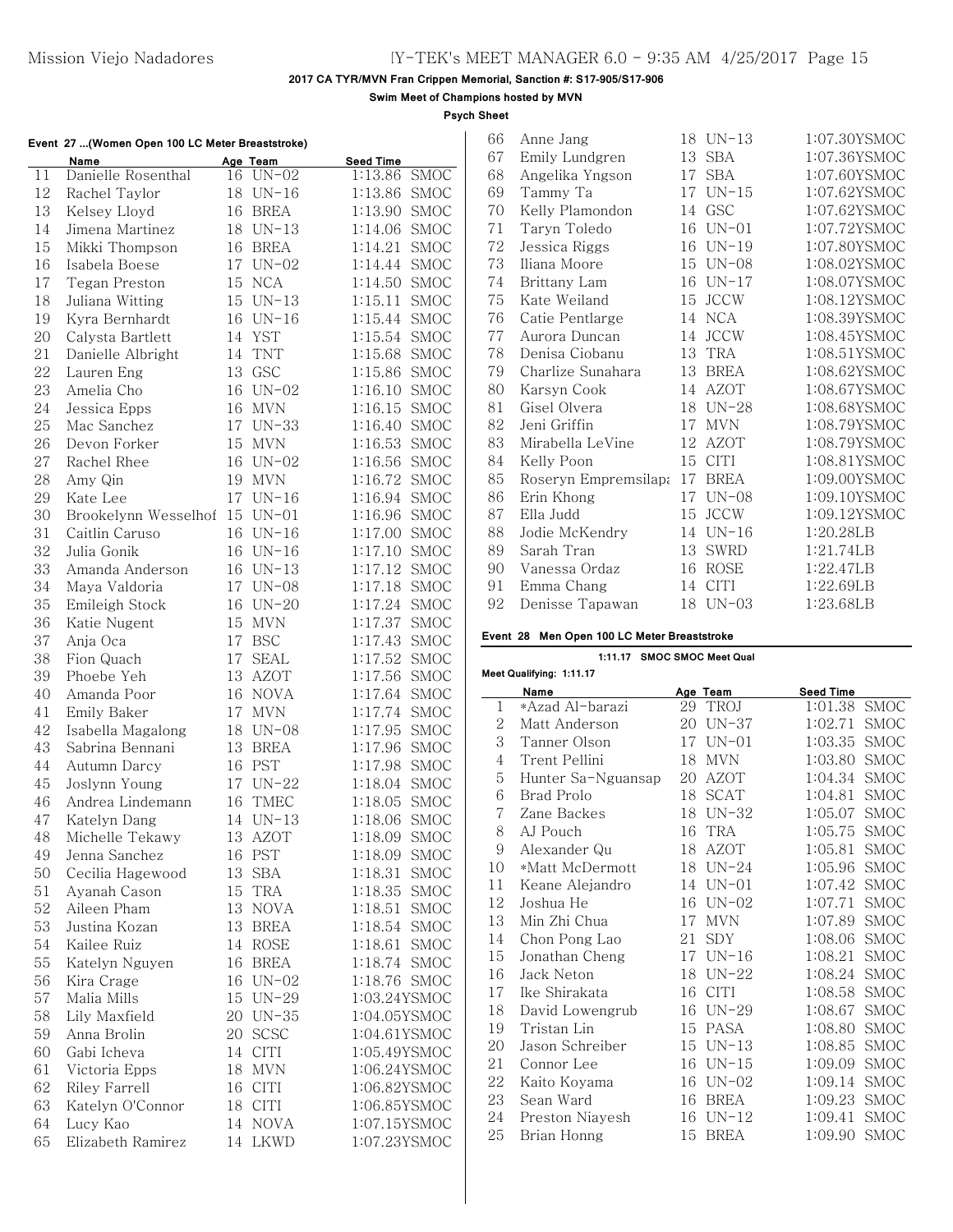**Swim Meet of Champions hosted by MVN**

**Psych Sheet**

| Event 28  (Men Open 100 LC Meter Breaststroke) |  |  |  |  |  |
|------------------------------------------------|--|--|--|--|--|

|    | Name                 |    | Age Team    | <b>Seed Time</b>       |
|----|----------------------|----|-------------|------------------------|
| 26 | Brian Li             | 17 | <b>BREA</b> | 1:10.01<br><b>SMOC</b> |
| 27 | Nick Williams        | 15 | $UN-29$     | 1:10.14<br><b>SMOC</b> |
| 28 | Hank Rivers          | 13 | <b>BSC</b>  | 1:10.28<br><b>SMOC</b> |
| 29 | Aidan Yong           | 16 | <b>MVN</b>  | <b>SMOC</b><br>1:10.56 |
| 30 | Quinn Neamand        | 16 | <b>MVN</b>  | 1:10.91<br><b>SMOC</b> |
| 31 | Ivan Nghi            | 14 | GWSC        | 1:11.03<br><b>SMOC</b> |
| 32 | JD Koster            | 16 | $UN-12$     | 1:11.16 SMOC           |
| 33 | *Mario Koenigsperger | 19 | $UN-24$     | 53.77YSMOC             |
| 34 | Jason Harary         | 17 | <b>BREA</b> | 59.60YSMOC             |
| 35 | George Rump          | 16 | <b>NCA</b>  | 1:00.23YSMOC           |
| 36 | Joshua Lee           | 16 | $UN-01$     | 1:00.32YSMOC           |
| 37 | Michael Kang         | 18 | <b>SHRK</b> | 1:00.60YSMOC           |
| 38 | Spencer Allen        | 16 | $UN-17$     | 1:00.70YSMOC           |
| 39 | Eric Forbes          | 18 | GSC         | 1:00.78YSMOC           |
| 40 | Alex Borjal          | 14 | <b>MVN</b>  | 1:00.83YSMOC           |
| 41 | Jackson Odgers       | 16 | $UN-16$     | 1:01.11YSMOC           |
| 42 | Thomas Long          | 15 | <b>BREA</b> | 1:01.11YSMOC           |
| 43 | Ethan Hildesheim     | 14 | <b>RSD</b>  | 1:01.26YSMOC           |
| 44 | James Gamette        | 15 | <b>SCAT</b> | 1:01.48YSMOC           |
| 45 | Brian Lou            | 14 | $UN-13$     | 1:01.59YSMOC           |
| 46 | Ryan Brennan         | 13 | <b>CITI</b> | 1:02.10YSMOC           |
| 47 | Andrew Oca           | 17 | <b>BSC</b>  | 1:02.14YSMOC           |
| 48 | Adrian Lim           | 17 | $UN-15$     | 1:02.16YSMOC           |
| 49 | Maxwell Lin          | 15 | PASA        | 1:02.19YSMOC           |
| 50 | Joshua Kim           | 14 | <b>CITI</b> | 1:13.73LB              |
| 51 | Isaac Hwang          | 16 | <b>SHRK</b> | 1:14.16LB              |
| 52 | Jason Lu             | 17 | $UN-17$     | 1:04.58YB              |

#### **Event 29 Women Open 200 LC Meter IM**

| 2:26.00<br><b>SMOC SMOC Meet Qual</b> |                          |    |             |           |             |  |  |  |
|---------------------------------------|--------------------------|----|-------------|-----------|-------------|--|--|--|
|                                       | Meet Qualifying: 2:26.00 |    |             |           |             |  |  |  |
|                                       | Name                     |    | Age Team    | Seed Time |             |  |  |  |
| $\mathbf{1}$                          | Kathleen Baker           | 20 | $UN-10$     | 2:12.13   | <b>SMOC</b> |  |  |  |
| 2                                     | Katie McLaughlin         | 19 | $UN-10$     | 2:15.59   | <b>SMOC</b> |  |  |  |
| 3                                     | Nikol Popov              | 17 | $UN-01$     | 2:16.34   | <b>SMOC</b> |  |  |  |
| $\overline{4}$                        | <b>Riley Scott</b>       | 19 | $UN-27$     | 2:16.67   | <b>SMOC</b> |  |  |  |
| 5                                     | Katie Glavinovich        | 17 | $UN-13$     | 2:17.62   | <b>SMOC</b> |  |  |  |
| 6                                     | Kate Krolikowski         | 17 | UN-13       | 2:17.64   | <b>SMOC</b> |  |  |  |
| 7                                     | Keaton Blovad            | 18 | $UN-10$     | 2:18.03   | <b>SMOC</b> |  |  |  |
| 8                                     | Samantha Shelton         | 17 | <b>MVN</b>  | 2:18.70   | <b>SMOC</b> |  |  |  |
| 9                                     | Mikki Thompson           | 16 | <b>BREA</b> | 2:18.75   | <b>SMOC</b> |  |  |  |
| 10                                    | Jessica Epps             | 16 | <b>MVN</b>  | 2:19.68   | <b>SMOC</b> |  |  |  |
| 11                                    | Courtney Mykkanen        | 18 | $UN-36$     | 2:19.78   | <b>SMOC</b> |  |  |  |
| 12                                    | Ella Ristic              | 14 | <b>MVN</b>  | 2:19.85   | <b>SMOC</b> |  |  |  |
| 13                                    | Alexis Margett           | 18 | <b>BREA</b> | 2:20.08   | <b>SMOC</b> |  |  |  |
| 14                                    | Sydney Okubo             | 17 | $UN-13$     | 2:20.96   | <b>SMOC</b> |  |  |  |
| 15                                    | Ayla Spitz               | 16 | <b>NOVA</b> | 2:21.21   | <b>SMOC</b> |  |  |  |
| 16                                    | Isabelle Odgers          | 16 | $UN-16$     | 2:21.27   | <b>SMOC</b> |  |  |  |
| 17                                    | Justina Kozan            | 13 | <b>BREA</b> | 2:21.56   | <b>SMOC</b> |  |  |  |
| 18                                    | Riley Lexvold            | 15 | $UN-29$     | 2:21.83   | <b>SMOC</b> |  |  |  |
| 19                                    | Julia Wright             | 17 | $UN-16$     | 2:22.14   | SMOC        |  |  |  |
| 20                                    | Whitney Chang            | 18 | $UN-16$     | 2:23.03   | <b>SMOC</b> |  |  |  |
| 21                                    | Alexandra Crisera        | 16 | <b>CITI</b> | 2:23.27   | SMOC        |  |  |  |
| 22                                    | Samantha Pearson         | 15 | $UN-13$     | 2:23.62   | <b>SMOC</b> |  |  |  |
| 23                                    | Anna Brooker             |    | 15 NCA      | 2:23.82   | <b>SMOC</b> |  |  |  |

| 24 | Alexa Skorus-Neely |    | 17 UN-01    | SMOC<br>2:24.01        |
|----|--------------------|----|-------------|------------------------|
| 25 | Rachel Taylor      |    | 18 UN-16    | 2:24.09<br><b>SMOC</b> |
| 26 | Jacqueline Basham  |    | 17 UN-28    | 2:24.60<br>SMOC        |
| 27 | Taylor McCoy       | 17 | GMSC        | 2:24.94<br>SMOC        |
| 28 | Victoria Epps      | 18 | <b>MVN</b>  | 2:25.35<br>SMOC        |
| 29 | Kelsey Lloyd       | 16 | <b>BREA</b> | 2:25.50<br>SMOC        |
| 30 | Mac Sanchez        | 17 | $UN-33$     | 2:25.70<br>SMOC        |
| 31 | Abbey Weitzeil     | 20 | $UN-10$     | 1:59.47YSMOC           |
| 32 | Kasey Karkoska     | 16 | $UN-16$     | 2:04.37YSMOC           |
| 33 | Tegan Preston      | 15 | <b>NCA</b>  | 2:04.53YSMOC           |
| 34 | Rachel Rhee        | 16 | $UN-02$     | 2:05.14YSMOC           |
| 35 | Zephy Koh          | 15 | $UN-28$     | 2:05.47YSMOC           |
| 36 | Deanne Umbay       | 18 | CANY        | 2:06.30YSMOC           |
| 37 | Malia Mills        | 15 | $UN-29$     | 2:06.48YSMOC           |
| 38 | Aurora Duncan      | 14 | <b>JCCW</b> | 2:06.50YSMOC           |
| 39 | Vicky Gong         | 16 | <b>MVN</b>  | 2:06.54YSMOC           |
| 40 | Rose Pouch         | 16 | <b>TRA</b>  | 2:06.60YSMOC           |
| 41 | Emily Honng        | 17 | <b>BREA</b> | 2:06.61YSMOC           |
| 42 | Isabela Boese      |    | 17 UN-02    | 2:06.62YSMOC           |
| 43 | Lily Maxfield      | 20 | $UN-35$     | 2:06.65YSMOC           |
| 44 | Emily Baker        | 17 | <b>MVN</b>  | 2:06.80YSMOC           |
| 45 | Kate Lee           | 17 | $UN-16$     | 2:07.04YSMOC           |
| 46 | Alyssa Watson      | 14 | <b>NOVA</b> | 2:07.08YSMOC           |
| 47 | Jimena Martinez    |    | 18 UN-13    | 2:07.18YSMOC           |
| 48 | Julia Gonik        | 16 | $UN-16$     | 2:07.18YSMOC           |
| 49 | Danielle Rosenthal | 16 | $UN-02$     | 2:07.40YSMOC           |
| 50 | Gabi Icheva        | 14 | <b>CITI</b> | 2:07.44YSMOC           |
| 51 | Samantha Nickell   | 14 | PST         | 2:07.85YSMOC           |
| 52 | Sabrina Bennani    | 13 | <b>BREA</b> | 2:08.04YSMOC           |
| 53 | Linda Cho          | 17 | <b>BREA</b> | 2:08.09YSMOC           |
| 54 | Gabbie Brown       | 17 | $UN-13$     | 2:08.26YSMOC           |
| 55 | Michelle Tekawy    | 13 | <b>AZOT</b> | 2:08.27YSMOC           |
| 56 | Lindsay Turner     | 15 | <b>NCA</b>  | 2:08.39YSMOC           |
| 57 | Devon Forker       | 15 | <b>MVN</b>  | 2:08.48YSMOC           |
| 58 | Jade Hallum        | 15 | $UN-06$     | 2:08.48YSMOC           |
| 59 | Jamie Yeh          | 15 | UN-13       | 2:08.53YSMOC           |
| 60 | Isabella Abrajan   | 13 | <b>RSD</b>  | 2:08.73YSMOC           |
| 61 | Aileen Pham        | 13 | <b>NOVA</b> | 2:08.82YSMOC           |
| 62 | Jenna Farfan       | 16 | <b>CLSS</b> | 2:09.12YSMOC           |
| 63 | Liberty Gilbert    | 14 | <b>TMEC</b> | 2:09.16YSMOC           |
| 64 | Stephanie Su       | 16 | $UN-18$     | 2:09.25YSMOC           |
| 65 | Jodie McKendry     | 14 | $UN-16$     | 2:09.32YSMOC           |
| 66 | Molly McCance      | 16 | $UN-13$     | 2:09.35YSMOC           |
| 67 | Calysta Bartlett   | 14 | <b>YST</b>  | 2:09.37YSMOC           |
| 68 | Morgan King        | 20 | $UN-34$     | 2:09.42YSMOC           |
| 69 | Brooke Helgeson    | 16 | $UN-01$     | 2:09.46YSMOC           |
| 70 | Lauren Stevens     | 15 | COTO        | 2:09.50YSMOC           |
| 71 | Katie Barnhill     | 18 | UN-22       | 2:09.51YSMOC           |
| 72 | Victoria Kirshner  | 18 | $UN-01$     | 2:09.57YSMOC           |
| 73 | Riley Farrell      | 16 | <b>CITI</b> | 2:09.58YSMOC           |
| 74 | Mia Thomas         | 16 | <b>NCA</b>  | 2:09.58YSMOC           |
| 75 | Andrea Felix       | 17 | MVN         | 2:09.64YSMOC           |
| 76 | Isabella Bram      | 16 | NCA         | 2:09.70YSMOC           |
| 77 | Fion Quach         | 17 | SEAL        | 2:27.81LB              |
| 78 | Liza Parahnevich   | 15 | EAST        | 2:28.30LB              |
| 79 | R'Rian Ocampo      | 16 | $UN-28$     | 2:28.49LB              |
| 80 | Ayanah Cason       | 15 | TRA         | 2:28.97LB              |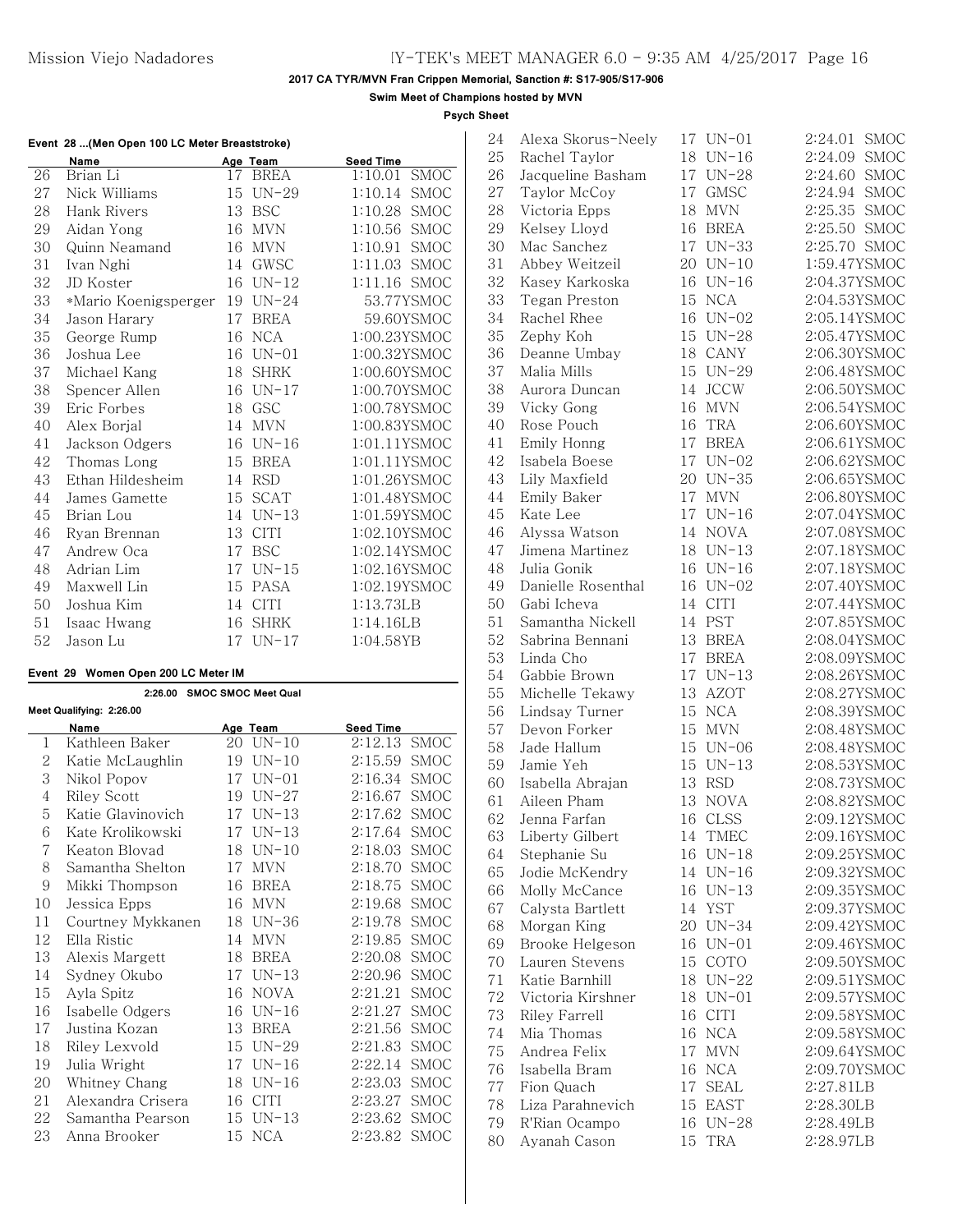**Swim Meet of Champions hosted by MVN**

**Psych Sheet**

### **Event 29 ...(Women Open 200 LC Meter IM)**

|     | Name                   |    | Age Team    | Seed Time |
|-----|------------------------|----|-------------|-----------|
| 81  | Cameron Mykkanen       | 14 | <b>NOVA</b> | 2:29.18LB |
| 82  | Amanda Anderson        |    | 16 UN-13    | 2:29.39LB |
| 83  | Emily Lundgren         | 13 | <b>SBA</b>  | 2:29.76LB |
| 84  | Cynthia Lewis          | 41 | WSST        | 2:30.24LB |
| 85  | Hanna Erickson         | 16 | <b>MVN</b>  | 2:30.47LB |
| 86  | Lucy Kao               | 14 | <b>NOVA</b> | 2:30.54LB |
| 87  | Caitlin Caruso         | 16 | $UN-16$     | 2:31.50LB |
| 88  | Iliana Moore           | 15 | $UN-08$     | 2:31.62LB |
| 89  | Greta Fanta            | 14 | <b>NCA</b>  | 2:31.96LB |
| 90  | Camille Ross           | 15 | <b>JCCW</b> | 2:32.04LB |
| 91  | Sophia Tiu             | 15 | $UN-13$     | 2:32.29LB |
| 92  | Taryn Toledo           | 16 | $UN-01$     | 2:32.53LB |
| 93  | Karolina Dzieciol      | 13 | <b>PVST</b> | 2:32.55LB |
| 94  | Catie Pentlarge        | 14 | NCA         | 2:32.57LB |
| 95  | Hailey Chua            |    | 17 UN-01    | 2:32.59LB |
| 96  | Cecilia Hagewood       | 13 | <b>SBA</b>  | 2:32.90LB |
| 97  | Brittany Lam           | 16 | $UN-17$     | 2:32.93LB |
| 98  | Danielle Albright      | 14 | <b>TNT</b>  | 2:33.08LB |
| 99  | Keely Ryan             | 15 | <b>NCA</b>  | 2:33.33LB |
| 100 | Angelika Yngson        | 17 | <b>SBA</b>  | 2:33.35LB |
| 101 | <b>Blest Thomas</b>    | 14 | <b>SDY</b>  | 2:34.21LB |
| 102 | Genesis Navarrete      | 17 | $UN-22$     | 2:35.10LB |
| 103 | Erin Khong             | 17 | $UN-08$     | 2:35.12LB |
| 104 | Grace Given            | 13 | <b>CLSS</b> | 2:35.69LB |
| 105 | Julee Keenan-Rivers    | 18 | <b>NCA</b>  | 2:36.12LB |
| 106 | Hannah Rowley          | 17 | ATAC        | 2:36.48LB |
| 107 | Allison Cho            | 15 | $UN-01$     | 2:37.31LB |
| 108 | Roseryn Empremsilapa   | 17 | <b>BREA</b> | 2:37.38LB |
| 109 | Stephanie Skarshaug    | 17 | $UN-01$     | 2:37.43LB |
| 110 | Makayla Poloni         | 15 | $UN-28$     | 2:38.71LB |
| 111 | Andrea Lindemann       | 16 | TMEC        | 2:38.90LB |
| 112 | Natalia Boese          | 13 | <b>RSD</b>  | 2:40.69LB |
| 113 | Leah Johnson           | 15 | $UN-18$     | 2:41.55LB |
| 114 | Emma Chang             | 14 | <b>CITI</b> | 2:43.56LB |
| 115 | Isabella Martinez-Sper | 13 | PASS        | 2:10.56YB |
| 116 | Nikki Cooper           | 16 | <b>CITI</b> | 2:12.49YB |
| 117 | Denisa Ciobanu         | 13 | <b>TRA</b>  | 2:14.03YB |
| 118 | Rae Friesz             | 17 | $UN-06$     | 2:14.52YB |
| 119 | Megan Kelley           | 18 | TMEC        | 2:15.43YB |
| 120 | Julia Wolf             | 16 | $UN-01$     | 2:15.70YB |
|     |                        |    |             |           |

### **Event 30 Men Open 200 LC Meter IM**

| <b>SMOC SMOC Meet Qual</b><br>2:15.50 |                          |     |            |              |  |  |
|---------------------------------------|--------------------------|-----|------------|--------------|--|--|
|                                       | Meet Qualifying: 2:15.50 |     |            |              |  |  |
|                                       | Name                     |     | Age Team   | Seed Time    |  |  |
|                                       | Walker Bell              |     | 19 UN-24   | 2:07.02 SMOC |  |  |
| 2                                     | Trent Pellini            | 18. | MVN        | 2:07.96 SMOC |  |  |
| 3                                     | Tanner Olson             |     | 17 UN-01   | 2:08.29 SMOC |  |  |
| 4                                     | Hunter Sa-Nguansap       | 20. | AZOT       | 2:08.52 SMOC |  |  |
| 5                                     | Danny Yos                |     | 19 UN-29   | 2:08.60 SMOC |  |  |
| 6                                     | Brad Prolo               |     | 18 SCAT    | 2:09.19 SMOC |  |  |
|                                       | Jonathan Cheng           |     | $17$ UN-16 | 2:10.46 SMOC |  |  |
| 8                                     | Min Zhi Chua             | 17  | <b>MVN</b> | 2:10.50 SMOC |  |  |
| 9                                     | AJ Pouch                 |     | 16 TRA     | 2:10.64 SMOC |  |  |
| 10                                    | *Matt McDermott          |     | 18 UN-24   | 2:10.77 SMOC |  |  |

| 11 | Zane Backes        | 18 | $UN-32$     | 2:11.05<br>SMOC        |
|----|--------------------|----|-------------|------------------------|
| 12 | Tama Tuitama       | 17 | <b>TRA</b>  | 2:11.26<br>SMOC        |
| 13 | Connor Lee         | 16 | $UN-15$     | 2:11.39<br>SMOC        |
| 14 | Ike Shirakata      | 16 | <b>CITI</b> | 2:11.58<br>SMOC        |
| 15 | Joshua He          | 16 | $UN-02$     | <b>SMOC</b><br>2:11.86 |
| 16 | Sean Slusiewicz    | 15 | $UN-16$     | 2:12.59<br><b>SMOC</b> |
| 17 | Jason Lu           | 17 | $UN-17$     | 2:12.68<br><b>SMOC</b> |
| 18 | Kevin Tu           | 16 | $UN-16$     | 2:12.82<br>SMOC        |
| 19 | Alexander Qu       | 18 | <b>AZOT</b> | 2:13.45<br>SMOC        |
| 20 | Preston Planells   | 16 | $UN-28$     | 2:13.65<br>SMOC        |
| 21 | Calvin Giang       | 18 | <b>CITI</b> | <b>SMOC</b><br>2:13.70 |
| 22 | Christian Bathurst | 16 | <b>CITI</b> | <b>SMOC</b><br>2:14.08 |
| 23 | James Torrez       | 16 | <b>BREA</b> | 2:14.09<br>SMOC        |
| 24 | Nick Williams      | 15 | $UN-29$     | 2:14.56<br>SMOC        |
| 25 | Jason Schreiber    | 15 | $UN-13$     | 2:14.89<br>SMOC        |
| 26 | Quinn Neamand      | 16 | <b>MVN</b>  | 2:14.99<br>SMOC        |
| 27 | Derek Fordham      | 19 | $UN-38$     | 1:52.06YSMOC           |
| 28 | Ethan Archer       | 18 | $UN-13$     | 1:52.70YSMOC           |
| 29 | Michael Brinegar   | 17 | <b>MVN</b>  | 1:54.88YSMOC           |
| 30 | Daniel Macavei     | 17 | $UN-11$     | 1:56.14YSMOC           |
| 31 | Ho Sung Lee        | 18 | <b>NOVA</b> | 1:56.80YSMOC           |
| 32 | Matthew Amano      | 18 | <b>CITI</b> | 1:57.09YSMOC           |
| 33 | Isaac Hwang        | 16 | <b>SHRK</b> | 1:57.20YSMOC           |
| 34 | Shaun Sharma       | 17 | $UN-31$     | 1:57.21YSMOC           |
| 35 |                    |    | <b>MVN</b>  | 1:57.24YSMOC           |
|    | Aidan Yong         | 16 |             |                        |
| 36 | JD Koster          | 16 | $UN-12$     | 1:57.40YSMOC           |
| 37 | Joshua Lee         | 16 | $UN-01$     | 1:57.63YSMOC           |
| 38 | Jack Neton         | 18 | $UN-22$     | 1:57.68YSMOC           |
| 39 | Dominic Falcon     | 16 | <b>NOVA</b> | 1:57.88YSMOC           |
| 40 | Jason Harary       | 17 | <b>BREA</b> | 1:57.90YSMOC           |
| 41 | Justin Hussong     | 14 | $UN-23$     | 1:57.91YSMOC           |
| 42 | David Lowengrub    | 16 | $UN-29$     | 1:57.93YSMOC           |
| 43 | Jackson Odgers     | 16 | $UN-16$     | 1:58.04YSMOC           |
| 44 | Nathan Huot        | 17 | <b>AZOT</b> | 1:58.11YSMOC           |
| 45 | Nate Tingen        | 17 | $UN-13$     | 1:58.32YSMOC           |
| 46 | Ryan Ascencio      | 16 | <b>MVN</b>  | 1:58.50YSMOC           |
| 47 | Parker Macy        | 13 | <b>MVN</b>  | 1:58.61YSMOC           |
| 48 | Alonso Escobedo    | 17 | $UN-12$     | 1:58.61YSMOC           |
| 49 | Tristan Lin        | 15 | PASA        | 1:58.67YSMOC           |
| 50 | McKay Mickelson    | 15 | TRA         | 1:58.76YSMOC           |
| 51 | Ryan Brimer        | 18 | $UN-01$     | 1:58.79YSMOC           |
| 52 | Lorenzo DeLeon     | 17 | <b>NCA</b>  | 1:58.80YSMOC           |
| 53 | Miles Leon         | 16 | <b>CITI</b> | 1:58.90YSMOC           |
| 54 | Aidan Blair        | 15 | $UN-22$     | 1:58.92YSMOC           |
| 55 | Taylor Whitmore    | 16 | $UN-22$     | 1:58.95YSMOC           |
| 56 | Brian Cantin       | 16 | <b>MVN</b>  | 1:59.10YSMOC           |
| 57 | Zach Taylor        | 16 | GSC         | 1:59.21YSMOC           |
| 58 | Kevin Childs       | 16 | $UN-01$     | 1:59.23YSMOC           |
| 59 | Brian Honng        | 15 | <b>BREA</b> | 1:59.46YSMOC           |
| 60 | Kaikea Wilinski    | 18 | $UN-13$     | 1:59.48YSMOC           |
| 61 | Keane Alejandro    | 14 | $UN-01$     | 1:59.60YSMOC           |
| 62 | Joshua Kim         | 14 | CITI        | 1:59.91YSMOC           |
| 63 | Evan Czaja         | 18 | <b>MVN</b>  | 1:59.96YSMOC           |
| 64 | Mason Morris       | 14 | RSD         | 2:00.00YSMOC           |
| 65 | George Rump        | 16 | <b>NCA</b>  | 2:00.10YSMOC           |
| 66 | Rowdy Feather      | 17 | $UN-01$     | 2:00.24YSMOC           |
| 67 | Andrew Gamaley     | 17 | TMEC        | 2:18.29LB              |
|    |                    |    |             |                        |